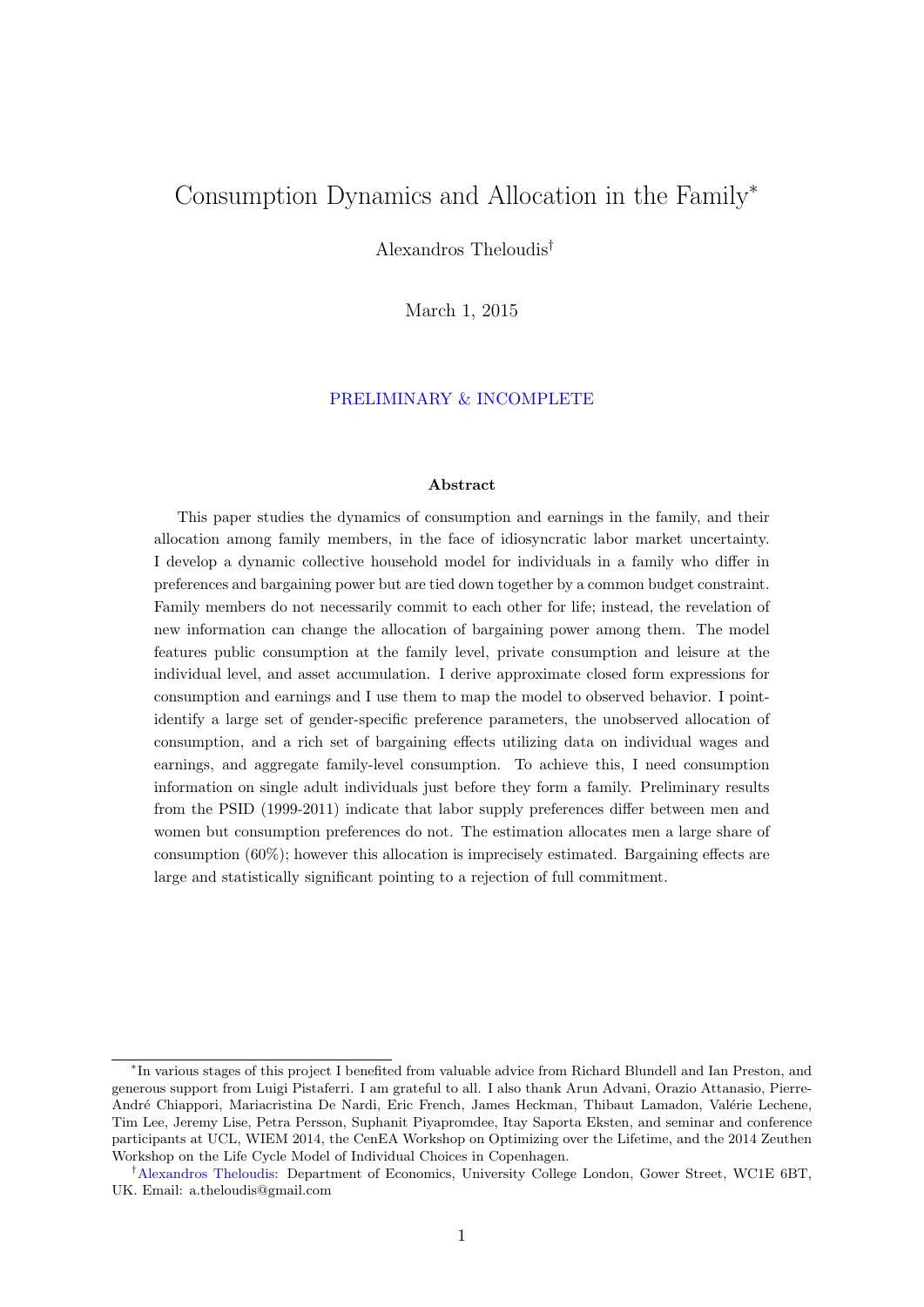## 1 Introduction

How is consumption shared among family members in the household? How does individual and aggregate household consumption respond to wage shocks by individual family members? And how do earnings? Which family members are the most responsive to wage changes? This paper develops a dynamic collective household model to study theoretically and investigate empirically the dynamics and the allocation of consumption and earnings in the family.<sup>1</sup> It does so admitting that a family is essentially a *group* of individuals who act collectively under common constraints (rather than a single economic agent) and thus respects the fundamental principle of methodological individualism.

Specifically, I investigate how risk and uncertainty about individual family members' hourly wages transmit into individual earnings and consumption over the life cycle and thus ultimately affect welfare. I take into account a number of mechanisms that potentially come into play at the intersection of wages, earnings, and consumption such as self insurance through borrowing and saving, labor supply adjustments, diversification across consumption goods, or shifts of intra-family power across family members. A number of recent studies [\(Blundell et al.,](#page-31-0) [2008;](#page-31-0) [Heathcote et al.,](#page-33-0) [2009;](#page-33-0) [Blundell et al.,](#page-32-0) [2012\)](#page-32-0) pursue a similar investigation but they all abstract from issues such as intra-family allocations or intra-family inequality. With a few notable exceptions, such as [Lise and Yamada](#page-33-1) [\(2014\)](#page-33-1), this literature has ignored the possibility of unequal consumption allocations within the family, possibly because lack of appropriate data has impeded such discussion. On the contrary, this paper describes precisely the role played by the aforementioned mechanisms and also respects the possibility of heterogeneous preferences, bargaining, and asymmetric allocations among family members.<sup>2</sup>

From a modeling point of view, a family consists of two decision making individuals and possibly a few others without direct say about the household fortunes (such as young children). In what follows I use the terms "partners" or "individuals" to refer to the decision makers. Each partner has egotistical intra-temporal preferences over their own leisure, their own private (rival) consumption, and the household's public (non rival) consumption. In principle preferences differ across partners. I allow for a large set of complementarities between the different goods by letting individual preferences be intra-temporally non-separable. Up to this point the model shares many common features with the static approach of [Blundell et al.](#page-31-1) [\(2005\)](#page-31-1).

Before the individuals form a family they decide on their initial relative powers in the family; this initial allocation of power summarizes fully the original decision/bargaining process. If the partners fully commit to each other, they stick to those powers for ever without renegotiating them (full commitment benchmark). If contemporaneous news such as labor market shocks or shocks to prices matter for the allocation of power, then the allocation is adjusted to reflect such news (limited commitment). This limited commitment environment nests the full commitment benchmark within it and allows tests of one environment against the other like in an important study by [Mazzocco](#page-34-0) [\(2007\)](#page-34-0). In both cases, the partners choose the levels and the allocation of

<sup>1</sup>Formally, a family refers to a multi-member group of individuals whereas a household can be single-member too. Unless I clearly refer to single-member households, the terms "household" and "family" will be used interchangeably to imply a multi-member collectivity.

<sup>&</sup>lt;sup>2</sup>[Lise and Seitz](#page-33-2) [\(2011\)](#page-33-2) provide evidence that ignoring intra-family allocations results in a misleading picture of consumption inequality in the UK between 1968 and 2001.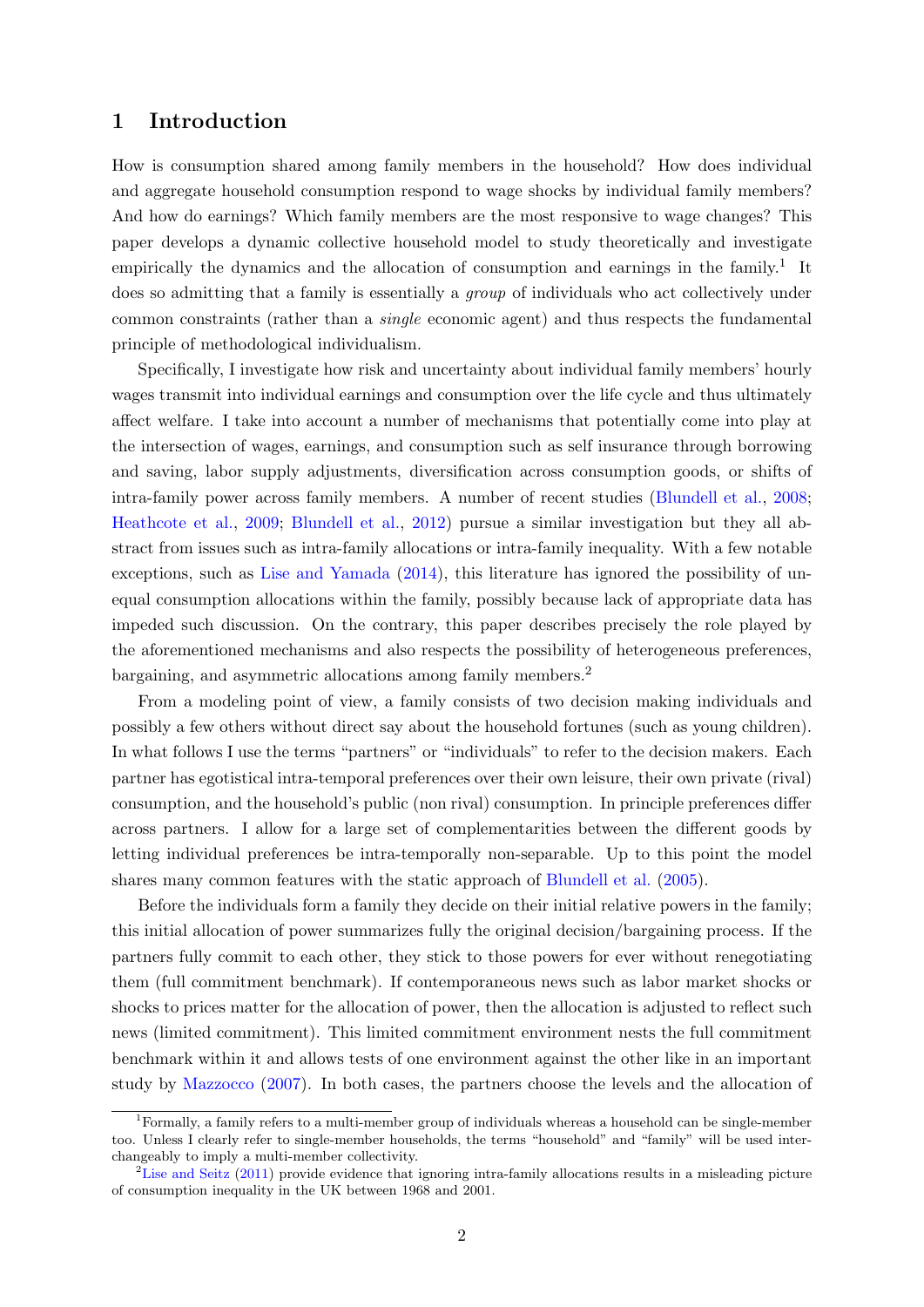consumption and leisure to optimize the (expected, discounted, and inter-temporally separable) weighted sum of their respective utility functions over the life cycle given their relative powers, their hourly wages and prices, and subject to a common lifetime budget constraint. The budget constraint is used to link family-level expenditure to family-level income in every period but also as a means to shifting resources across periods through the accumulation or decumulation of a risk-free asset.

I derive closed-form analytical expressions for individual hours of work and earnings, individual private consumption, and household public consumption based on Taylor approximations to the first order conditions and the intertemporal budget constraint. Similar approximations appear in [Blundell and Preston](#page-32-1) [\(1998\)](#page-32-1) and a sequence of papers thereafter. The analytical expressions are functions of the partners' hourly wages and the price of the consumption goods. These expressions are convenient because they provide a neat picture of the contribution of various components (preferences, relative powers, etc.) to the response of consumption or earnings to wage/price changes. Given the restrictions imposed by the model, I use the variance-covariance matrix of wages, earnings, and family consumption to identify a large set of gender-specific (i.e. partner-specific) preferences, the unobserved allocation of private consumption among partners, as well as a number of bargaining effects induced on the choice variables by shifts in the allocation of power.

Identification is challenging. A fundamental challenge arises from the fact that there are goods that are enjoyed individually but whose demands are only observed at the aggregate household level (such as private consumption). The literature has overcome this problem by estimating the sharing of family expenditure through restrictions on observed individual labor supplies (this is the approach undertaken by [Chiappori,](#page-32-2) [1988,](#page-32-2) [1992\)](#page-32-3), by utilizing assignable or exclusive goods (for example [Browning et al.,](#page-32-4) [1994\)](#page-32-4), or by directly collecting consumption information at the individual level within the family (as in [Cherchye et al.,](#page-32-5) [2012;](#page-32-5) [Lise and](#page-33-1) [Yamada,](#page-33-1) [2014\)](#page-33-1). A second challenge arises due to the many complementarities across goods that are allowed for in the model. For example, and as will later become clear, a shock to one partner's wage can produce static income and substitution effects on labor supply, bargaining effects through renegotiations of intra-family power, and dynamic income (wealth) effects through shifts in the intertemporal budget constraint. The static effects usually consist of direct effects (for example, the effect of one's wage on own labor supply) as well as indirect ones (for example, the effect of one's wage on another's labor supply through the interdependence of preferences due to the public good). The literature has employed a number of restrictions in order to distinguish between the different effects. [Lise and Seitz](#page-33-2) [\(2011\)](#page-33-2) normalize the relative powers to one when the partners' potential earnings are equal. [Voena](#page-34-1) [\(2012\)](#page-34-1), one of the first extensions of the collective model to allow for dynamics, imposes separability restrictions on individual preferences shutting down many of the aforementioned effects. [Dunbar et al.](#page-33-3) [\(2013\)](#page-33-3) restrict the shape of Engel curves across family members or household types, whereas [Browning et al.](#page-32-6) [\(2013\)](#page-32-6) impose restrictions on how preferences differ between single and married individuals and utilize information on singles to pre-estimate a number of preference parameters. In most cases, the presence of distribution factors (variables that shift the relative powers without moving preferences or the budget set) can ease identification and relax some of the restrictions above.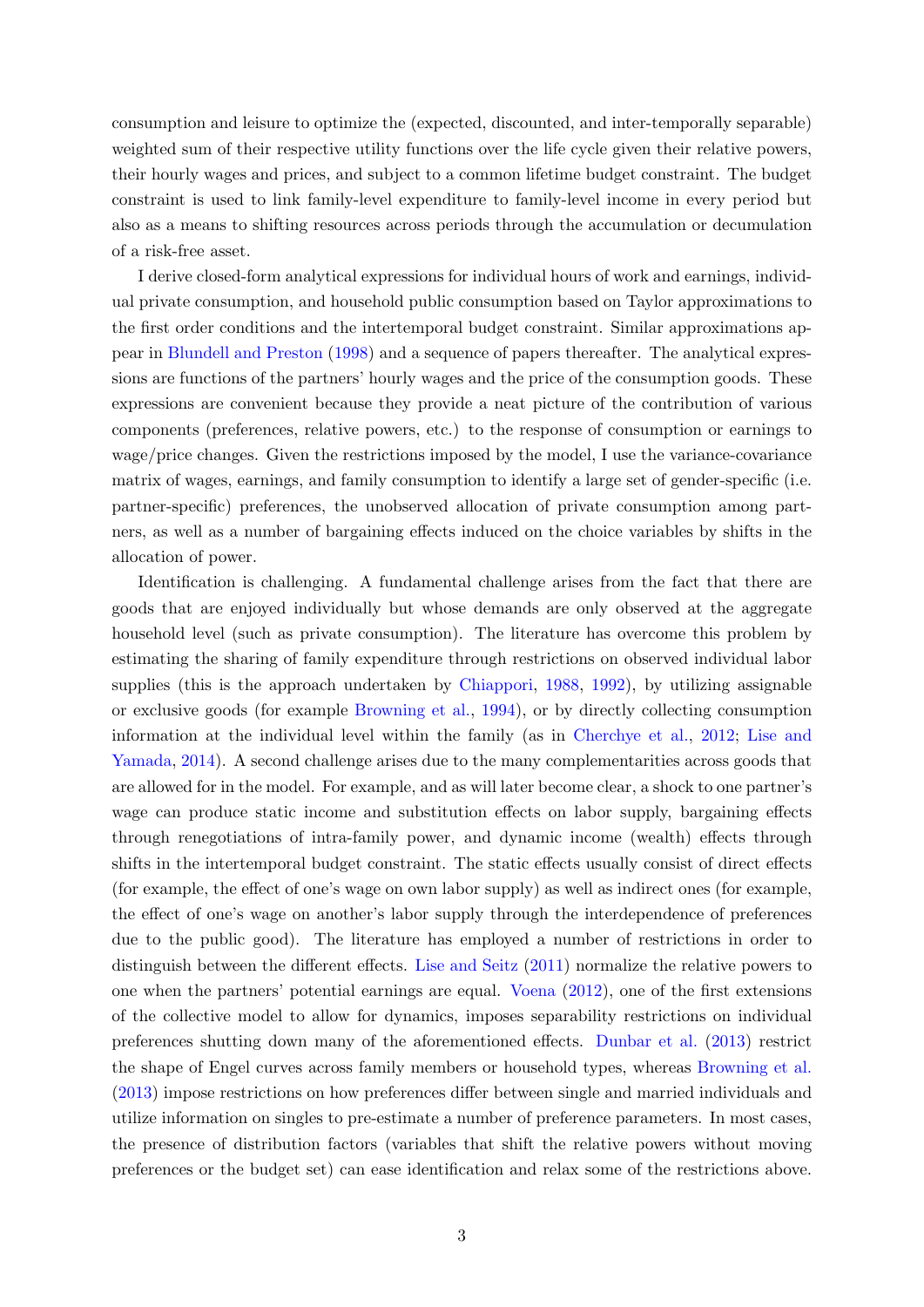This is the case of [Chiappori et al.](#page-33-4) [\(2002\)](#page-33-4), [Voena](#page-34-1) [\(2012\)](#page-34-1), and others. However, the economic foundation or relevance of a distribution factor may often be contestable.<sup>3</sup>

In this paper I do not assume observability of assignable, exclusive, or individual goods other than leisures; I do not normalize the consumption allocation to take on a specific value if certain conditions are met; I do not impose any parametric or separability assumptions on partners' preferences and I do not claim the relevance of a distribution factor. Instead, I exploit information about the partners before they form a family, hence information on them as singles like in [Browning et al.](#page-32-6) [\(2013\)](#page-32-6). Specifically, if each partner's underlying consumption preferences just before they join the family remain the same after they join it, a large set of behavioral parameters (Frisch elasticities) as well as the level of the sharing of private consumption can be point identified. The rationale behind this result is the following: observability of individuals across two states of life (as singles, and in couples) is sufficient for recovering their preferences with respect to leisure and all types of consumption. When wage shocks hit, and conditional on those preferences, the model predicts the unobserved response of each partner's private consumption in the family. The observed total consumption change at the family level is the weighted sum of the two individual responses; and the weight is nothing but the consumption allocation between the two partners. An equivalent interpretation is the following: total family consumption responds to wage shocks (and this response is observed). The extent to which this response resembles the way one or another partner would have responded had they been hit by the same shock as singles is informative about the allocation of consumption between the two partners. This result is subject to the assumption that preferences are locally stateof-life-invariant; "locally" in the sense that only a small window is needed around the time of family formation in order to observe each family member as single (before) and partnered (after). If this is not true, separability of public consumption in individual preferences is needed for recovering preferences and sharing up to scale.

The data requirements are modest: panel data are needed on individual earnings and hours of work (or wages), household-level consumption of rival and non-rival items, and householdlevel assets in single- and multi-member households. The Panel Study of Income Dynamics (PSID) has collected such data after 1999 with biennial frequency. I utilize 7 waves in total  $(1999-2011).$ 

Preliminary results suggest that men differ from women in their leisure - labor supply preferences but not in their (private - public) consumption preferences. This results in the consumption allocation<sup>4</sup> between partners being imprecisely estimated because the model can identify this allocation only if individual consumption preferences differ. However, a caveat is due here: this result is preliminary and may reflect a local minimum in the GMM estimation that I carry out. As of March 2015 I have not yet carried out a global optimization and, as a consequence, the above result may change in future versions of the paper. Finally, the effects induced on outcomes due to renegotiation of intra-family power (bargaining effects) are large and statistically significant pointing to a rejection of full commitment between partners.

<sup>3</sup>[Bourguignon et al.](#page-32-7) [\(2009\)](#page-32-7) is an excellent study of identification in the presence of distribution factors. A general overview of identification in the static collective model is given in [Chiappori and Ekeland](#page-33-5) [\(2009\)](#page-33-5).

<sup>4</sup>Here the allocation refers to the following consumption items that I categorize as private: food, public transport, medical services (excluding health insurance), and prescriptions.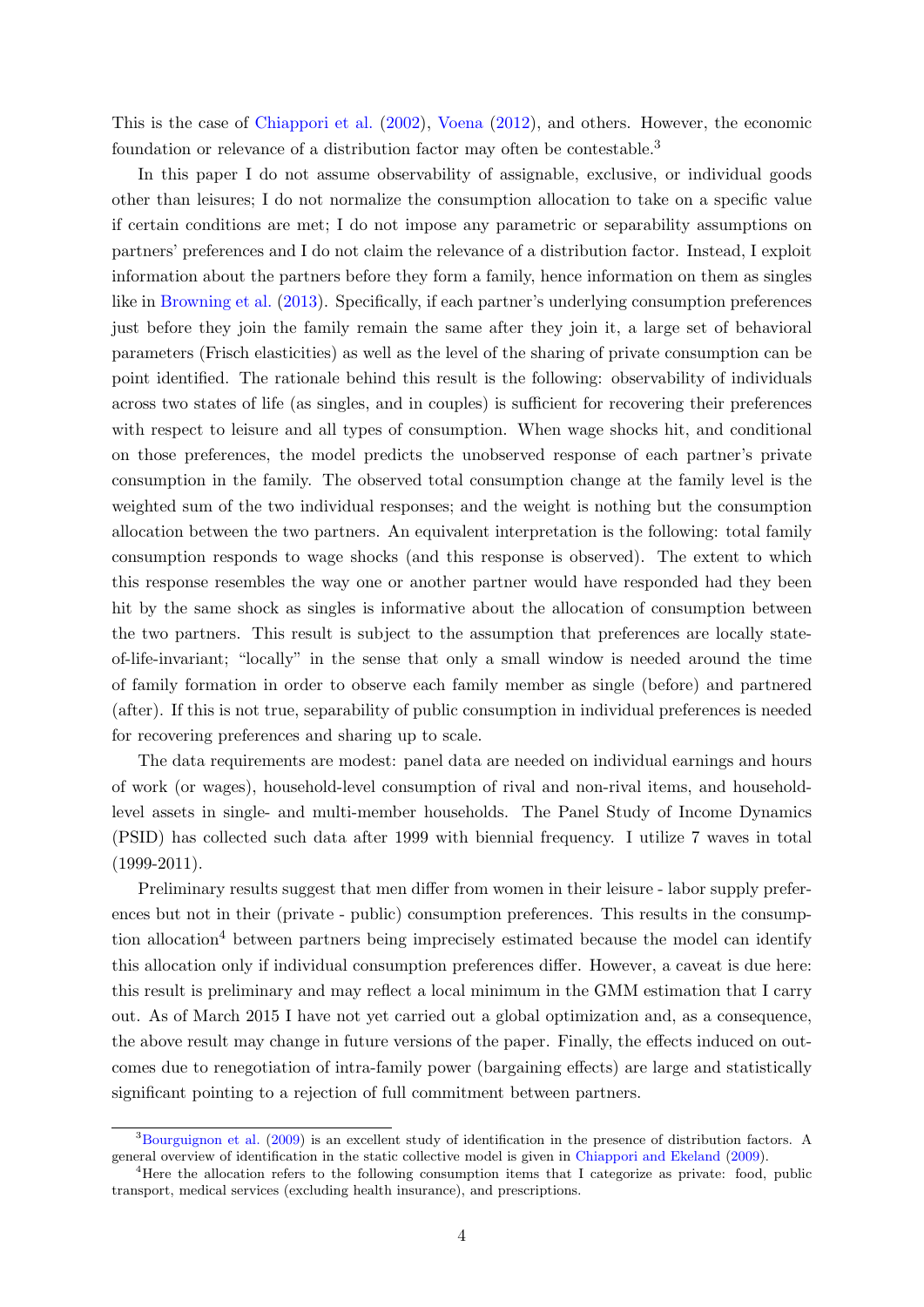The contribution of this paper is threefold: (a) theoretically, it extends the collective model of household labor supply and consumption to allow for intertemporal dynamics and limited commitment and studies the implications these features have for a number of household outcomes; (b) methodologically, it provides the tools to recover gender-specific preferences and the sharing of resources in the family even though such sharing is not directly observed; the framework laid out is clear, tractable, and with standard data requirements; and (c) empirically, it estimates the collective model structurally and provides quantitative evidence on preferences, the allocation of consumption, and intertemporal commitment within US families.

This study is related to several strands of literature. In microeconomics, the collective approach to households has been used to rationalize a number of empirical violations of the traditional unitary approach. [Chiappori](#page-32-2) [\(1988,](#page-32-2) [1992\)](#page-32-3) triggered a series of papers that extend the basic model into household production [\(Chiappori,](#page-32-8) [1997\)](#page-32-8), income taxation [\(Donni,](#page-33-6) [2003\)](#page-33-6), public goods [\(Blundell et al.,](#page-31-1) [2005\)](#page-31-1), discrete labor supply [\(Blundell et al.,](#page-31-2) [2007\)](#page-31-2), many con-sumption items [\(Chiappori,](#page-32-9) [2011\)](#page-32-9) and numerous other features. Early attempts to estimate the static collective model (with or without distribution factors) include [Bourguignon et al.](#page-32-10) [\(1993\)](#page-32-10); [Browning et al.](#page-32-4) [\(1994\)](#page-32-4); [Chiappori et al.](#page-33-4) [\(2002\)](#page-33-4). More recently, the static model has been extended to allow for dynamics: [Voena](#page-34-1) [\(2012\)](#page-34-1) structurally estimates a dynamic collective model and studies the effects of divorce legislation on household outcomes. She abstracts from public goods, imposes unitary preferences over spouses' consumption and labor market participation (preferences are "collective" only with respect to an additive component), and calibrates most of the parameters. [Lise and Yamada](#page-33-1) [\(2014\)](#page-33-1) allow for leisure, private and public goods, impose only a very general parametrization on preferences, but they need to observe consumption separately for each household member. The present paper contributes to the dynamics of the collective model providing identification and estimation based on general preferences and standard data requirements (i.e. without the need to observe individual consumption).

Another body of literature is devoted to understanding the relation between consumption and income changes over the life cycle (for example [Blundell and Preston,](#page-32-1) [1998;](#page-32-1) [Hyslop,](#page-33-7) [2001;](#page-33-7) [Attanasio et al.,](#page-31-3) [2002;](#page-31-3) [Blundell et al.,](#page-31-0) [2008,](#page-31-0) [2012;](#page-32-0) [Heathcote et al.,](#page-33-0) [2009\)](#page-33-0) and, closely related, the degree of insurance or self insurance against various types of shocks (for example [Low,](#page-34-2) [2005;](#page-34-2) [Kaplan and Violante,](#page-33-8) [2010\)](#page-33-8). A recent review appears in [Meghir and Pistaferri](#page-34-3) [\(2011\)](#page-34-3). Essentially, these papers study the transmission of income (or wage) shocks of various persistence into consumption in a number of alternative environments (stretching from exogenous incomes and no insurance against permanent shocks to endogenous labor supply and partial insurance). The present paper advances most of those papers' previous results without imposing the unitary restrictions on the family.

Finally, this paper contributes to the literature on intra-household commitment. [Mazzocco](#page-34-0) [\(2007\)](#page-34-0) shows that the full commitment household Euler equations are nested within the limited commitment Euler equations and, using data from the Consumer Expenditure Survey, he provides evidence against the former. [Lise and Yamada](#page-33-1) [\(2014\)](#page-33-1) provide evidence from Japan against full commitment but only when households are hit by extreme news. In this paper I identify the effects induced on the outcomes precisely by reallocations of intra-family power and test them against 0 that full commitment postulates.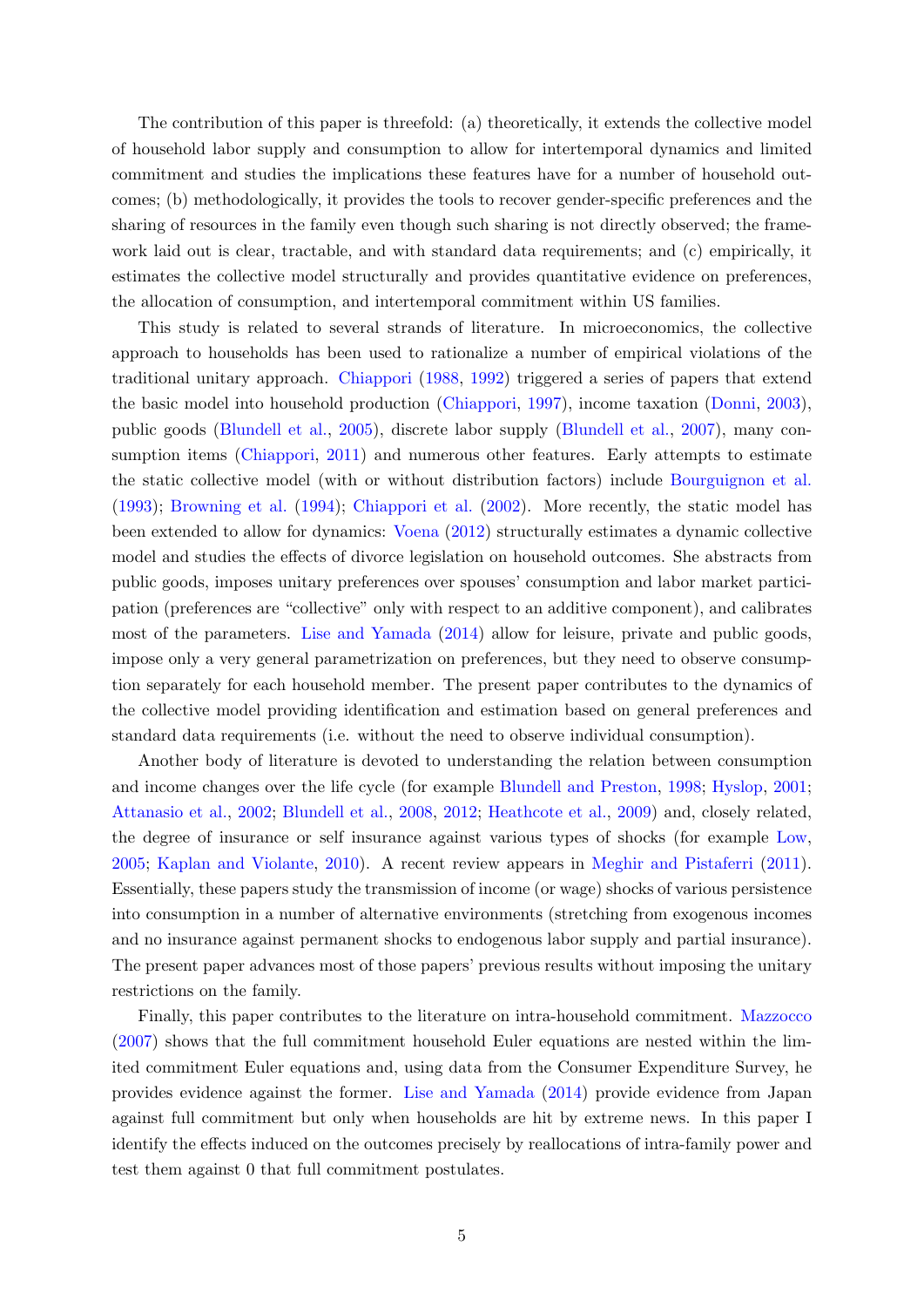The paper is structured as follows: section [2](#page-5-0) lays out a dynamic collective model for a multimember household, describes how a solution is obtained, and discusses identification. Section [3](#page-18-0) repeats the same for a single-member household and discusses how the two types of households can be combined together. Section [4](#page-21-0) illustrates the empirical implementation of this exercise, and section [5](#page-27-0) presents the results and a number of robustness checks. Section [6](#page-30-0) concludes.

## <span id="page-5-0"></span>2 A Life-Cycle Family Model With Limited Commitment

In this section I develop and describe a life-cycle model for a family of two decision-making partners. The partners do not necessarily have to be married; the structural model below is suitable for studying an opposite-sex nuclear family as well as more modern forms of cohabitation.

At a point in time two individuals consider forming a family. They decide upon the initial powers each of them will have in the family should one be formed. To do so they may first compare and contrast their actual or expected outside options, consider their expected lifetime earnings, the state of the marriage market, or their respective assets and non-labor income. Of course, the true nature of the initial decision process (the "bargaining" as part of the literature has called it) is ultimately unknown to the econometrician and the above claims are only speculative. If the individuals finally reach a consensus, they may stick to these powers forever (full commitment) or decide to renegotiate them when their circumstances change (limited commitment).

The model below describes the family *after* the individuals have decided to form one (see [Persson,](#page-34-4) [2013,](#page-34-4) for a study of the marriage decision instead) and before they possibly decide to dissolve it (see [Voena,](#page-34-1) [2012,](#page-34-1) for a study of the divorce margin). In the meanwhile, each partner enjoys utility from consumption (consumed publicly at the household level, or privately) and disutility from work. As a household, they aim to keep the discounted expected marginal utility of household wealth constant over time. I assume partners' choices are on the (ex-post) Pareto frontier: as the partners must interact a lot, cooperate, and know each other's preferences well, it is unlikely they do not exploit the Pareto frontier of their joint capabilities even if sometimes they have to reallocate powers between them (however see [Udry,](#page-34-5) [1996\)](#page-34-5).

#### <span id="page-5-1"></span>2.1 The Family Problem

Formally, let  $H_{jit}$  be the continuous hours of work of individual j in family i at time  $t, j = \{1, 2\}.$ I normalize  $H_{jit} \in (0,1]$  and I abstract from participation decisions in the labor market (see however [Blundell et al.,](#page-31-2) [2007\)](#page-31-2). Let  $C_{it}$  be the family's total *private* consumption at t whereas  $K_{it}$  the family's *public* consumption; both  $C_{it}$  and  $K_{it}$  are composite Hicksian goods.  $C_{it}$  is the sum of  $C_{1it}$  and  $C_{2it}$  with  $C_{jit}$  being partner j's *individual* private consumption. Finally, let  $z_{jit}$  be an  $M_j \times 1$  vector of preference factors (such as race, age, education). Individual j's intra-temporal preferences are given by

$$
U_j(K_{it}, C_{jit}, 1 - H_{jit}; \mathbf{z}_{jit})
$$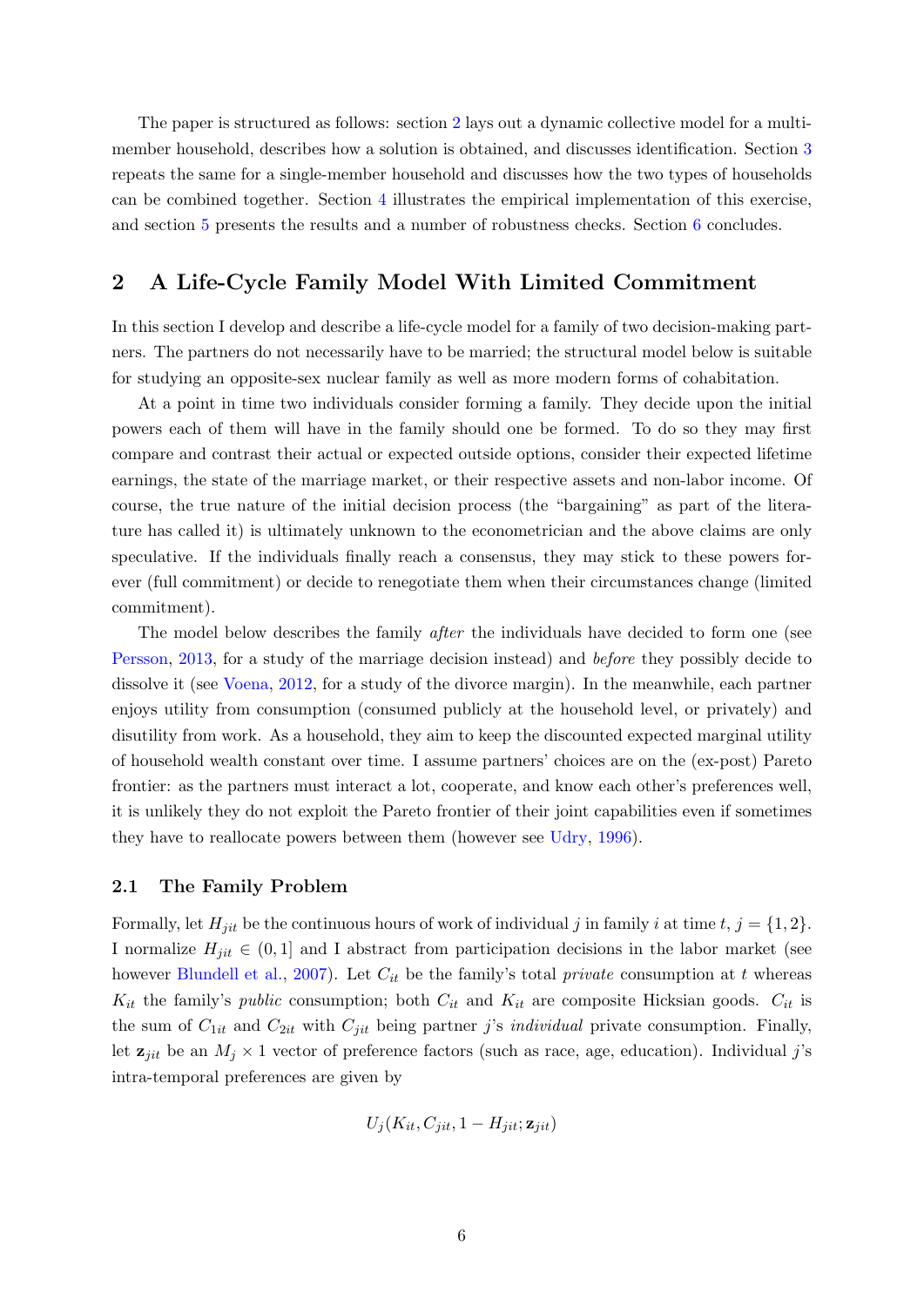whereby  $1 - H_{jit}$  I denote leisure.<sup>5</sup> I assume that  $U_j$  has continuous second-order derivatives in  $K_{it}, C_{jit}, H_{jit}, \text{ and } U_{j,K} > 0, U_{j,C_j} > 0, U_{j,H_j} < 0 \text{ (first derivatives)}, U_{j,KK} < 0, U_{j,C_j, C_j} < 0,$  $U_{j,H_jH_j} > 0$  (second derivatives).

A good is deemed private if consumption of one unit of it by one partner implies that this given unit is no longer available to the other partner. Consider an indivisible bar of chocolate; if one family member treats himself to it, then his partner will no longer be able to enjoy the same chocolate bar.

On the contrary, a good is deemed public if consumption by one family member does not reduce the amount of the good available to the other family member. Consider watching a show on a single available TV channel; if one partner consumes (watches) this, the exact same amount of this good remains for the other partner to enjoy.<sup>6</sup> The existence of public goods generates economies of scale in the family as individuals share the expenditure for these goods, an expenditure which they would otherwise have to bear by themselves.

I assume the econometrician can distinguish between  $C_{it}$  and  $K_{it}$  given the detailed household expenditure data available nowadays. What is often unobserved, however, is the partition between the partners' private consumption that add up to  $C_{it}$  because consumption information is usually collected at the household level rather than the individual level.

Formally, the household maximizes

<span id="page-6-1"></span><span id="page-6-0"></span>
$$
\mathbb{E}_0 \sum_{t=0}^T \beta_t U_1\big(K_{it}, C_{1it}, 1 - H_{1it}; \mathbf{z}_{1it}\big) \tag{P}
$$

subject to the series of constraints

$$
\mathbb{E}_0 \sum_{t=0}^T \beta_t U_2\big(K_{it}, C_{2it}, 1 - H_{2it}; \mathbf{z}_{2it}\big) \ge \mathcal{U}_2 \tag{1}
$$

<span id="page-6-2"></span>
$$
U_1(K_{it}, C_{1it}, 1 - H_{1it}; \mathbf{z}_{1it}) \ge \bar{U}_{1t}
$$
\n(2)

<span id="page-6-5"></span><span id="page-6-4"></span><span id="page-6-3"></span>
$$
U_2(K_{it}, C_{2it}, 1 - H_{2it}; \mathbf{z}_{2it}) \ge \bar{U}_{2t}
$$
\n(3)

$$
A_{i0} + \mathbb{E}_0 \sum_{t=0}^{T} \frac{W_{1it} H_{1it} + W_{2it} H_{2it}}{(1+r)^t} = \mathbb{E}_0 \sum_{t=0}^{T} \frac{K_{it} + P_t C_{it}}{(1+r)^t}.
$$
 (BC)

The first constraint is the promise keeping constraint for partner 2's lifetime utility, the second and third constraints are the partners' participation constraints in the family (with  $\bar{U}_{jt}$  indicating j's reservation utility or fall-back option at time  $t$ ), and the last one is the intertemporal budget constraint. Let  $\vartheta_{1i}$  multiply [\(P\)](#page-6-0),  $\vartheta_{2i}$  be the Lagrange multiplier on [\(1\)](#page-6-1),  $\widetilde{\vartheta}_{1it}$  be the Lagrange multiplier on [\(2\)](#page-6-2), and  $\vartheta_{2it}$  on [\(3\)](#page-6-3). Then the above programme is equivalent to

<span id="page-6-6"></span>
$$
\max \mathbb{E}_0 \sum_{t=0}^T \beta_t \Big[ \mu_{it} U_1(K_{it}, C_{1it}, 1 - H_{1it}; \mathbf{z}_{1it}) + (1 - \mu_{it}) U_2(K_{it}, C_{2it}, 1 - H_{2it}; \mathbf{z}_{2it}) \Big]
$$
 (P')

<sup>&</sup>lt;sup>5</sup>I abstract from public elements in leisure because allowing for additional public goods will render the model intractable and jeopardize its empirical applicability. However see [Fong and Zhang](#page-33-9) [\(2001\)](#page-33-9).

<sup>&</sup>lt;sup>6</sup>There may actually be more than one good involved when watching a TV show: the TV set which screens the show, the TV licence, the electricity which powers the TV, etc. For the sake of illustration I treat all these as a single item.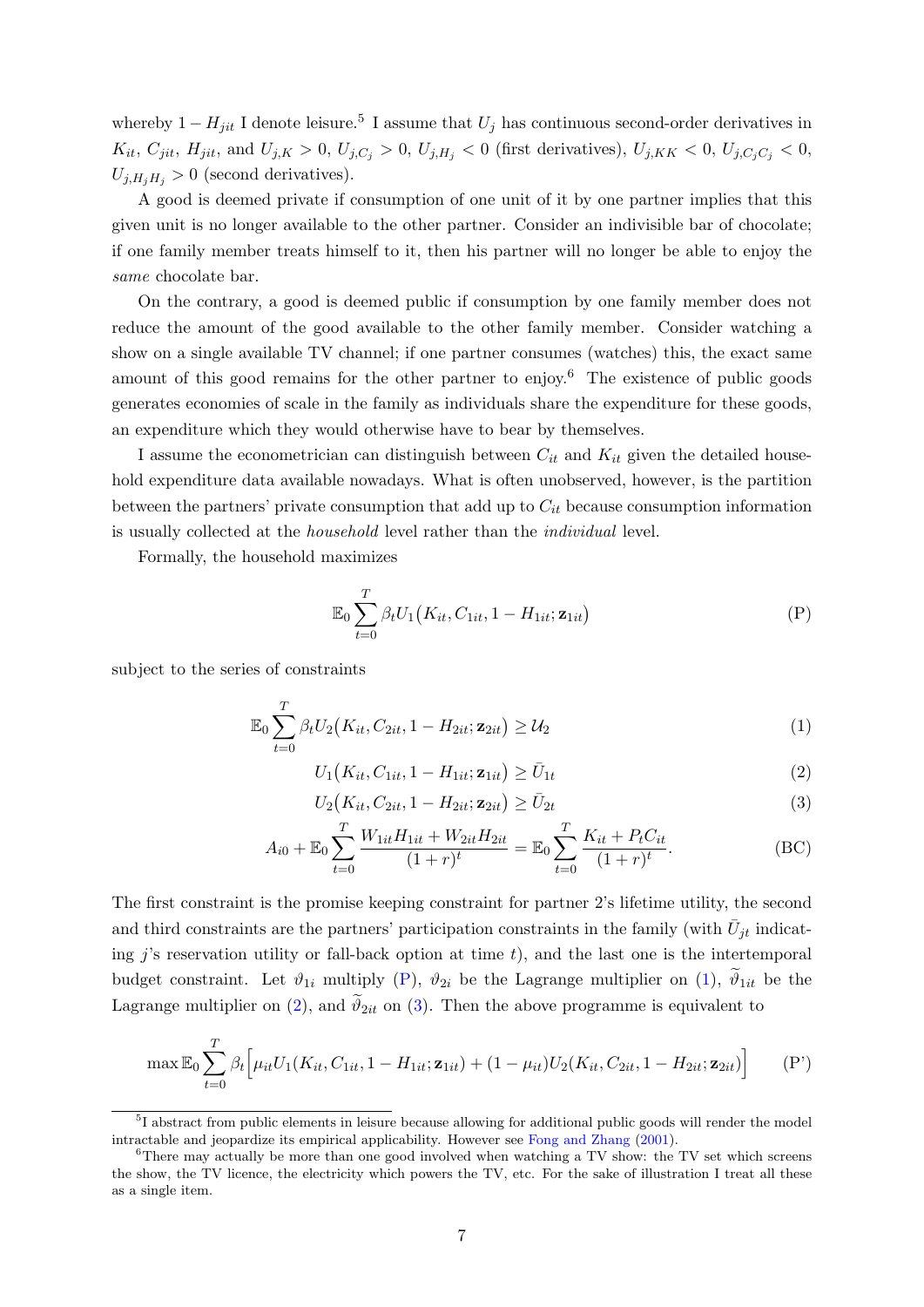subject to [\(BC\)](#page-6-4) so long as the reservation utilities  $\bar{U}_{jt}$  do not depend on the family's choice variables (for example see [Chiappori and Mazzocco,](#page-33-10) [2014\)](#page-33-10). Intra-family power is represented by  $\mu_{it} = \vartheta_{1i} + \frac{\vartheta_{1it}}{\beta_t}$  (of partner 1) and  $1 - \mu_{it} = \vartheta_{2i} + \frac{\vartheta_{2it}}{\beta_t}$  (of partner 2). These powers have been normalized to add up to 1. As a consequence,  $\mu_{it}$  and  $1 - \mu_{it}$  are essentially the Pareto weights attached to each partner's utility function in the social planner's problem [\(P'\)](#page-6-5) subject to [\(BC\)](#page-6-4). As [Browning et al.](#page-32-11) [\(2014,](#page-32-11) section 6.2.2) point out, the outcome of the above problem at time t is not ex-ante (first-best) efficient; instead it is only ex-post (second-best) efficient in that there is no alternative outcome that is preferred to the chosen one and which does not violate one of the participation constraints above.

The partners share the same discount factor  $\beta$ ; for simplicity discounting is geometric. Their choice variables at any time are  $H_{jit}$ ,  $C_{jit}$ ,  $j = \{1, 2\}$ ,  $K_{it}$ , and next period's assets. This household problem can be decentralized using personal (Lindahl) prices for the public good (see [Chiappori and Meghir,](#page-33-11) [2014\)](#page-33-11).

The family assets at the beginning of  $t = 0$  are  $A_{i0}$ . I abstract from individual-specific assets although this would be a meaningful extension especially if one is interested in marriage [\(Persson,](#page-34-4) [2013\)](#page-34-4) and divorce [\(Voena,](#page-34-1) [2012\)](#page-34-1) decisions too. The non-stochastic and known real interest rate is r.

Finally, I assume that labor markets are perfectly competitive and individuals are pricetakers.  $W_{ijt}$  is individual j's exogenous hourly wage at time t. It can be thought of as the value of that individual's skills in the labor market in that period. The relative price of private consumption at t is  $P_t$  and is assumed to be the same across families and partners within a family. The price of public consumption is normalized to one in all periods.<sup>7</sup>

#### 2.1.1 The Prices

The primitive source of exogeneity and uncertainty the partners are faced with is the hourly wages they earn and (in principle) the relative price of private consumption. Other things remaining the same (such as the preference factors), the partners observe changes in  $W_{jit}$  and (in principle)  $P_t$  and respond by shifting their choice variables appropriately. In reality, changes in  $P_t$  will not be useful: I observe no cross-sectional variation in it;<sup>8</sup> I do observe variation over time but this will be absorbed by conditioning time dummies – see section [4.3.](#page-25-0) For this reason I will only focus on variation in  $W_{ijt}$ .

I assume that both partners participate in the labor market because I need two wages for identification. The log of individual  $j$ 's real hourly wage at  $t$  follows a permanent-transitory process and is given by

$$
\ln W_{jit} = \mathbf{x}_{jit}^{W'} \boldsymbol{\zeta}_{jt}^{W} + \ln w_{jit}^{P} + u_{jit}
$$

$$
\ln w_{jit}^{P} = \ln w_{jit-1}^{P} + v_{jit}.
$$

<sup>&</sup>lt;sup>7</sup>If  $P_t^k$  is the price of the public good at t, and  $P_t^c$  is the price of the private good, then the relative price of private consumption is defined as  $P_t = \frac{P_t^c}{P_t^k}$ . In other words,  $P_t^k$  is the deflator of all other monetary figures in the model, including assets and wages.

 $8$ Cross-sectional variation in  $P_t$  is not observed in the data unless one constructs family or individual specific prices given the basket of goods they consume or the state/county they reside in (for example [Kiefer,](#page-33-12) [1984\)](#page-33-12).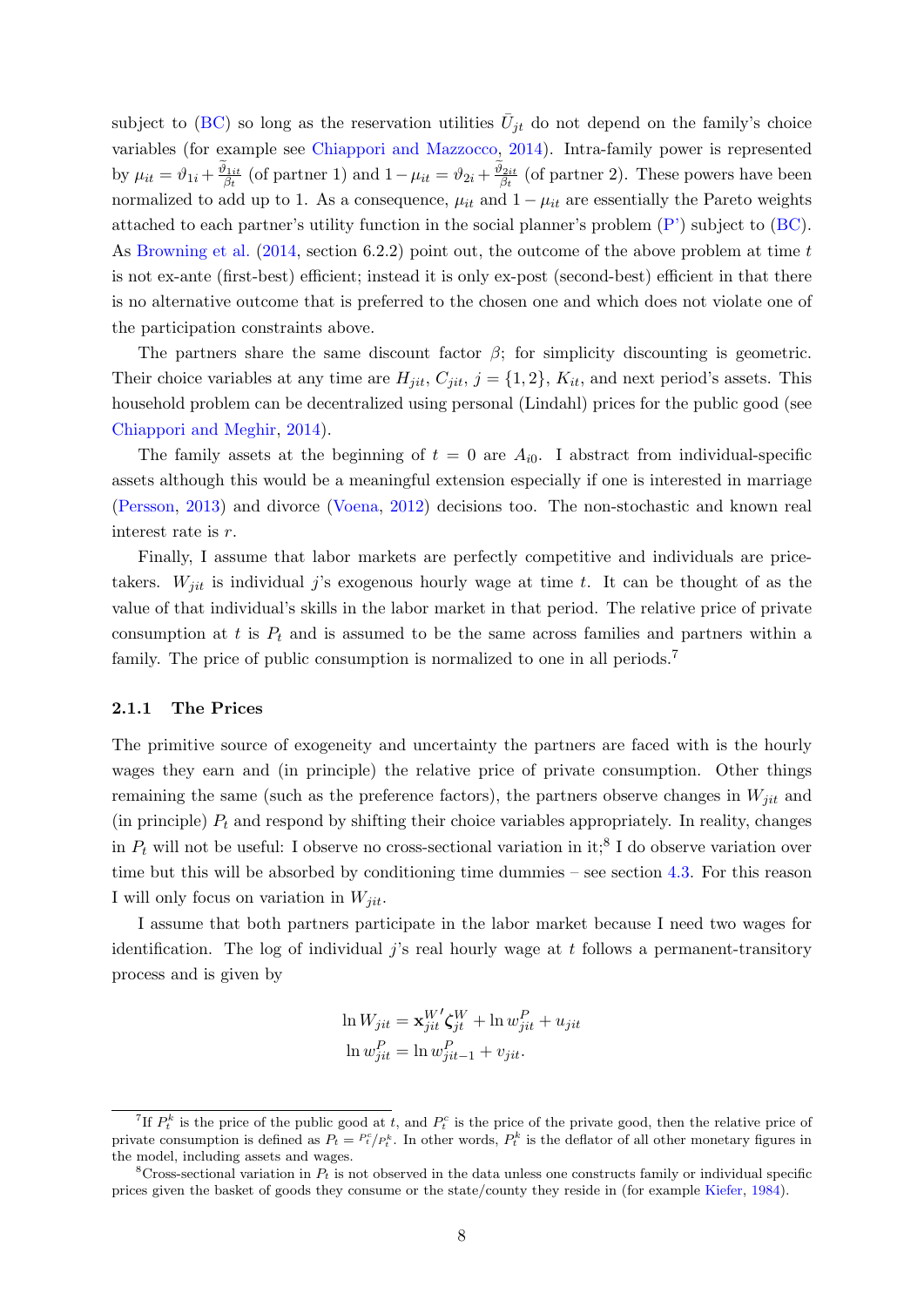The vector  $\mathbf{x}_{jit}^W$  contains observable characteristics known to the individual at time t;  $\zeta_{jt}^W$  is the vector of time-varying parameters. The permanent component  $\ln w_{jit}^P$  follows a unit-root process and  $v_{jit}$  is the (permanent) shock to this process. Transitory deviations from one's wage profile are captured by  $u_{jit}$ . Combining these I get the usual permanent-transitory decomposition for the growth in residual wages given by

$$
\Delta w_{jit} = v_{jit} + \Delta u_{jit} \tag{4}
$$

where  $\Delta w_{jit} = \Delta \ln W_{jit} - \Delta (\mathbf{x}_{jit}^W)$  $\mathcal{L}_{\mathcal{J}_{it}}^{W}$  and  $\Delta$  the first difference operator.

Deviations from the deterministic path for wages occur because permanent and transitory shocks, positive or negative, hit the individuals. A permanent shock shifts the value of one's skills in the market permanently (for example, a technological shock, an accident causing some disability, a sudden promotion); a transitory shock is mean reverting (for example, fluctuations in one's effort on the job when effort is observed and linked to the wage, a short illness affecting productivity). When shocks hit, I assume the partners can perfectly observe and distinguish between them; moreover they hold no advance information about the shocks ( $\mathbb{E}_{t-1}v_{ijt} = 0$ ,  $\mathbb{E}_{t-1}u_{jit} = 0$ ;  $\mathbb E$  denotes subjective expectations).<sup>9</sup>

The properties of the shocks can be summarized as follows:

$$
\mathbb{E}(v_{jit}v_{kit+s}) = \begin{cases}\n\sigma_{v_j,t}^2 & \text{if } j = k, s = 0 \\
\sigma_{v_jv_k,t} & \text{if } j \neq k, s = 0 \\
0 & \text{otherwise}\n\end{cases}
$$
\n
$$
\mathbb{E}(u_{jit}u_{kit+s}) = \begin{cases}\n\sigma_{u_j,t}^2 & \text{if } j = k, s = 0 \\
\sigma_{u_ju_k,t} & \text{if } j \neq k, s = 0 \\
0 & \text{otherwise}\n\end{cases}
$$

and  $v_{jit} \perp u_{kit+s} \,\forall j, k, i, t, s$  (permanent shocks are independent of transitory ones). The process for each shock is in principle non-stationary. This reflects, for example, the possibility that some periods of time are more turbulent than others (for example, the financial crisis years). These claims will be tested empirically. Shocks of the same type can be correlated across partners, possibly reflecting assortative mating (positive correlation) or risk sharing agreements (negative correlation) when forming a family. Finally, shocks are serially uncorrelated.

Although the permanent-transitory representation of wages may seem restrictive at first, it does fit the PSID data very well and has been used extensively in the income dynamics literature. Recent attempts to relax restrictions of this process include [Guvenen](#page-33-13) [\(2007\)](#page-33-13), [Browning et al.](#page-32-12) [\(2010\)](#page-32-12) and [Blundell et al.](#page-31-4) [\(2014\)](#page-31-4).

#### 2.1.2 The Powers

The relative powers (or Pareto weights) are central to the collective approach. In principle, changes in one partner's power will result in different household outcomes even if preferences or the family budget set remain unchanged.

<sup>9</sup>See [Meghir and Pistaferri](#page-34-3) [\(2011\)](#page-34-3) for a treatment of advance information in life cycle models.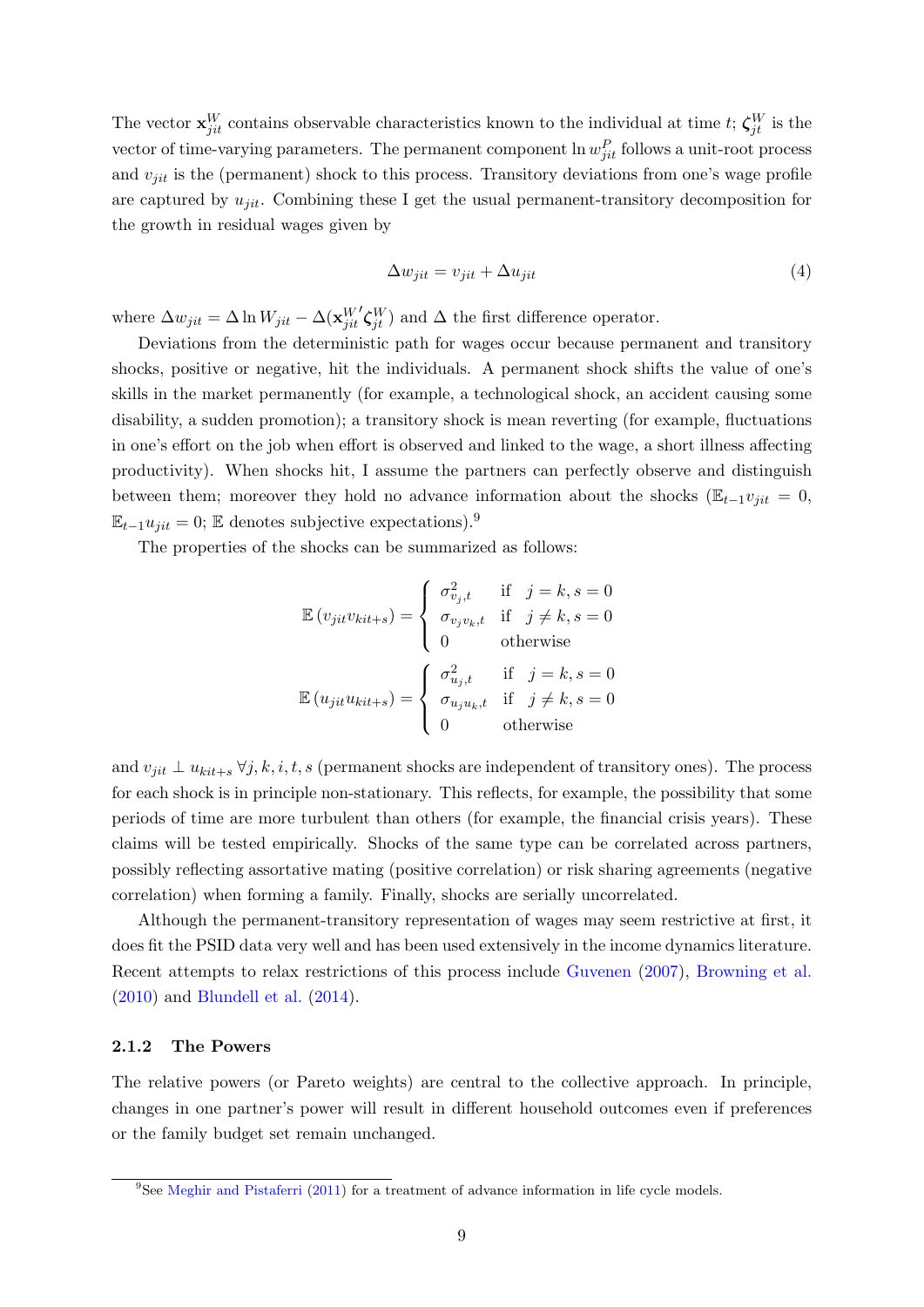The partners select their initial powers upon formation of the family; say these powers are  $\mu_{i0}$  and  $1 - \mu_{i0}$  respectively.<sup>10</sup> If the partners cannot fully commit for life, then relevant contemporaneous news may shift intra-family power. The individuals will reallocate power between them to reward the partner who receives favorable news (therefore increase her intrafamily power). Such reallocation is micro-founded by considering the outside options available to this individual: as outside options get more attractive (an increase in  $\bar{U}_{2t}$  in [\(3\)](#page-6-3)), she must be rewarded with a higher intra-family decision power so as not to break her contract with the family (so as to satisfy her participation constraint). Examples of favorable news are an improved sex ratio in the marriage market [\(Chiappori et al.,](#page-33-4) [2002\)](#page-33-4), the introduction of unilateral divorce laws [\(Voena,](#page-34-1) [2012\)](#page-34-1), or a sudden promotion and a higher permanent wage. Outside options may involve remarriage, single-hood, no cooperation in the family and other.

In this paper, news can arrive only in the form of wage shocks. If better or worse wage shocks affect the outside options  $\bar{U}_{1t}$  and  $\bar{U}_{2t}$ , then such shocks are expected to affect  $\mu_{it}$  too.<sup>11</sup> With this in mind I write intra-family power at time  $t$  as

<span id="page-9-0"></span>
$$
\mu_{it} = \mu(w_{1it}^P, w_{2it}^P) + m(\mathbf{d}_{it}) + \mu_{it-1}
$$
\n(5)

where  $\mathbf{d}_{it}$  indicates a  $d \times 1$  vector of relevant distribution factors (which, however, I do not need for identification). Under full commitment  $\mu(\cdot)$  is  $\mathbb{R}^2 \to 0$ ,  $m(\cdot)$  is  $\mathbb{R}^d \to 0$ , and  $\mu_{it} = \mu_{i0}$ ,  $\forall t$ . I assume that only permanent wage shocks matter for the outside options and the reallocation of power in the family. This assumption, not a very unrealistic one, is important for identification as will be discussed later.

If full commitment is not possible, then whenever [\(2\)](#page-6-2) binds (because, say, of an increase in partner 1's permanent wage)  $\widetilde{\theta}_{1it} > 0$  and 1's relative decision power increases by  $\frac{\vartheta_{1it}}{\beta_t}$ . In turn, partner 2's relative power decreases by the same amount because the sum of the two is normalized to 1. Whenever [\(3\)](#page-6-3) binds a similar rationale applies. Household members exert equal powers when  $\mu_{it} = \frac{1}{2}$  $\frac{1}{2}$ ; member 1 is relatively more (less) powerful when  $\mu_{it} > \frac{1}{2}$  $\frac{1}{2}$  ( $\mu_{it} < \frac{1}{2}$  $(\frac{1}{2})$ .

#### <span id="page-9-1"></span>2.2 The Solution To The Family Problem

My goal is to obtain the optimal path for hours, earnings, and consumption from  $(P')$  subject to  $(BC)$ ,  $(4)$ , and  $(5)$ . Assuming an interior, I derive the necessary first order conditions of the

 $10$ It is *relative* rather than *absolute* powers that matter in the household; thus the normalization that the two powers add up to one.

<sup>&</sup>lt;sup>11</sup>Consider  $\bar{U}_{jt}$  as the utility individual j can reach upon divorce (with divorce being a realistic fall-back event). Obviously,  $\bar{U}_{jt}$  is likely affected by changes in j's permanent wage.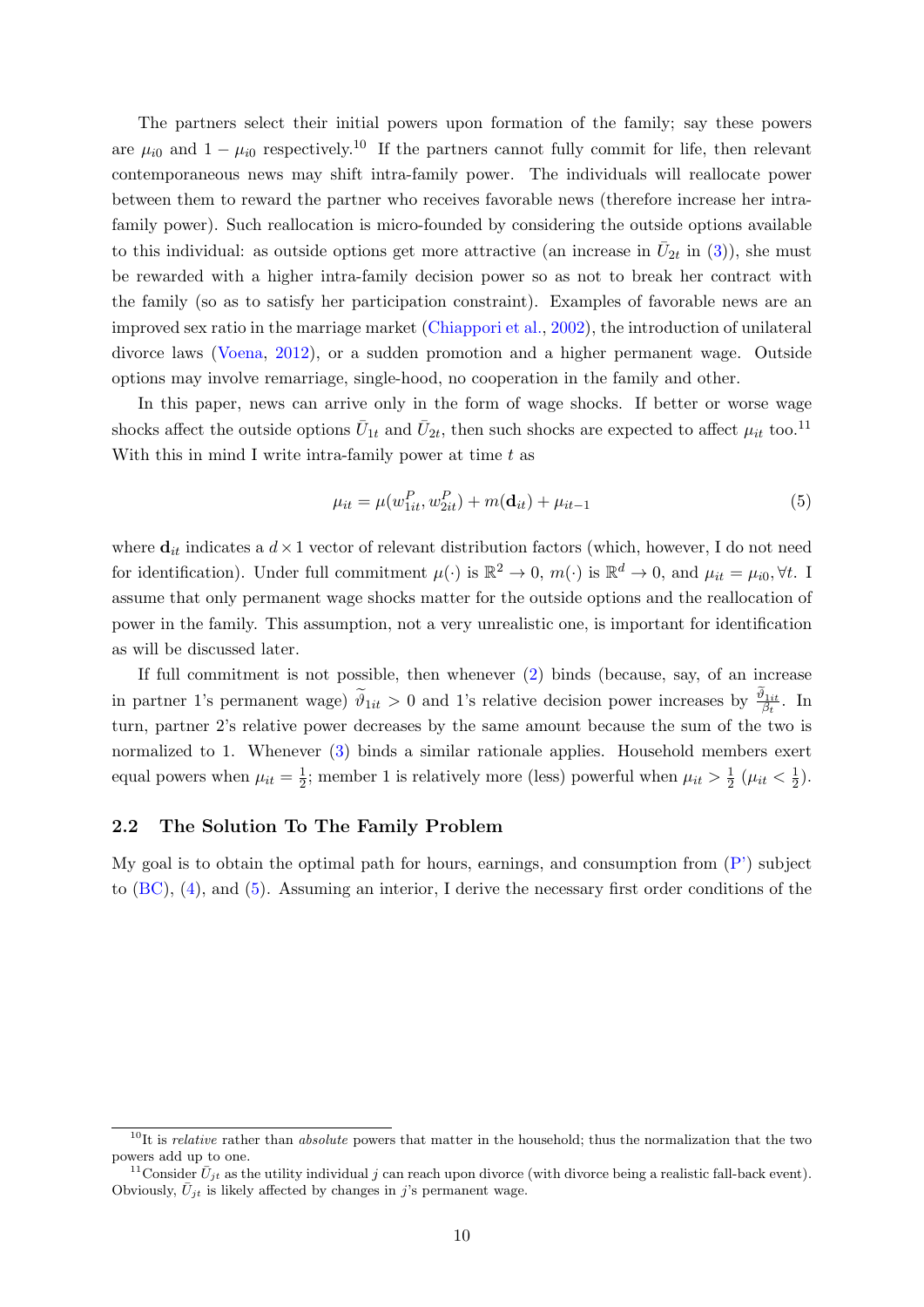problem given by

<span id="page-10-1"></span>
$$
[H_{1it}] : \mu_{it}(-U_{1,H_1}) = \lambda_{it}W_{1it}
$$
  
\n
$$
[H_{2it}] : (1 - \mu_{it})(-U_{2,H_2}) = \lambda_{it}W_{2it}
$$
  
\n
$$
[C_{1it}] : \mu_{it}U_{1,C_1} = \lambda_{it}P_t
$$
  
\n
$$
[C_{2it}] : (1 - \mu_{it})U_{2,C_2} = \lambda_{it}P_t
$$
  
\n
$$
[K_{it}] : \mu_{it}U_{1,K} + (1 - \mu_{it})U_{2,K} = \lambda_{it}
$$
  
\n
$$
[A_{it+1}] : \lambda_{it} = \beta(1+r)\mathbb{E}_t\lambda_{it+1}
$$

with  $\lambda_{it}$  the Lagrange multiplier on the sequential budget constraint at time t (the marginal utility of wealth).<sup>12</sup> In each period t there are five intra-temporal and one inter-temporal optimality conditions. With general, unrestricted preferences the first order conditions for  $H_{ijt}$ and  $C_{jit}$  will be functions of  $H_{jit}$ ,  $C_{jit}$ , and  $K_{it}$ , whereas the first-order condition for  $K_{it}$  will be a function of  $H_{1it}$ ,  $C_{1it}$ ,  $H_{2it}$ ,  $C_{2it}$ , and  $K_{it}$  (the latter is so because  $K_{it}$  bridges partners' preferences and is therefore interrelated with all other choice variables).

Keeping preferences non-parametric, I follow the approximation approach that has been employed by part of the literature and I apply Taylor approximations to the first order conditions and the intertemporal budget constraint. The resulting equations constitute an approximate mapping between the growth in the observed choice variables and the permanent & transitory shocks to wages given by

<span id="page-10-0"></span>
$$
\begin{pmatrix}\n\Delta k_{it} \\
\Delta c_{it} \\
\Delta y_{1it} \\
\Delta y_{2it}\n\end{pmatrix} \approx \mathbf{T}_{it4 \times 4} \begin{pmatrix}\nv_{1it} \\
v_{2it} \\
\Delta u_{1it} \\
\Delta u_{2it}\n\end{pmatrix} . \tag{7}
$$

The variance covariance matrix of [\(7\)](#page-10-0) will later become the cornerstone of the estimation. The left hand side vector involves the growth in the four observed choice variables: public consumption, total private consumption in the family, and the two partners' earnings.  $\Delta k_{it}$ denotes  $\Delta \ln K_{it}$  net of changes in preference factors or observable characteristics, and similarly for the other outcome variables.<sup>13</sup> Also, I introduce earnings in place of working hours using the identity  $Y_{jit} = W_{jit} H_{jit}$ . [Attanasio et al.](#page-31-3) [\(2002\)](#page-31-3), [Blundell et al.](#page-32-0) [\(2008\)](#page-31-0), and Blundell et al. [\(2012\)](#page-32-0) are recent applications of this approach whereas [Blundell et al.](#page-31-5) [\(2013\)](#page-31-5) assess how well the approximation performs under alternative regimes, discuss the few cases where it fails, and derive the approximation error. To the best of my knowledge, this is the first time the approximation approach is used outside the unitary model.

The elements of matrix  $\mathbf{T}_{it4\times 4}$  are the transmission parameters of shocks into choice variables. They are complicated functions of a large set of Frisch  $(\lambda$ -constant) elasticities of each partner and additional parameters pertaining to financial and human wealth in the family, as

<sup>&</sup>lt;sup>12</sup>Like before  $U_{j,x_j}$  denotes the first order partial derivative of  $U_j$  with respect to variable  $x_j = \{K, C_j, H_j\}$ ,  $j = \{1, 2\}$ .  $U_{j, x_j}$  is i- and t-specific but I omit these subscripts to ease the notation.

 $13$ Changes in preference factors or observable characteristics are anticipated by partners (and ex ante contracted upon) and therefore already accounted for in their optimal choices. Empirically, I clear wages, earnings, and consumption from a large set of covariates and thus I relate unexplained changes in choice variables to unexplained changes in wages.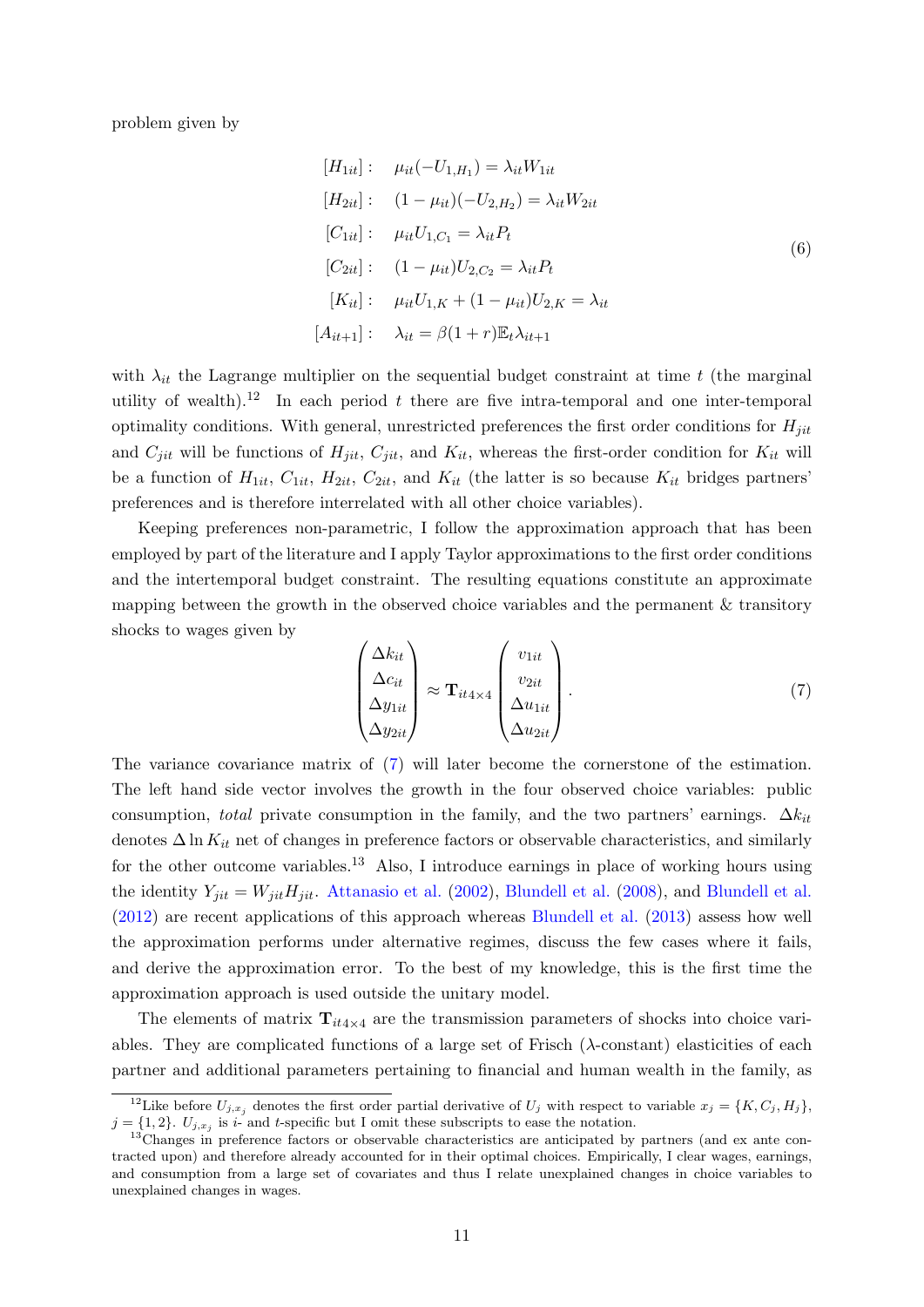<span id="page-11-0"></span>well as the allocation of power and consumption. Table [1](#page-11-0) introduces the full set of partnerspecific Frisch elasticities that appear later in the paper and appendix [A.1](#page-45-0) defines these elasticities analytically. I report the transmission parameters fully in appendix [A.4.](#page-50-0)

TABLE  $1$  – Frisch Elasticities of Individual j

| Of labor supply    |                                                                                               |
|--------------------|-----------------------------------------------------------------------------------------------|
| $\eta_{j,h,w}$     | $j$ 's hours with respect to own wage                                                         |
|                    | $\eta_{j,h,p^c}$ : j's hours with respect to the price of the private good                    |
| $\eta_{j,h,p^k}$   | $j$ 's hours with respect to the price of the public good                                     |
|                    | Of private consumption                                                                        |
| $\eta_{j,c,w}$     | $j$ 's private consumption with respect to $j$ 's wage                                        |
|                    | $\eta_{j,c,p^c}$ : <i>j</i> 's private consumption with respect to its price                  |
|                    | $j$ 's private consumption with respect to the price of the<br>$\eta_{j,c,p^k}$ : public good |
|                    | Of public consumption                                                                         |
| $\eta_{j,k,w}$     | $j$ 's consumption of the public good with respect to $j$ 's<br>wage                          |
| $\eta_{j,k,p^c}$   | $j$ 's consumption of the public good with respect to the<br>price of the private good        |
| $\eta_{j,k,p^k}$ : | $j$ 's consumption of the public good with respect to its<br>price                            |

Notes: This table presents the full set of Frisch  $(\lambda$ -constant) elasticities that describe preferences  $U_j$ . These elasticities constitute an ordinal representation of j's preferences. 9 elasticities are defined in total, 3 own-price and 6 cross-price elasticities for each individual (there are 3 choice variables under an individual's control and 3 corresponding prices).

In what follows I describe briefly how I reach this solution:

- 1. For each period  $t$  I approximate the five intra-temporal first order conditions about last period's prices, choice variables (including  $\lambda_{it}$ ), and intra-family power. These approxi-mations appear in appendix [A.2.](#page-46-0) The approximate expressions constitute a  $5 \times 5$  system in the change from  $t - 1$  to  $t$  in  $H_1$ ,  $H_2$ ,  $C_1$ ,  $C_2$ , and  $K$ , which, when solved, produces unique closed-form expressions as functions of the growth in wages,  $\lambda_{it}$ , and  $\mu_{it}$ . This is equation [\(A.8\)](#page-47-0) in the appendix.
- 2. I apply a first order Taylor approximation to  $\mu_{it}$ , given by [\(5\)](#page-9-0), around  $\mu_{it-1}$  assuming that the distribution factors  $\mathbf{d}_{it}$  remain unchanged. I can write the growth in  $\mu_{it}$  as

$$
\Delta \ln \mu_{it} \approx \eta_{\mu, w_1, t} v_{1it} + \eta_{\mu, w_2, t} v_{2it}
$$

where the surplus extraction elasticity  $\eta_{\mu,w_j,t}$ ,  $j = \{1,2\}$ , captures the sensitivity of function  $\mu(\cdot)$  to permanent wage shocks scaled by the ratio of  $\mu(\cdot)$ , evaluated at  $t-1$ , over  $\mu_{it-1}$ .  $\eta_{\mu,w_j,t}$  varies with time through its dependence on  $\mu_{it-1}$ ,  $w_{1it-1}^P$ , and  $w_{2it-1}^P$ .

3. A second order Taylor approximation to the inter-temporal first order condition (the Euler equation) decomposes  $\Delta \ln \lambda_{it}$  into two additive terms (see [\(A.10\)](#page-48-0) and derivations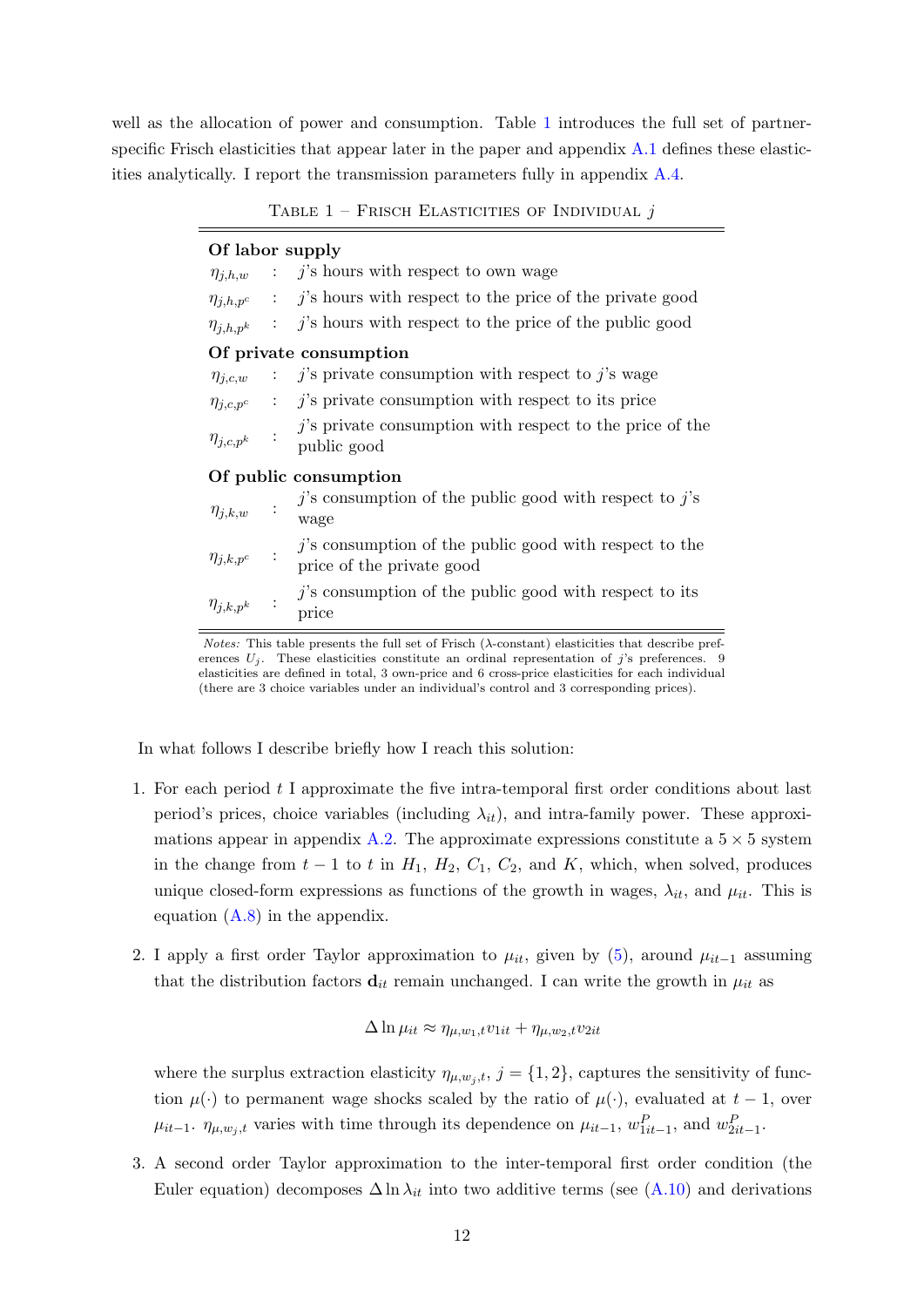in appendix [A.2\)](#page-46-0). The first component  $\omega_{it}$  reflects the partners' motives for prudence over their lifetime (i.e. precautionary savings). To achieve tractability I assume that  $\omega_{it} \equiv \omega_t$ does not vary cross-sectionally. The second component  $\epsilon_{it}$  is an innovation term which captures idiosyncratic revisions to  $\lambda_{it}$  made by the partners when wage shocks hit them.

4. I apply a first order Taylor approximation to the intertemporal budget constraint given by [\(BC\)](#page-6-4) and I derive a linear mapping from the wage shocks the partners are hit by to  $\epsilon_{it}$ . My aim is to replace  $\Delta \ln \lambda_{it}$  in [\(A.8\)](#page-47-0) with an expression involving wage shocks only and therefore render equation  $(A.8)$  empirically useful. The specifics of this approximation appear in appendix [A.3.](#page-48-1)

In brief, I log-linearize the intertemporal budget constraint locally, I take expectations at t and  $t-1$ , and I difference the resulting expressions. This allows me to map individuals' permanent wage shocks  $v_{1it}$  and  $v_{2it}$  into the innovation to the marginal utility of wealth  $\epsilon_{it}$  assuming that either partner's current earnings are negligible compared to his / her expected lifetime earnings. This assumption is likely to be satisfied if individuals are sufficiently young and have a long time horizon ahead. It implies that transitory wage shocks do not shift the intertemporal budget constraint and are smoothed out perfectly from one period to the next. Transitory shocks still induce contemporaneous income and substitution effects on the outcomes which I later exploit to identify several parameters of interest.

The resulting mapping between  $\epsilon_{it}$  and the permanent wage shocks, given by [\(A.13\)](#page-50-1) in appendix [A.3,](#page-48-1) involves preferences (the full set of partner-specific Frisch elasticities in table [1\)](#page-11-0), the allocation of private consumption and power in the household, as well as three quasi-reduced form parameters pertaining to the relative importance of each of the components of the intertemporal budget constraint:  $\xi_{it} \approx \frac{\text{Lifetime Spending on } K_{it}}{\text{Lifetime Total Spending of } K_{it}}$ Lifetime Spending on  $\frac{K_{it}}{K_{it}}$  is the ratio of public to total expected lifetime family expenditure,  $s_{it} \approx \frac{\text{Lifetime Earning}_{1it}}{\text{Lifetime Earning}_{1it}}$ Lifetime Earnings $_{it}$  is the share of individual 1's expected lifetime earnings (human wealth) in the family's total expected lifetime earnings, and  $\pi_{it} \approx \frac{\text{Assets}_{it}}{\text{Assets}_{it} + \text{Lifetime}}$  $\frac{\text{Assets}_{it}}{\text{Assets}_{it} + \text{Lifetime Earning}_{it}}$  is the "partial insurance" parameter (term due to [Blundell et al.,](#page-31-0) [2008\)](#page-31-0) which captures the family's financial wealth relative to their total financial and human wealth combined.

5. I obtain solution [\(7\)](#page-10-0) above replacing the growth in  $\lambda_{it}$  and  $\mu_{it}$  in [\(A.8\)](#page-47-0) with expressions involving wage shocks only. One last approximation is needed to link unobserved individual private consumption to observed total private consumption in the family, namely  $\Delta \ln C_{it} \approx \varphi_{it-1} \Delta \ln C_{1it} + (1 - \varphi_{it-1}) \Delta \ln C_{2it}$  where  $\varphi_{it}$  is the unobserved allocation of private consumption between partners.

In [\(7\)](#page-10-0) the impact of permanent shocks on the choice variables differs from that of transitory shocks by the bargaining effect (through their impact on intra-family power) and dynamic income-wealth effects (through their impact on the marginal utility of wealth) they induce. Permanent shocks also induce static income and substitution effects on the outcome variables, exactly like transitory ones.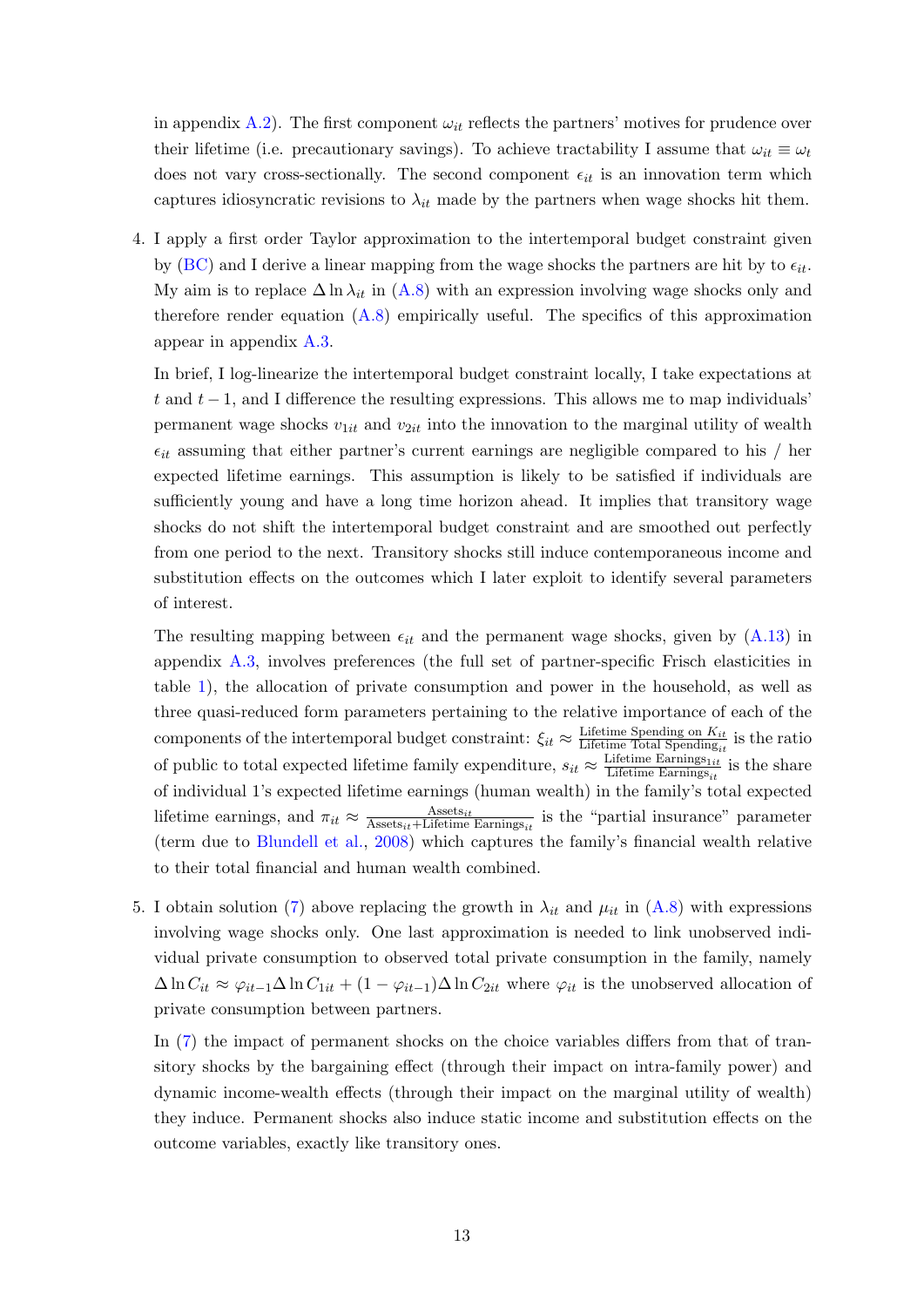#### <span id="page-13-1"></span>2.3 The Family's Response To Shocks

Before discussing identification in [\(7\)](#page-10-0) I will build some intuition by illustrating how a transitory shock is transmitted into the outcome variables. For simplicity I assume  $v_{1it} = v_{2it} = \Delta u_{2it} = 0$ for a particular household *i* at time t but  $\Delta u_{1it} > 0$  (i.e. individual 1 is hit by a positive transitory shock). I will focus on two outcomes only, his leisure time  $l_{1it}$  and the family's public consumption  $k_{it}$ ; the extension to more outcomes is straightforward. The response of these outcomes to  $\Delta u_{1it}$  is given by

<span id="page-13-0"></span>
$$
\Delta l_{1it} = -\left(\eta_{1,h,w} - \eta_{1,k,w} \cdot (1 - \nu_{it-1}) \cdot \frac{\eta_{1,h,p^k}}{\bar{\eta}_{k,p^k}}\right) \cdot \Delta u_{1it}
$$
\n
$$
\Delta k_{it} = \eta_{1,k,w} \cdot \nu_{it-1} \cdot \frac{\eta_{2,k,p^k}}{\bar{\eta}_{k,p^k}} \cdot \Delta u_{1it}
$$
\n(8)

where  $\eta_{1,h,w}$  is partner 1's own-wage labor supply elasticity,  $\eta_{1,k,w}$  is his elasticity of the public good with respect to his wage, and  $\eta_{1,h,p^k}$  is his labor supply elasticity with respect to the price of the public good (the full set of elasticities is defined in table [1\)](#page-11-0).<sup>14</sup>  $\nu_{it-1}$  is a mixture of preferences (marginal utilities) and intra-family power and  $\bar{\eta}_{k,p^k} = (1 - \nu_{it-1})\eta_{1,k,p^k} + \nu_{it-1}\eta_{2,k,p^k}$ is a weighted average of the partners' elasticities of the public good with respect to its price  $\eta_{j,k,p^k}.^{\hbox{\scriptsize{$15,16}}}$ 

I illustrate what is going on after the transitory shock hits using a simple graph. Figure [1](#page-14-0) depicts the public good - leisure plane of individual 1 assuming that these goods are substitutes (this restriction is used for the purposes of this illustration and is not imposed on the model). The bold downward slopping curve ("Indifference curve 1") represents his preferences between leisure and the public good at the beginning of t whereas the straight line passing from A represents the original contemporaneous budget constraint in the same period. The scale of the axes is irrelevant. This individual consumes initially at  $A(L_A \text{ and } K_A \text{ respectively}).$ 

The transitory wage shock does not move the contemporaneous budget constraint outwards or inwards. The reason for this is the assumption that transitory shocks do not shift the intertemporal budget constraint and, therefore, they must also leave the total available budget at t unchanged. The positive transitory shock to wage (i.e. the price of leisure) tilts the budget constraint around the initial indifference curve making leisure relatively more expensive and the public good relatively cheaper. The new budget constraint is the straight line passing from B. If individual 1 can adjust leisure and the public good freely, he will now consume at  $B(L_B)$ and  $K_B$  respectively). In this case the (absolute) change in his leisure is given by his own-wage labor supply elasticity  $(\Delta l_{1it} = -\eta_{1,h,w}\Delta u_{1it})$  and the change in the public good is given by its elasticity with respect to his wage  $(\Delta k_{it} = \eta_{1,k,w} \Delta u_{1it})$ . Both stem from [\(8\)](#page-13-0) after setting  $\nu_{it-1} = 1$  (and observing that as a result  $\frac{\eta_{2,k,p^k}}{\overline{\eta}_{k,p^k}} = 1$ ). Consumption bundle B is an extreme outcome after the transitory shock and it corresponds to individual 1 being a "dictator" in his

<sup>&</sup>lt;sup>14</sup>The following is the general rule governing the notation for the Frisch elasticities in this paper:  $\eta_{j,x,\chi}$  is individual j's elasticity of own outcome variable  $x = \{k, c_j, h_j\}$  with respect to price  $\chi = \{p^k, p^c, w_j\}$ .

 $^{15}\nu_{it} = (1 + \frac{1-\mu_{it}}{\mu_{it}})$  $U_{2,K}$  $\frac{U_{2,K}}{U_{1,K}}$  <sup>-1</sup> where  $U_{j,K}$  is j's marginal utility of the public good at t. Expect that  $\nu_{it} \in (0,1)$ .

<sup>&</sup>lt;sup>16</sup>The transmission parameters of  $\Delta u_{1it}$  onto  $\Delta l_{1it}$  and  $\Delta k_{it}$  are essentially  $1-\tau_{it}^{33}$  and  $\tau_{it}^{13}$  respectively, where  $\{\tau_{it}^{\#}\} = \mathbf{T}_{it4\times 4}$ . The expression for  $\Delta l_{1it}$  holds if total hours are allocated roughly equally between work and leisure (as the model has been actually solved for working hours, not leisure).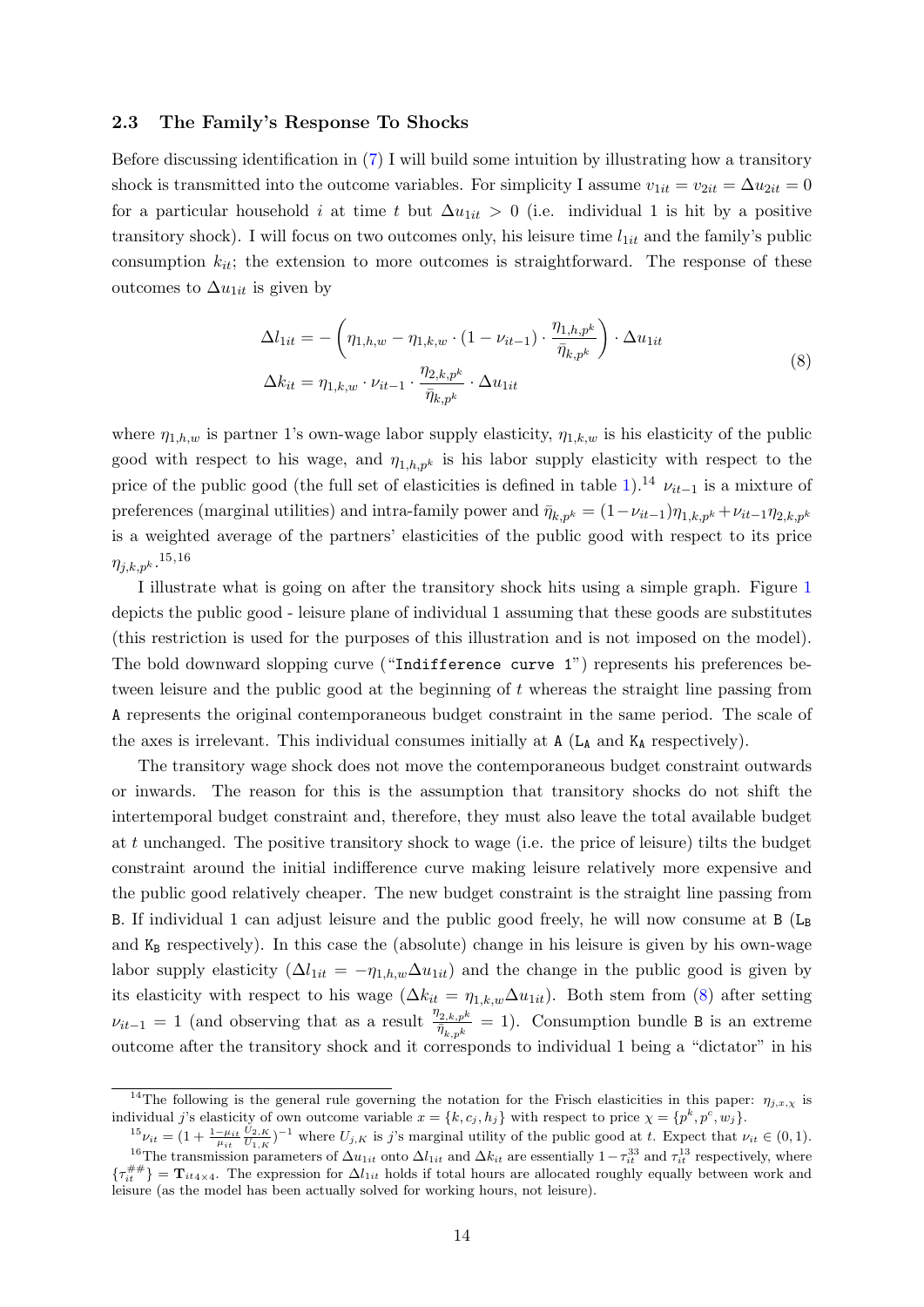

<span id="page-14-0"></span>FIGURE 1 - THE IMPACT OF  $\Delta u_{1it} > 0$  on Leisure and Public Consumption

household (he holds all intra-household power).

In the opposite extreme case, individual 1 holds no power in his household and his partner is the "dictator". One should now expect that  $\nu_{it-1} = 0$  and as a result public consumption, which he no longer controls, does not change after his transitory shock ( $\Delta k_{it} = 0$ ). As the household keeps the public good at  $K_A$ , it is suboptimal for individual 1 to change his leisure like he would do if he was the "dictator": in that case he would consume at  $C(L_B$  and  $K_A$  respectively) which is way below his budget set and a profound deterioration in his welfare. Individual 1 should adjust his leisure so that he ends on the budget frontier given  $k_{it} = K_A$ : that is consumption bundle D. His leisure response is now given by  $\Delta l_{1it} = -(\eta_{1,h,w} - \eta_{1,k,w} \frac{\eta_{1,h,pk}}{n_{1,h,pk}})$  $\frac{\eta_{1,h,p^k}}{\eta_{1,k,p^k}}$ ) $\Delta u_{1it}$  which stems from [\(8\)](#page-13-0) after plugging in  $\nu_{it-1} = 0$ . This differs from the first best response of leisure by the second term in the above parentheses; that is the product of his optimal response of K had he been free to adjust it freely  $(\eta_{1,k,w})$  and the relative importance he attaches to leisure over the public good  $\left(\frac{\eta_{1,h,p^k}}{\eta_{1,k,p^k}}\right)$ .

In more realistic cases, neither partner would be a "dictator" and individual 1 should land somewhere between the extreme bundles B and D. The final response is given by [\(8\)](#page-13-0). It is determined by  $\eta_{1,h,w}, \eta_{1,k,w}, \eta_{1,h,p^k}$  and also by a weighted average of both partners' public good elasticities with respect to its price, where the weights are functions of the allocation of power between them  $(\nu_{it-1})$ .

Extending the discussion to all 5 outcome variables is straightforward. The difference between the impact of  $\Delta u_{1it}$  on  $k_{it}$ ,  $l_{1it}$ ,  $c_{1it}$  on one hand and  $l_{2it}$ ,  $c_{2it}$  on another is that there are direct and indirect effects induced on the former, whereas there are only indirect effects induced on the latter. The direct effects exist because of non-separabilities in the utility func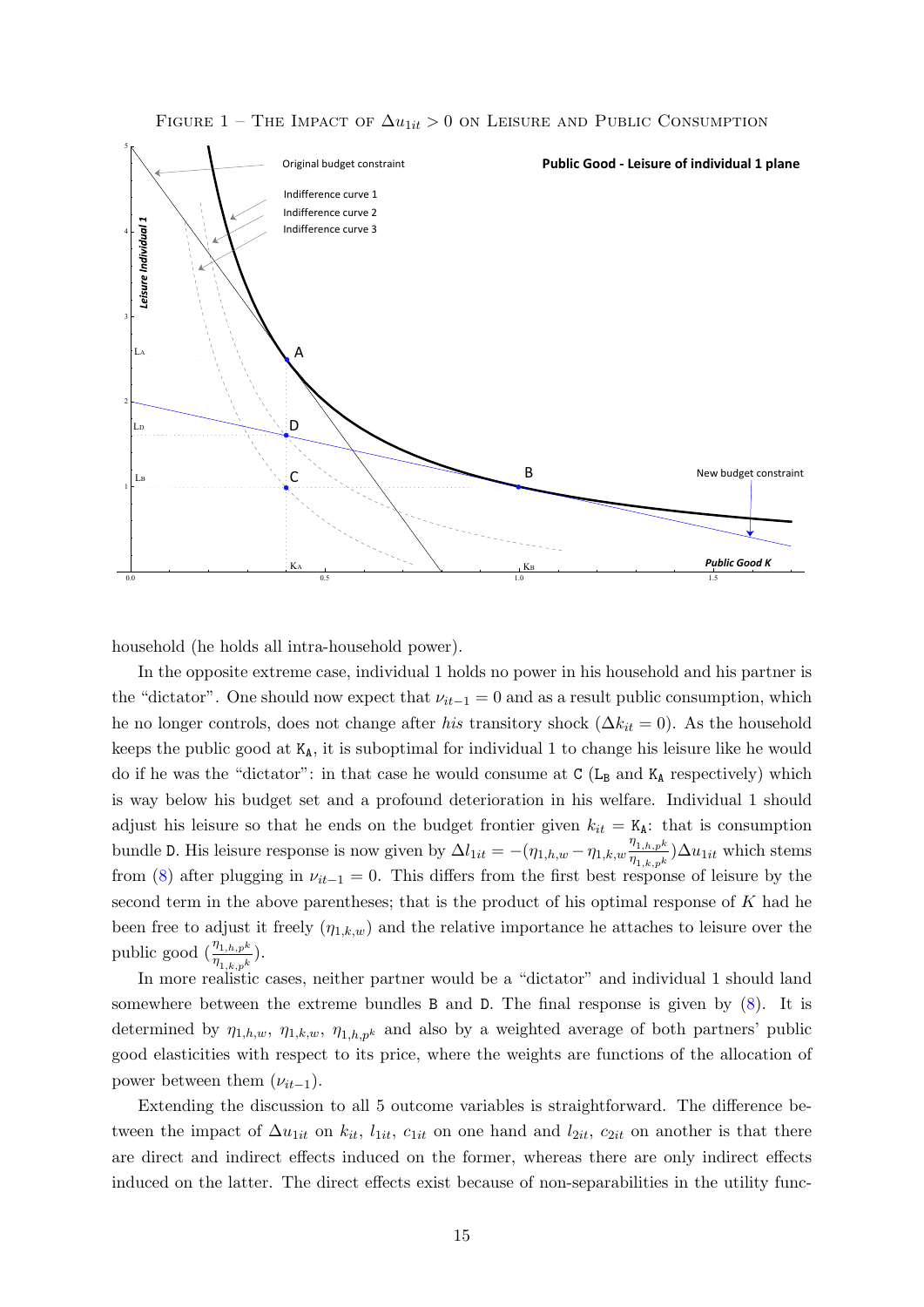tion of each individual whereas the indirect effects exist because the public good bridges both partners' preferences.

Finally, the impact of a permanent shock follows a similar discussion. On top of the static effects, exactly like the effects transitory shocks induce, permanent shocks induce bargaining effects (that restrict by how much the static budget constraint can tilt) as well as dynamic income - wealth effects (that move the budget constraint inwards or outwards).

#### 2.4 Identification Of The Family Structure

In this section I exploit the response of the outcome variables to wage shocks as well as the features of the wage process as a means to identify the parameters of interest. In each period there are 6 wage variances and covariances  $(\sigma_{v_1,t}^2, \sigma_{v_2,t}^2, \sigma_{v_1v_2,t}, \sigma_{u_1,t}^2, \sigma_{u_2,t}^2, \sigma_{u_1u_2,t})$ , 18 Frisch elasticities (2 partners  $\times$  9 elasticities each; see table [1\)](#page-11-0), two location parameters reflecting respectively the sharing of private consumption and the allocation of power between partners  $(\varphi_{it}, \nu_{it})$ , and 8 bargaining effects induced by  $v_{1it}$  and  $v_{2it}$  on four observed outcomes (public consumption, total private consumption, partners' earnings). These amount to 34 economically relevant parameters in each time period. Identification does not require these parameters to be stationary. The remaining parameters  $\xi_{it}$ ,  $s_{it}$ , and  $\pi_{it}$  are obtained directly from the data (see section [4.2\)](#page-23-0).

The parameters of the wage process are identified independently of preferences. The following moments of the joint distribution of individual wages deliver identification:

<span id="page-15-0"></span>
$$
\sigma_{v_j,t}^2 = E[\Delta w_{jit}(\Delta w_{jit-1} + \Delta w_{jit} + \Delta w_{jit+1})]
$$
  
\n
$$
\sigma_{v_1v_2,t} = E[\Delta w_{1it}(\Delta w_{2it-1} + \Delta w_{2it} + \Delta w_{2it+1})]
$$
  
\n
$$
\sigma_{u_j,t}^2 = E[\Delta w_{jit} \Delta w_{jit+1}]
$$
  
\n
$$
\sigma_{u_1u_2,t} = E[\Delta w_{1it} \Delta w_{2it+1}]
$$
\n(9)

where  $\Delta w_{ijt}$  is given by [\(4\)](#page-6-6) and  $j = \{1, 2\}$ . Identification follows the logic illustrated in [Meghir](#page-34-6) [and Pistaferri](#page-34-6) [\(2004\)](#page-34-6) and earlier studies.  $\sum_{t=1}^{t+1} \Delta w_{jit}$  strips  $\Delta w_{jit}$  of its transitory component and therefore the covariance  $E[\Delta w_{jit} \sum_{t=1}^{t+1} \Delta w_{jit}]$  identifies the variance of the permanent component. Similarly, the covariance between  $\Delta w_{jit}$  and  $\sum_{t=1}^{t+1} \Delta w_{kit}$ ,  $j \neq k$ , striped of contemporaneous transitory components, identifies the covariance between the partners' permanent shocks. The covariance between  $\Delta w_{ijt}$  and  $\Delta w_{ijt+1}$  identifies the variance of the transitory component because consecutive transitory shocks must be autocorrelated due to mean reversion. Similarly, the covariance between  $\Delta w_{jit}$  and  $\Delta w_{kit+1}, j \neq k$ , pins downs the covariance between the partners' transitory shocks. Overidentifying restrictions are available.

The transmission parameters of wage shocks into consumption and earnings are identified by the covariance between these outcomes and wages. Consider for example the transmission of shocks into the public good. I define the following moments of the joint distribution of public consumption and wages:

$$
m_t^{k1} = E[\Delta k_{it}(\Delta w_{1it-1} + \Delta w_{1it} + \Delta w_{1it+1})]
$$
  

$$
m_t^{k2} = E[\Delta k_{it}(\Delta w_{2it-1} + \Delta w_{2it} + \Delta w_{2it+1})]
$$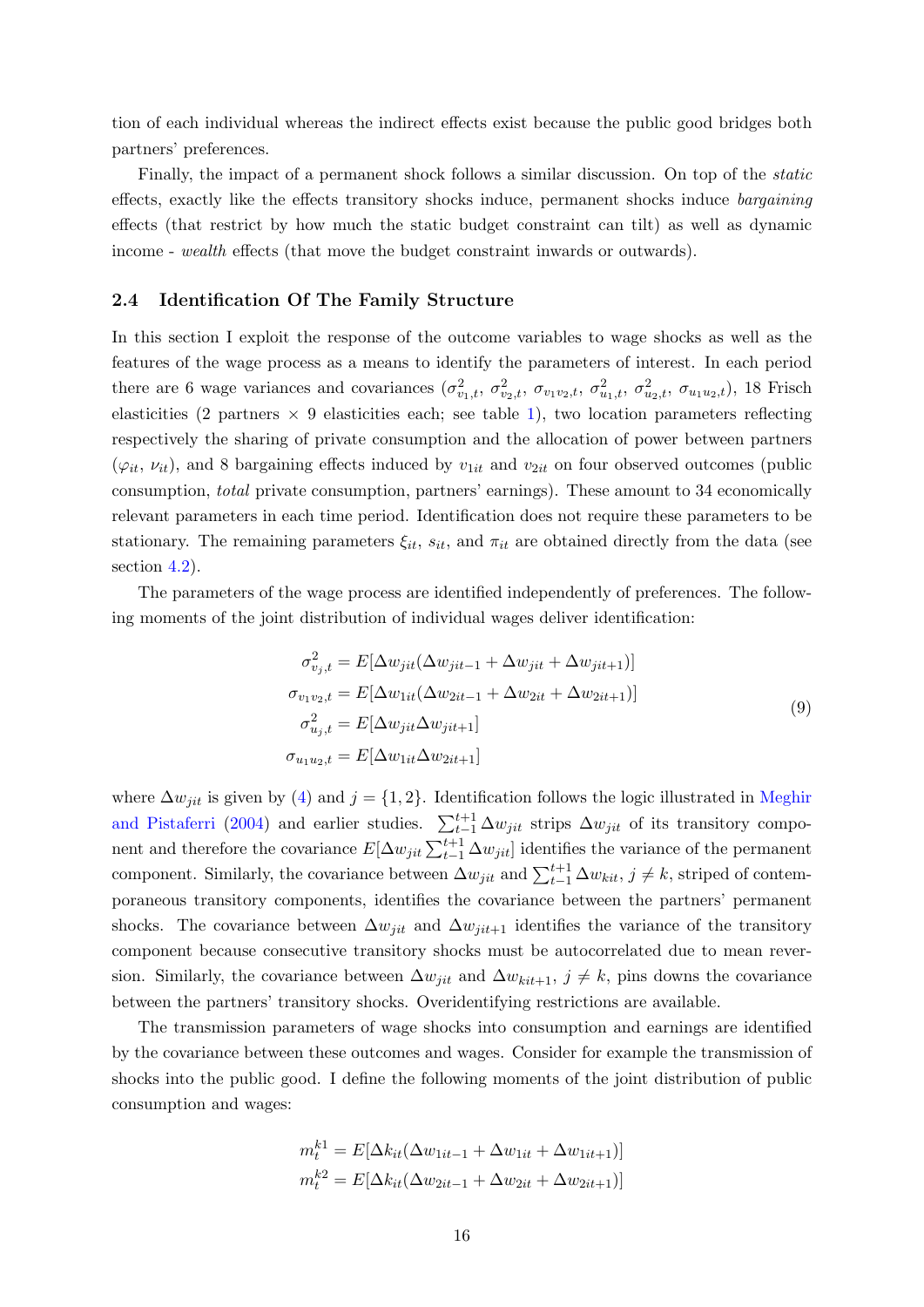$$
m_t^{k3} = E[\Delta k_{it} \Delta w_{1it+1}]
$$
  

$$
m_t^{k4} = E[\Delta k_{it} \Delta w_{2it+1}]
$$

where  $\Delta k_{it}$  is given by [\(7\)](#page-10-0). The transmission of shocks in the cross section is identified as

$$
E[\tau_{it}^{11}] = \frac{m_t^{k1} \sigma_{v_{2,t}}^2 - m_t^{k2} \sigma_{v_1 v_2,t}}{\sigma_{v_{1,t}}^2 \sigma_{v_{2,t}}^2 - \sigma_{v_1 v_2,t}^2} \qquad E[\tau_{it}^{13}] = -\frac{m_t^{k3} \sigma_{u_{2,t}}^2 - m_t^{k4} \sigma_{u_1 u_2,t}}{\sigma_{u_{1,t}}^2 \sigma_{u_{2,t}}^2 - \sigma_{u_1 u_2,t}^2}
$$
  
\n
$$
E[\tau_{it}^{12}] = \frac{m_t^{k1} \sigma_{v_1 v_2,t} - m_t^{k2} \sigma_{v_{1,t}}^2}{\sigma_{v_1 v_2,t}^2 - \sigma_{v_{1,t}}^2 \sigma_{v_2,t}^2} \qquad E[\tau_{it}^{14}] = -\frac{m_t^{k3} \sigma_{u_1 u_2,t} - m_t^{k4} \sigma_{u_{1,t}}^2}{\sigma_{u_1 u_2,t}^2 - \sigma_{u_{1,t}}^2 \sigma_{u_2,t}^2}
$$

where  $(\tau_{it}^{11}, \tau_{it}^{12}, \tau_{it}^{13}, \tau_{it}^{14})$  is the first row in the transmission matrix  $\mathbf{T}_{it4\times 4}$  in [\(7\)](#page-10-0).

Identification rests on the following idea: if permanent wage shocks impact on public consumption the contemporaneous covariance between  $j$ 's wage (striped of its transitory components) and public consumption must pick up the variance of  $j$ 's permanent shock scaled by its loading factor onto public consumption. Similarly, if public consumption varies with next period's wage then this must be due to the mean reverting component which impacts on consumption through a loading factor. In both cases adjustments are made to account for the correlation of wages in the family. The transmission parameters of transitory shocks capture static effects on the outcome variables whereas those of permanent shocks capture static, bargaining, and dynamic income-wealth effects together (see section [2.3](#page-13-1) for a discussion).

Identification of the remaining transmission parameters (into aggregate private consumption and individual earnings) follows the same logic. There is a total of 16 such reduced-form parameters (including those into the public good above) which in turn are complicated functions of the aforementioned 34 economically relevant parameters (see appendix [A.4](#page-50-0) for a full illustration). There are obviously not enough identifying equations for all the structural parameters of the model. The most one can identify is a few uninformative ratios of Frisch elasticities. The rich model with unrestricted preferences implies a large number of margins along which family members can substitute leisure and consumption when shocks hit; this feature alongside the non-observability of individual consumption impedes identification of the family structure from system [\(7\)](#page-10-0).

To overcome this lack of identification I have to either bring in additional information or impose restrictions on preferences. Precisely, in section [2.4.1](#page-16-0) I look into the nature of additional information that must be brought in the model in order to obtain identification. In section [2.4.2](#page-18-1) I discuss what restrictions must be imposed onto preferences so that [\(7\)](#page-10-0) suffices for identification.

#### <span id="page-16-0"></span>2.4.1 General Preferences And External Information

Transitory shocks induce static effects on consumption and labor supply; these are effects of the sort described in section [2.3.](#page-13-1) Permanent shocks induce the same static effects and additionally bargaining and dynamic income-wealth effects (recall the assumption that transitory shocks neither impact on intra-family power nor shift the intertemporal budget constraint). The reason why permanent and transitory shocks induce the same static effects is straightforward: in a single-period model permanent shocks are indistinguishable from transitory and must therefore exert the same impact on outcomes.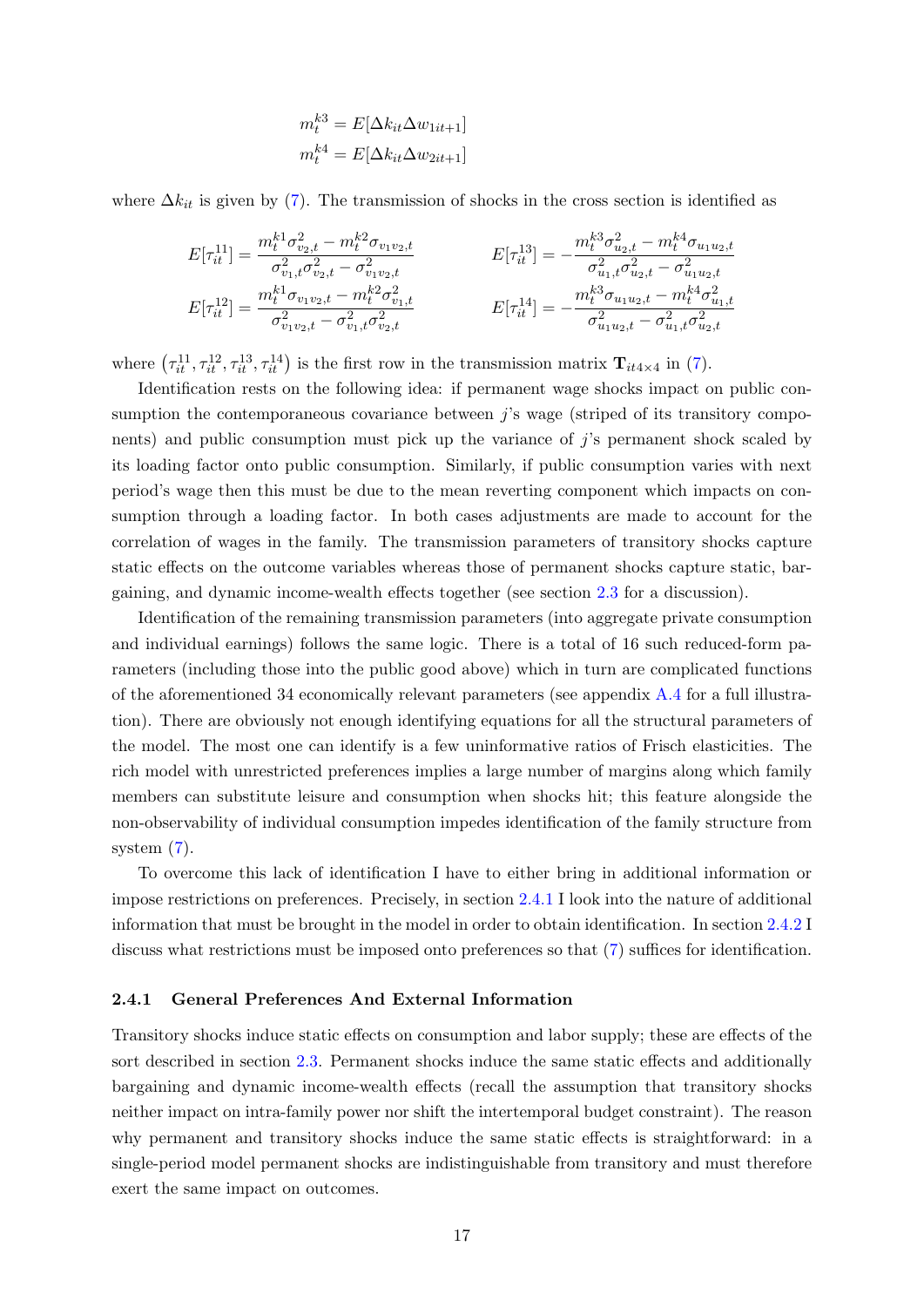I use the impact of transitory shocks to identify the intra-temporal structure of the family (including the contemporaneous allocation of private consumption between partners). This amounts to identifying 20 parameters: 18 Frisch elasticities (2 partners  $\times$  9 elasticities each; see table [1\)](#page-11-0) and the two location parameters  $\varphi_{it}$  and  $\nu_{it}$ . The transmission of transitory shocks into outcomes is given by the 3<sup>rd</sup> and 4<sup>th</sup> columns of  $\mathbf{T}_{it4\times 4}$ . These are 8 equations in total; I need to impose restrictions as I am short of 12 equations = 20 parameters − 8 equations.

A natural set of restrictions is symmetry of each individual's matrix of substitution effects. After a constant marginal-utility-of-wealth price change (essentially a transitory shock), the matrix of substitution effects  $(A.1)$  is given by the inverse Hessian of one's utility function scaled by the marginal utility of wealth  $\lambda_{it}$ . Symmetry of this matrix follows from symmetry of the Hessian. In turn, this implies 6 linear restrictions between the cross-price Frisch elasticities of each partner, namely  $\eta_{j,h,p^c} = -\eta_{j,c,w} \frac{P^c C_j}{W_s H}$  $\frac{P^cC_j}{W_jH_j},\ \eta_{j,h,p^k}=-\eta_{j,k,w}\frac{P^kK}{W_jH_j}$  $\frac{P^k K}{W_j H_j}$ , and  $\eta_{j,c,p^k} = \eta_{j,k,p^c} \frac{P^k K}{P^c C_j}$  $\frac{P^n K}{P^c C_j},$  $j = \{1, 2\}$ .<sup>17</sup>

A stronger set of restrictions refers to the way consumption preferences of each partner compare across two states of life: singlehood and partnership. If the two partners are separately observed just before they form the family (i.e. as singles) and if their consumption preferences remain unchanged at least for a short period before and after they join the family, two crucial pieces of information become available: (a) their consumption response to wages  $(\eta_{i,c,w}$  and  $\eta_{j,k,w}$ ; 4 parameters), and (b) the sum of the remaining consumption elasticities per consumption good  $(\eta_{j,c,p^c} + \eta_{j,c,p^k}$  and  $\eta_{j,k,p^c} + \eta_{j,k,p^k}$ ; 4 items). These parameters, alongside the equations and restrictions described above, suffice for identification of the intra-temporal structure of the family and the contemporaneous allocation of private consumption.<sup>18</sup> Section [3](#page-18-0) illustrates why observing each partner as single suffices for recovering (part of) their consumption preferences.

The rationale behind identification is the following: observing individuals across the two states of life is sufficient for recovering their leisure and consumption preferences. When transitory shocks hit, and conditional on those preferences, the model predicts the unobserved response of each partner's private consumption. The observed total consumption change at the family level is the weighted sum of the two individual responses; and the weight must be the consumption allocation between them. An equivalent interpretation is the following: the extent to which the response of family consumption to wage shocks resembles the way one or another partner would have responded had they been single is informative of the allocation of consumption between them.

Permanent shocks induce static, bargaining, and dynamic income-wealth effects. As the static effects are identified through transitory shocks, the identification problem reduces to separating between bargaining and wealth effects. It turns out that the wealth effects, which are presented analytically in appendix  $A.4$ , are functions of the intra-temporal family structure (already identified), the bargaining effects, and  $\xi_{it}$ ,  $s_{it}$ , and  $\pi_{it}$  that are obtained directly from the data. The only parameters that deserve identification are essentially the bargaining effects;

<sup>&</sup>lt;sup>17</sup>See appendix [A.1](#page-45-0) for more details. Subscripts i and t are removed for keeping notation clear.

<sup>&</sup>lt;sup>18</sup>To obtain this result I treat all Frisch elasticities and the two location parameters as cross-sectionally invariant once observable covariates and preference shifters have been carefully removed. In [Theloudis](#page-34-7) [\(2013\)](#page-34-7) I allow for unobserved preference heterogeneity in unitary households and I identify first and second moments of the distribution of preferences under strong separability restrictions. It is unclear, however, whether similar restrictions can deliver identification in the context of this -more complicated- model.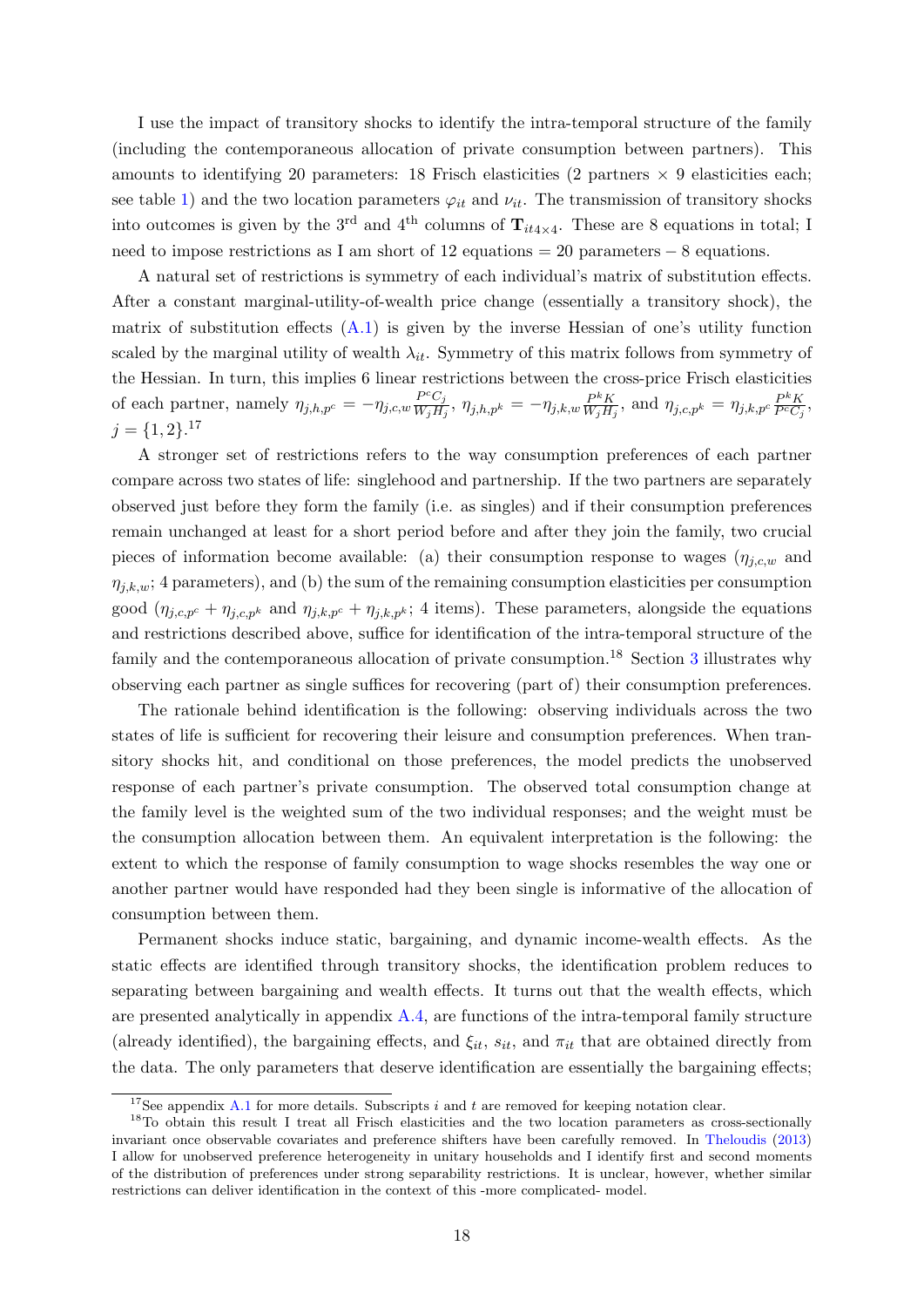the impact of permanent shocks on the observed outcomes can deliver this.<sup>19</sup> A technical summary of the key points of identification is presented in appendix [A.5.1.](#page-52-0)

#### <span id="page-18-1"></span>2.4.2 Separable Preferences

If preferences change across the two states of life, identification of a smaller set of parameters obtains by (a) restricting the public good to being additively separable from leisure and private consumption, and (b) shutting down reallocations of power over time (bargaining effects). See appendix [A.5.2](#page-53-0) for the details. Additive separability implies that individual  $j$ 's utility function is given by  $U_j = \mathcal{U}_j^K(K_{it}; \mathbf{z}_{jit}) + \mathcal{U}_j^{CH}(C_{jit}, 1 - H_{jit}; \mathbf{z}_{jit})$ . Such preferences imply that private consumption and leisure cannot be substituted or complemented by public consumption leading to  $\eta_{j,h,p^k} = \eta_{j,c,p^k} = \eta_{j,k,w} = \eta_{j,k,p^c} = 0$ . Changes in wages still trigger changes in the public good but only through the budget constraint. Absence of reallocations of power over time implies that the Pareto weight is  $\mu_{it} = \mu_{i0}$ ,  $\forall t$ , meaning that bargaining effects are set to 0 (full commitment).

A note of caution is due here: commodity demand (such as the demand for the public good) has been found nonseparable from hours of work (see, for example, [Browning and Meghir,](#page-32-13) [1991\)](#page-32-13). Casual arguments suggest that water or electricity consumption may increase if individuals spend more time at home; similarly motor vehicle utilization may be higher when people drive to work. The direction of the relationship between leisure and consumption is theoretically ambiguous and usually depends on whether changes in labor supply occur at the intensive or the extensive margin.<sup>20</sup> Additive separability of the public good also implies that one partner's earnings do not vary with another's wages thus striping earnings of an "added worker" effect (see [Lundberg,](#page-34-8) [1985\)](#page-34-8). In this model this effect works through the interdependence of preferences due to the nonseparable public good and it vanishes otherwise. Finally, shutting down the bargaining effect of permanent shocks renders this collective model indistinguishable from a unitary one. Working with first differences of outcomes after removing taste shifters and observable characteristics implies that the Pareto weight does not vary cross-sectionally (which would be one way to distinguish between collective and unitary models). The Pareto weight can vary inter-temporally if bargaining effects are permitted, and this serves as a test of one model against the other.

## <span id="page-18-0"></span>3 A Life-Cycle Model For Singles

In this section I develop a dynamic model for leisure, consumption, and savings choices of single individuals until the time they join a family. Section [3.1](#page-19-0) describes the singles' problem in detail and section [3.2](#page-20-0) discusses the assumption needed to put partnered and single individuals together.

<sup>&</sup>lt;sup>19</sup>The bargaining effects are actually complicated functions of Frisch elasticities, the allocation of private consumption, the level of the Pareto weight  $\mu_{it}$ , and the surplus extraction elasticities  $\eta_{\mu,w_i,t}$ . As it is not possible to separate between the Pareto weight itself and the surplus extraction elasticities, I only identify "quasi-reduced" form aggregate bargaining effects disregarding their deeper structure.

 $^{20}$ [Blundell et al.](#page-32-0) [\(2012\)](#page-32-0) find evidence of complementarities between consumption and leisure in a unitary household model when labor supply changes along the intensive margin (their consumption measure does not distinguish between private and public consumption).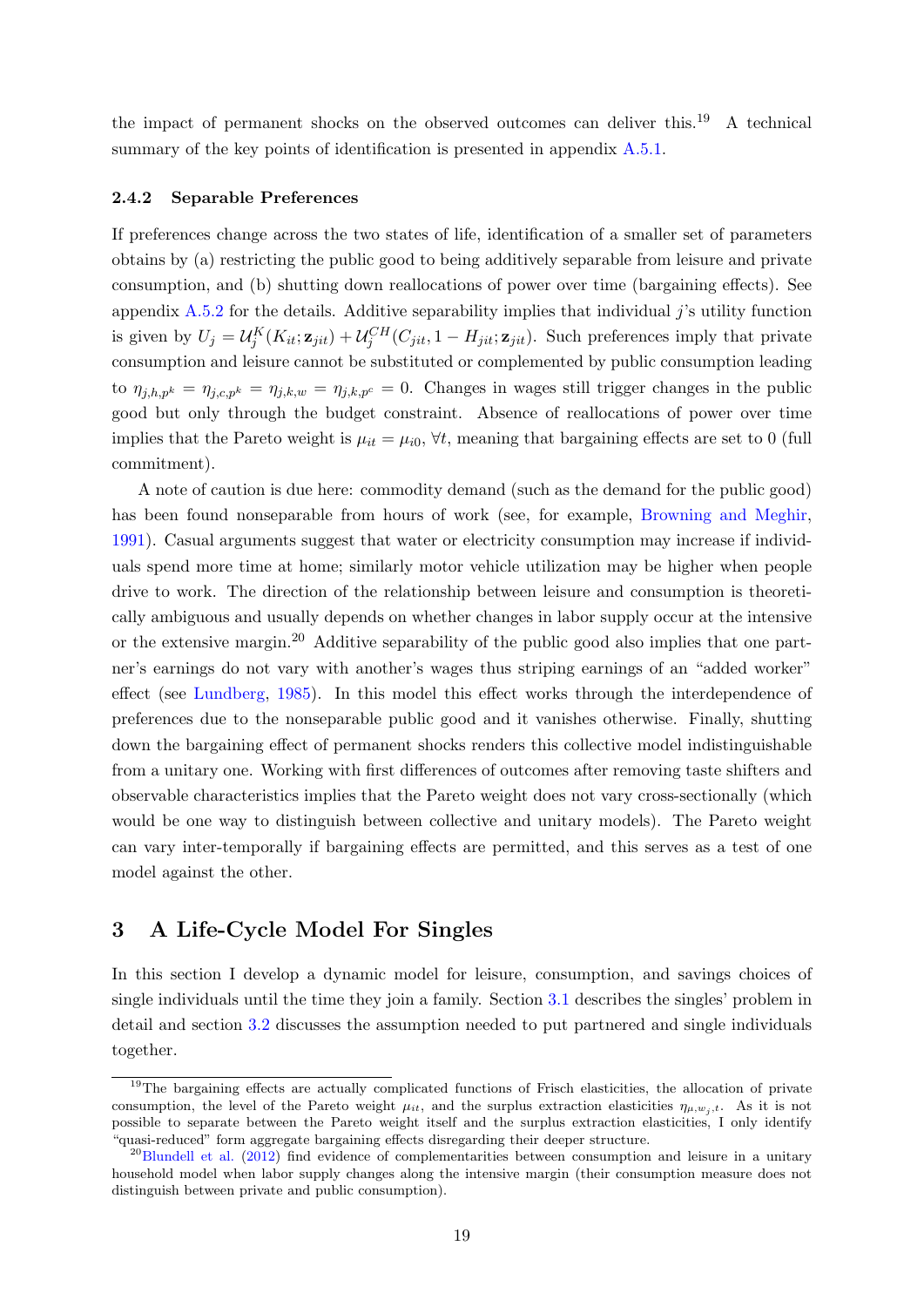#### <span id="page-19-0"></span>3.1 The Singles' Problem

Single individuals consume the same set of goods like their non-single counterparts. Public consumption  $K$  is no longer "public" in the sense that it is no longer enjoyed together with a partner; it still comprises however the same goods that partners would generally consume together in the family (such as last section's TV show or TV licence). Private consumption C also comprises the same goods as in the previous section. Although a distinction between K and C is now less meaningful, I do not collapse them to a single Hicksian commodity because I want to maintain consistency with the family problem.

I illustrate the main points focusing on single j. The chronology of the events is as follows: at some point in time this individual joins the labor force and starts earning labor income. After a number of years have passed, the individual meets his/her partner, they form a family, and the model of section [2.1](#page-5-1) comes into play describing their joint choices over the life-cycle. Using a time index s, the single's problem before a family is formed is given by

$$
\max \mathbb{E}_{s=0} \sum_{s=0}^{S} \beta_s U_j(K_{jis}, C_{jis}, 1 - H_{jis}; \mathbf{z}_{jis})
$$
\n(10)

subject to an intertemporal budget constraint

<span id="page-19-1"></span>
$$
\widetilde{A}_{ji0} + \mathbb{E}_{s=0} \sum_{s=0}^{S} \frac{W_{jis} H_{jis}}{(1+r)^s} = \mathbb{E}_{s=0} \sum_{s=0}^{S} \frac{K_{jis} + P_t C_{jis}}{(1+r)^s}
$$
\n(11)

where  $S$  indicates the number of years between the time j joins the labor force and the time he/she forms a family. The public good is now subscripted by  $j$  to indicate its assignability to single j; assets are also assignable (and thus subscripted by j too).  $\widetilde{A}_{ji0} = A_{ji0} - \mathbb{E}_{s=0}[A_{jiS}]/(1+\epsilon)$  $r^{S+1}$  indicates initial period assets net of assets/debts the individual expects to transfer to his/her future family. The true horizon as single will not be crucial either for identification or for estimation. The rest of the notation, as well as the properties of  $U_i$ , remain exactly the same as in section [2.1.](#page-5-1) The residual wage process is given by  $(4)$ . Obviously,  $C_{j,i,s}$  is now observed and fully assignable to individual j.

The solution to this problem follows similar steps like in section [2.2](#page-9-1) and therefore omitted here. I obtain an approximate closed-from solution for single j's choice variables given by

<span id="page-19-2"></span>
$$
\begin{pmatrix}\n\Delta k_{jis} \\
\Delta c_{jis} \\
\Delta y_{jis}\n\end{pmatrix} \approx \begin{pmatrix}\n\eta_{j,k,w} + (\eta_{j,k,p^k} + \eta_{j,k,p^c} + \eta_{j,k,w})\epsilon_{jis} & \eta_{j,k,w} \\
\eta_{j,c,w} + (\eta_{j,c,p^k} + \eta_{j,c,p^c} + \eta_{j,c,w})\epsilon_{jis} & \eta_{j,c,w} \\
\eta_{j,0,w} + (\eta_{j,h,p^k} + \eta_{j,h,p^c} + \eta_{j,h,w})\epsilon_{jis} + 1 & \eta_{j,h,w} + 1\n\end{pmatrix} \begin{pmatrix}\nv_{jis} \\
\Delta u_{jis}\n\end{pmatrix}.
$$
\n(12)

 $\epsilon_{jis}$  is the innovation to the marginal utility of single's wealth at time s (more on this to follow); the rest of the notation is standard (see table [1\)](#page-11-0). The impact of a permanent shock differs from that of a transitory by the dynamic income-wealth effects they induce (but not bargaining effects any more).

If individual preferences, represented by  $U_i$ , remain unchanged at least for a short period of time before and after joining a family, then observability of j as single in the "before" period suffices for filling the required information when  $j$  is in the family. To see why consider the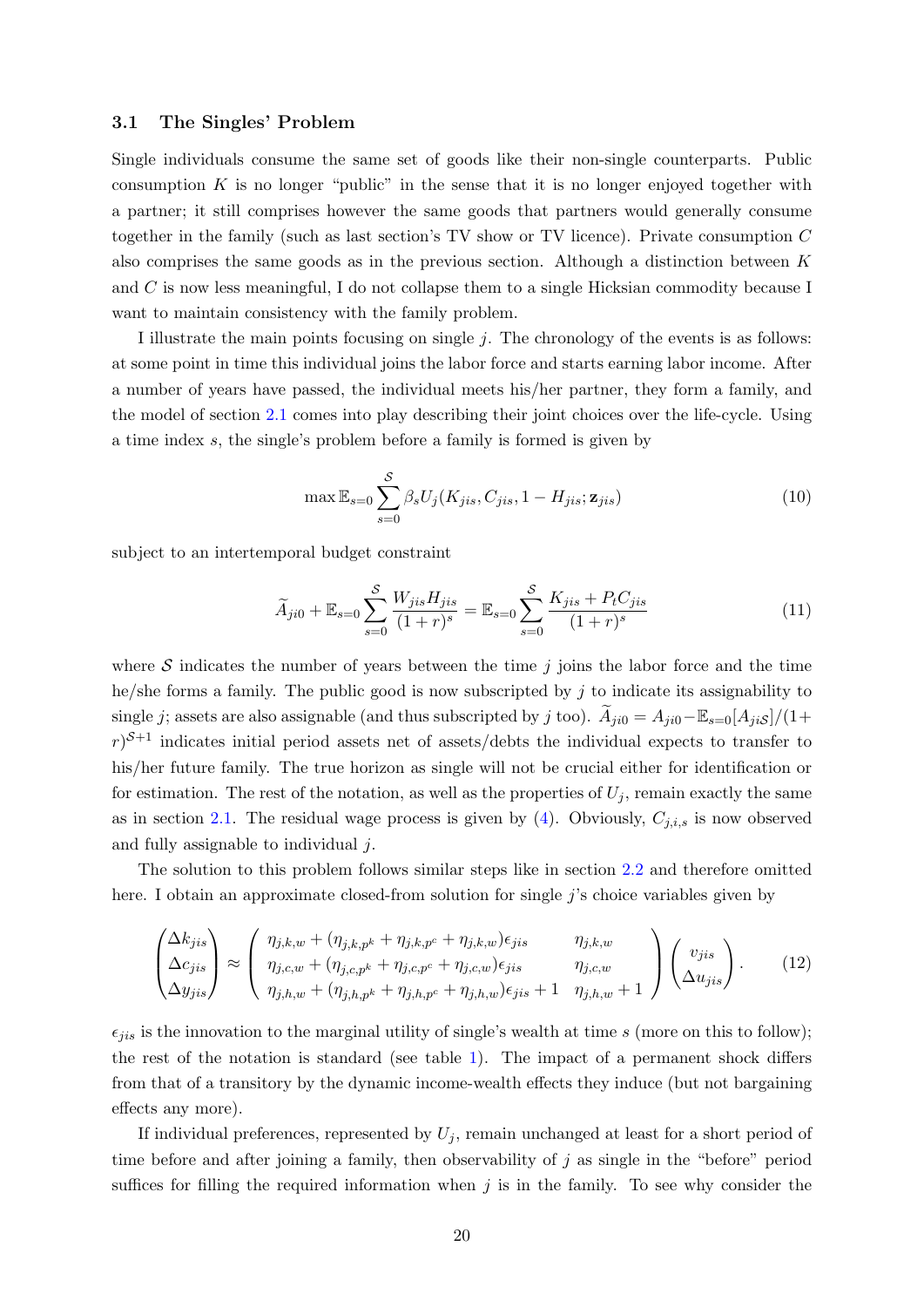following moments of the single's joint consumption-earnings-wage distribution:

$$
E[\Delta k_{jis}\Delta w_{jis+1}] = -\eta_{j,k,w}\sigma_{u_j,s}^2
$$
  
\n
$$
E[\Delta c_{jis}\Delta w_{jis+1}] = -\eta_{j,c,w}\sigma_{u_j,s}^2
$$
  
\n
$$
E[\Delta y_{jis}\Delta w_{jis+1}] = -(\eta_{j,h,w} + 1)\sigma_{u_j,s}^2
$$

Given that the variance of the transitory shock is identified by  $(9)$ , the first two moments identify the Frisch elasticity of (public-private) consumption with respect to the singles' wage  $(\eta_{j,k,w} \text{ and } \eta_{j,c,w}).$ 

The last moment identifies the labor supply response to wage  $\eta_{j,h,w}$ . Given  $\eta_{j,k,w}$  and  $\eta_{j,c,w}$  symmetry of the matrix of substitution effects implies  $\eta_{j,h,p^k} = -\eta_{j,k,w} \frac{P^k K_j}{W_i H^j}$  $\frac{F - K_j}{W_j H_j}$  and  $\eta_{j,h,p^c} =$  $-\eta_{j,c,w}\frac{P^cC_j}{W_iH}$  $\frac{F^{\prime}C_j}{W_jH_j}$ . If needed, these provide overidentifying restrictions to the family problem. Conditional on  $\eta_{j,h,w}, \eta_{j,h,p^c}$ , and  $\eta_{j,h,p^k}, E[\Delta y_{jis}(\Delta w_{jis-1} + \Delta w_{jis} + \Delta w_{jis+1})]$  (impact of permanent shock on j's earnings) identifies the covariance between the innovation to the marginal utility of wealth and the permanent shock, that is  $Cov[\epsilon_{jis}, v_{jis}]$ . Given this covariance and the parameters identified above, the impact of permanent shock on public and private consumption identifies the sums  $\eta_{j,k,p^c} + \eta_{j,k,p^k}$  and  $\eta_{j,c,p^c} + \eta_{j,c,p^k}$  respectively which complete the information needed for identification of the family structure in section [2.4.1.](#page-16-0)

The time horizon one stays single for is obviously important for the true content of a single's intertemporal budget constraint in [\(11\)](#page-19-1). However, the budget constraint is not really needed for identification of the consumption preferences. I have to identify the covariance between the innovation to the marginal utility of wealth  $\epsilon_{jis}$  and the permanent shock  $v_{jis}$ , but that I do without having to apply a Taylor approximation to the singles' intertemporal budget constraint. Of course, if the true shape of this constraint is known, then one can replace  $\epsilon_{iis}$  by an expression involving preferences, quasi-reduced form parameters (pertaining to the relative importance of assets and the different consumption goods), and the permanent shock. This expression would look like [\(A.15\)](#page-50-2) in appendix [A.3.](#page-48-1) Transitory shocks still need to leave the budget constraint unchanged which is unlikely to hold if singles are very young and liquidity constrained individuals. In this case consumption elasticities will probably be underestimated.

#### <span id="page-20-0"></span>3.2 State-Invariance Of Individual Preferences

If partners  $j = 1$  and  $j = 2$  are *separately* observed as singles, the family problem laid out in section [2](#page-5-0) can recover all the remaining preference parameters, the unobserved allocation of private consumption, as well as any bargaining effects induced by limited commitment. The crucial piece of information that singles offer is the consumption elasticities with respect to wages as well as the sum of all other remaining consumption elasticities. The assumption needed in order to put this information alongside the family problem is that individual preferences do not change across the two states of life or change only through their dependence on taste shifters and observables.

This does not have to be a global restriction on preferences. It suffices that preferences are state-of-life invariant locally and specifically around the time a single individual meets a partner. If that individual is observed before the cutoff time (as single) and after (in the family) then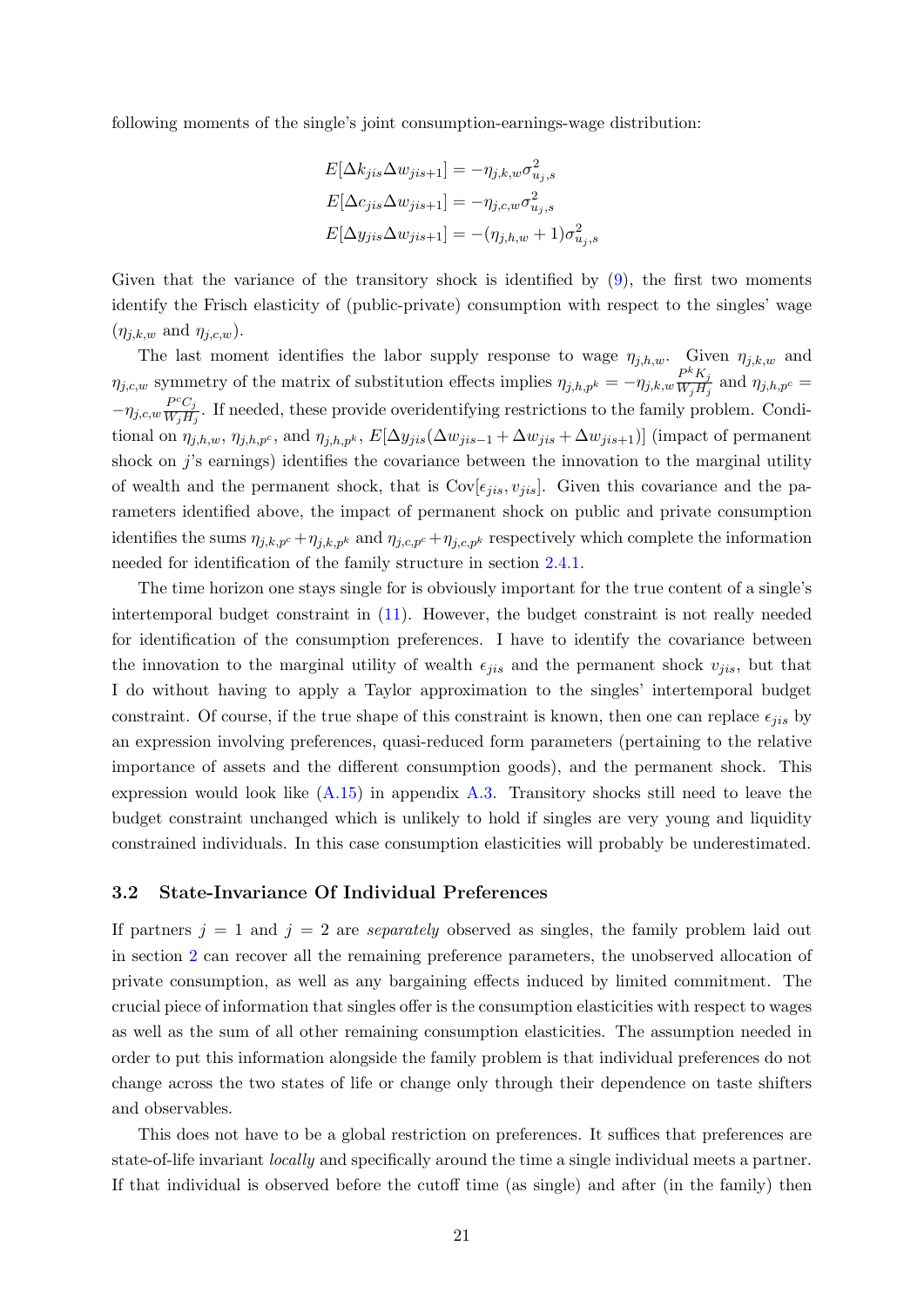the identification result holds no matter how (and if) preferences change at later stages of the life-cycle.

The main limitation of state-invariant preferences is that a class of preferences are excluded from  $U_i$ . Individual j cannot be altruistic and therefore caring for his/her partner's welfare as that would imply a change of preferences from singlehood to partnership. As single one cannot care for another person (as there is no one to care for in the household). When partnered one will still have to not care about the partner's utility (other than caring through the common public good); otherwise preferences change and that violates the assumption of state-of-life invariance.

## <span id="page-21-0"></span>4 Empirical Implementation

The model is estimated on data from the 1999-2011 waves of the PSID; descriptive statistics are presented since the 1997 wave.<sup>21</sup> The PSID started in 1968 interviewing a -then- nationally representative core sample of roughly 3,000 households; repeated annually until 1997 the survey collected information on employment, income, health, education and other demographics of the adult members of these households and their linear descendants should they split off and establish their own households. A second smaller sample of low income households, consisting roughly of 2,000 units in 1968, has also been interviewed consistently. I estimate the model on the core sample only because weights for properly combing the two are not provided.

After 1997 the survey becomes biennial but starting in 1999 it collects richer information on the aforementioned items as well on expenditure, wealth, philanthropy, and numerous other topics. The sample size has grown consistently over the years reaching 5,495 core sample households in 2011 (this reflects tracking of an increasing number of the original families' first or subsequent generations split-offs).

The PSID is suitable for the model laid out in the previous sections due to a number of desirable features: (i) detailed data on household assets and spending are available after 1999, along with data on earnings, hours of work, and demographics for the main earners, (ii) consecutive information on the same households is available, and (iii) multi-member, as well as single-member households are interviewed.

#### <span id="page-21-1"></span>4.1 Sample Selection And Variables Definitions

Given that the model in section [2](#page-5-0) is written in terms of "partner 1" and "partner 2", a natural question is who in the data are these individuals? I consider opposite-sex couples, with partners that are cohabiting but who are not necessarily married. I treat the male partner as "partner 1" and the female partner as "partner 2". Their single counterparts in the data are single males and single females respectively.

I select a baseline sample of couples such that both partners are present in the household at the time of the interview, both are between 25 and 65 years old and they have no missing demographics (such as race, education, and state of residence). Both partners participate in the labor market and earn an hourly wage at least equal to \$0.5. The family consumes non-zero

 $^{21}$ More information on the PSID, as well as access to all the data, is available online at [psidonline.isr.umich.edu.](http://psidonline.isr.umich.edu/)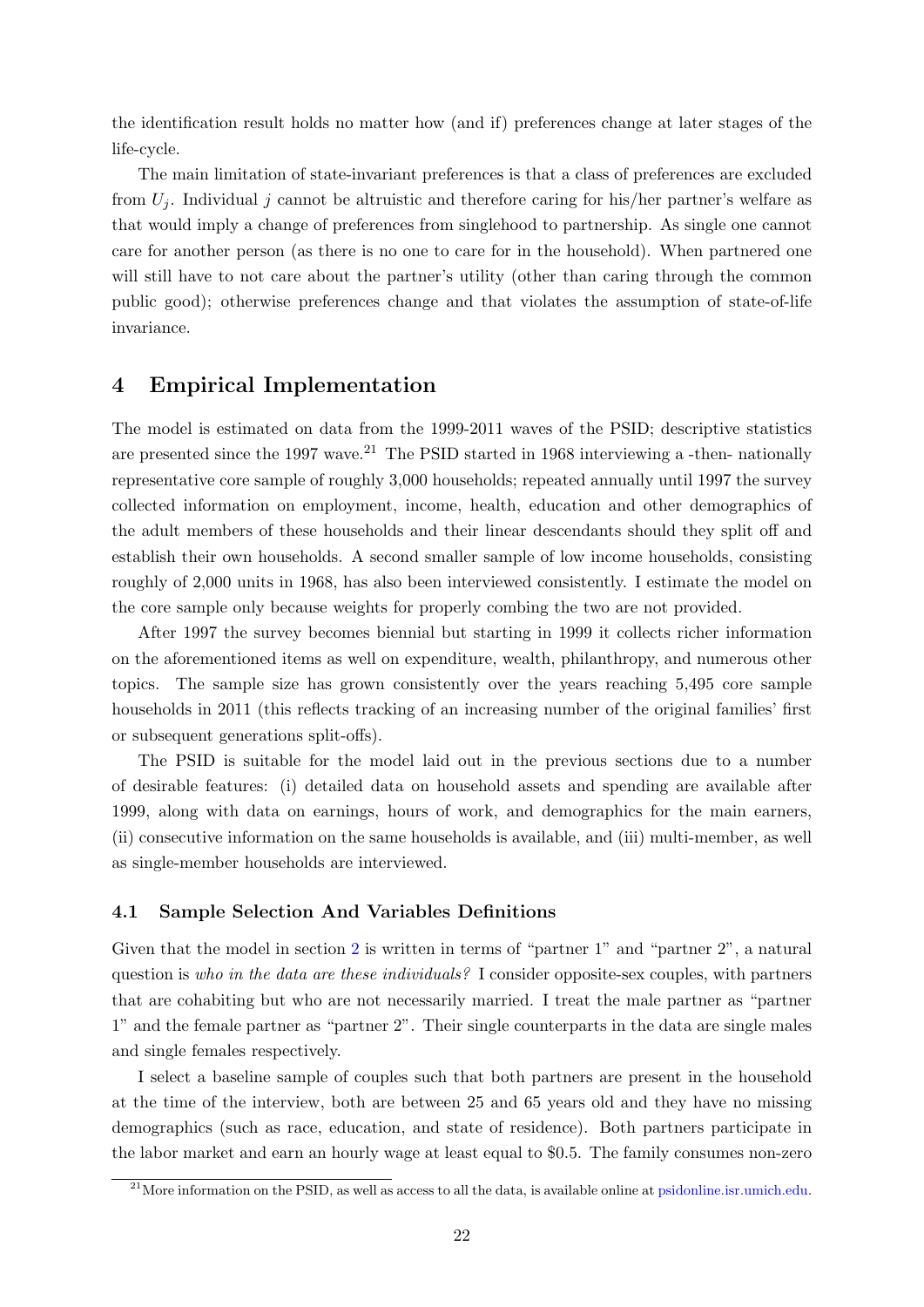amounts of both the public and the private goods and reports usable information on their wealth (precise definitions of the variables follow). Finally, wages, earnings, and family consumption must not experience extreme changes from one period to another that probably signal the presence of measurement error. Appendix [B.1](#page-54-0) reports the details of sample selection.

Singles in the baseline sample have similar characteristics to those in couples: they participate in the labor market earning an hourly wage at least equal to \$0.5, they consume non-zero public-private consumption, their wages, earnings, and consumption show no extreme jumps, and they have no missing information on assets or demographics. I restrict my attention to single males and females who have got married / cohabited in the past or will get married / cohabit in the future: in this way I discard information on individuals who may have tastes against living with a partner which would possibly invalidate the assumption that preferences are state-of-life invariant.

I report the relevant sample sizes in table [2.](#page-35-0) In total there are 12,204 families satisfying the above selection criteria, 2,284 single males, and 3,571 single females (the totals include year 1996).<sup>22</sup> There are more single females than males because of more widowed or divorced women in all years of the data.

Table [3](#page-36-0) presents average demographics and labor market outcomes by year (1996-2010), gender (male-female), and state of life (as single, in family). Individuals in couples are on average in their early 40s (with women slightly younger). Single men are usually slightly younger than men in couples whereas single females slightly older (reflecting the larger proportion of older widows or divorcees). The vast majority of the sample consists of white individuals; among the whites the proportion of those living in couples is bigger than the proportion among the blacks. Average years of education as well as the likelihood of having been to college increases over time for both males and females in couples, with the latter outperforming the former in the late years. There is mixed evidence on the educational attainment of singles (single males have progressively fewer years of schooling, single females have more). Women earn consistently less than men across both states of the world but they also work fewer hours. Single men work fewer hours than men in couples; this is opposite for women. Finally,  $88.22\%$  (79.46%) of all men in couples (women in couples) participate in the labor market compared to 82.67% (80.61%) of all single men (single women) – these results do not appear in table [3.](#page-36-0)

The PSID collects information on numerous elementary expenditure items (see [Blundell](#page-32-0) [et al.,](#page-32-0) [2012,](#page-32-0) for how these compare to information from the National Income and Product Accounts). To meet the requirements of the model in sections [2](#page-5-0) and [3](#page-18-0) I categorize and aggregate these items into private and public goods considering which items may be rival among family members and which *may not*. As there is no easy way to draw a line between private and public I consider alternative groupings in section [5.3.](#page-30-1) I treat the following categorization as baseline – private consumption comprises food at home, food out, public transport, medical services excluding health insurance, and prescriptions; public consumption comprises housing services, home insurance, health insurance, utilities including gas, electricity, water and sewer, children's education costs, child care, and vehicle costs including motor fuel.<sup>23</sup>

 $22$ The PSID data are retrospective, i.e. information in the 1997 wave of the survey refers to calendar year 1996. I report descriptive statistics following the retrospective years.

<sup>&</sup>lt;sup>23</sup>This categorization excludes goods that have been added in the survey after wave 2005 such as clothing and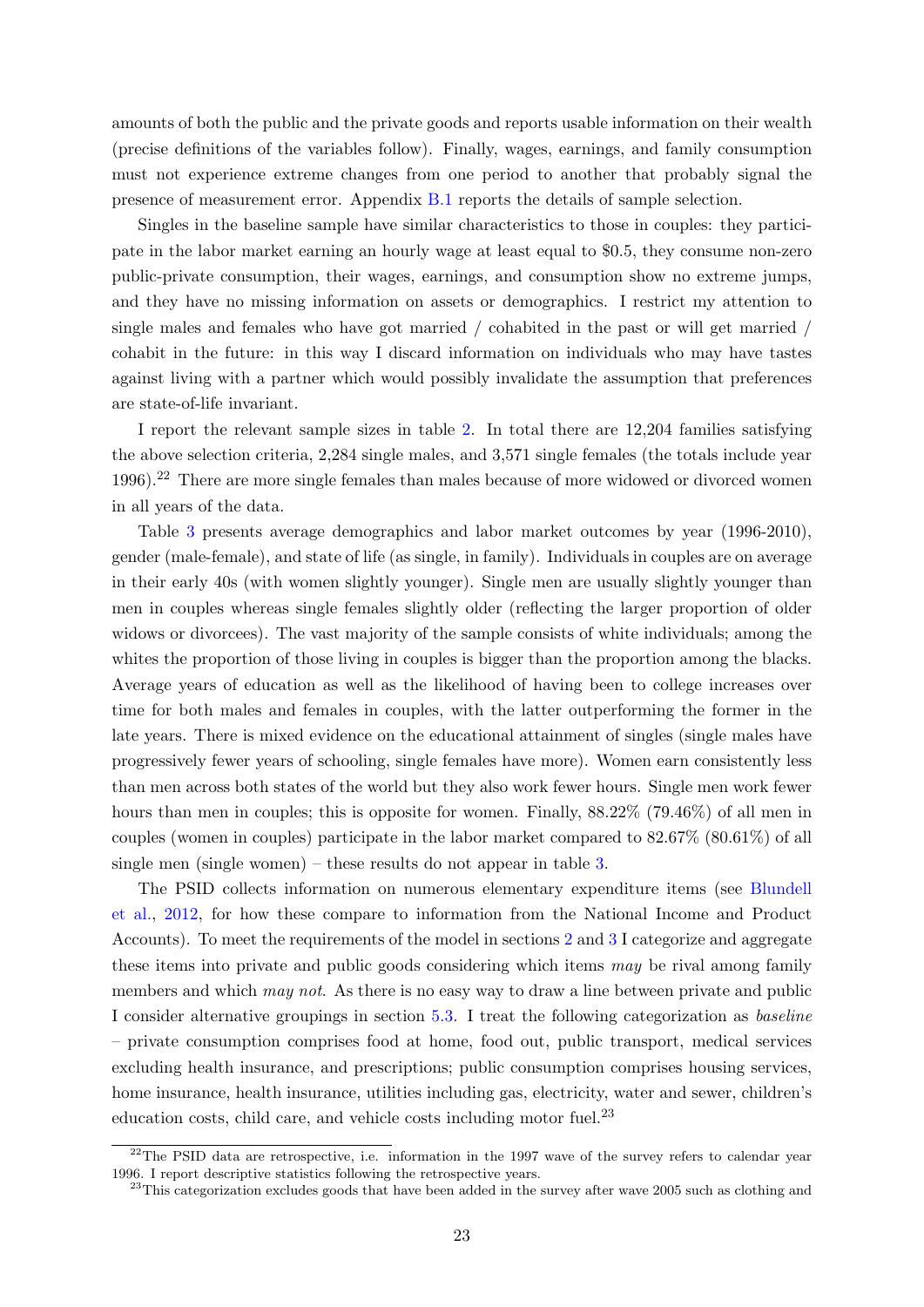Table [4](#page-38-0) breaks down average private consumption to its elementary items by year. The first row presents the aggregate nominal expenditure amounts for families in the baseline sample, the second row presents the fraction of those amounts consumed by single men in the sample, and the third row displays the fraction consumed by single women. The following rows provide information on the elementary components of the private good; for each such component a nominal monetary amount refers to the average expenditure by families whereas the two numbers that follow underneath refer to the fraction of that expenditure enjoyed by single men and single women respectively. Average value of families' private consumption is \$8,397 in 1998; this steadily increases to reach \$11,560 in 2010 (partly reflecting inflation). Single men consume roughly 66.2% of those figures whereas single women 62.3% (averages taken over 1998-2010).

Table [5](#page-39-0) breaks down average public consumption to its elementary items by year. The information is displayed in the same format as in table [4.](#page-38-0) Average value of families' public consumption is \$19,489 in 1998; this almost steadily increases to reach \$32,375 in 2010 (partly reflecting inflation). Single men consume roughly 54.5% of those figures whereas single women 59.2% (averages taken over 1998-2010). Public consumption is consistently the biggest portion of a household's expenditure across both states of life; it amounts to 69.9% of a couple's total expenditure in 1998 and increases steadily towards 73.7% in 2010 (reflecting partly an increase in the relative price of public consumption during the early years).<sup>24</sup> The change is smaller for single males  $(69.5\% \text{ to } 69.8\%)$  and single females  $(70.6\% \text{ to } 72.1\%)$ . The figures in tables [4](#page-38-0) and [5](#page-39-0) have not been adjusted by family size.

Information on asset holdings is needed for the construction of  $\pi_{it}$  ( $\pi_{jis}$  for singles). The PSID collects data on home equity (house value net of mortgages), value of other real estate, vehicles, farms and businesses, shares, stocks and other investments, savings accounts and bond holdings, individual retirement accounts and annuities, and miscellaneous assets. Data on household debt are also collected including credit card debt, student loans, medical and legal bills, and loans to relatives. As I am interested in the household's net worth I aggregate the above asset categories into one figure ("wealth") that captures total household assets and home equity net of outstanding debts (excluding vehicle loans). Table [6](#page-40-0) mimics the style of the consumption tables above and presents the average values of net worth and its components by year and state of life. Single males hold roughly half of a multi-member household's wealth, although this varies a lot with time. Single females hold consistently lower amounts of wealth. Household net worth increases in the first years of the data but suddenly drops in 2008.

Finally, data on hourly wages for each individual are needed. I obtain such information dividing annual earnings by annual hours of work.

#### <span id="page-23-0"></span>4.2 Pre-Estimated Parameters

Before proceeding to the main estimation of the model I pre-estimate the parameters pertaining to the relative importance of the components of the intertemporal budget constraint. For

apparel, recreational goods, and telecommunications.

<sup>&</sup>lt;sup>24</sup>I have constructed a series of price indices for the public and private goods combining data from the PSID and the Consumer Price Index (online access to CPI data at [www.bls.gov/cpi\)](http://www.bls.gov/cpi/). The price of the public good steadily increases relative to that of the private good in the first years of the data. It remains flat in the last years albeit in higher relative levels. The series are available upon request.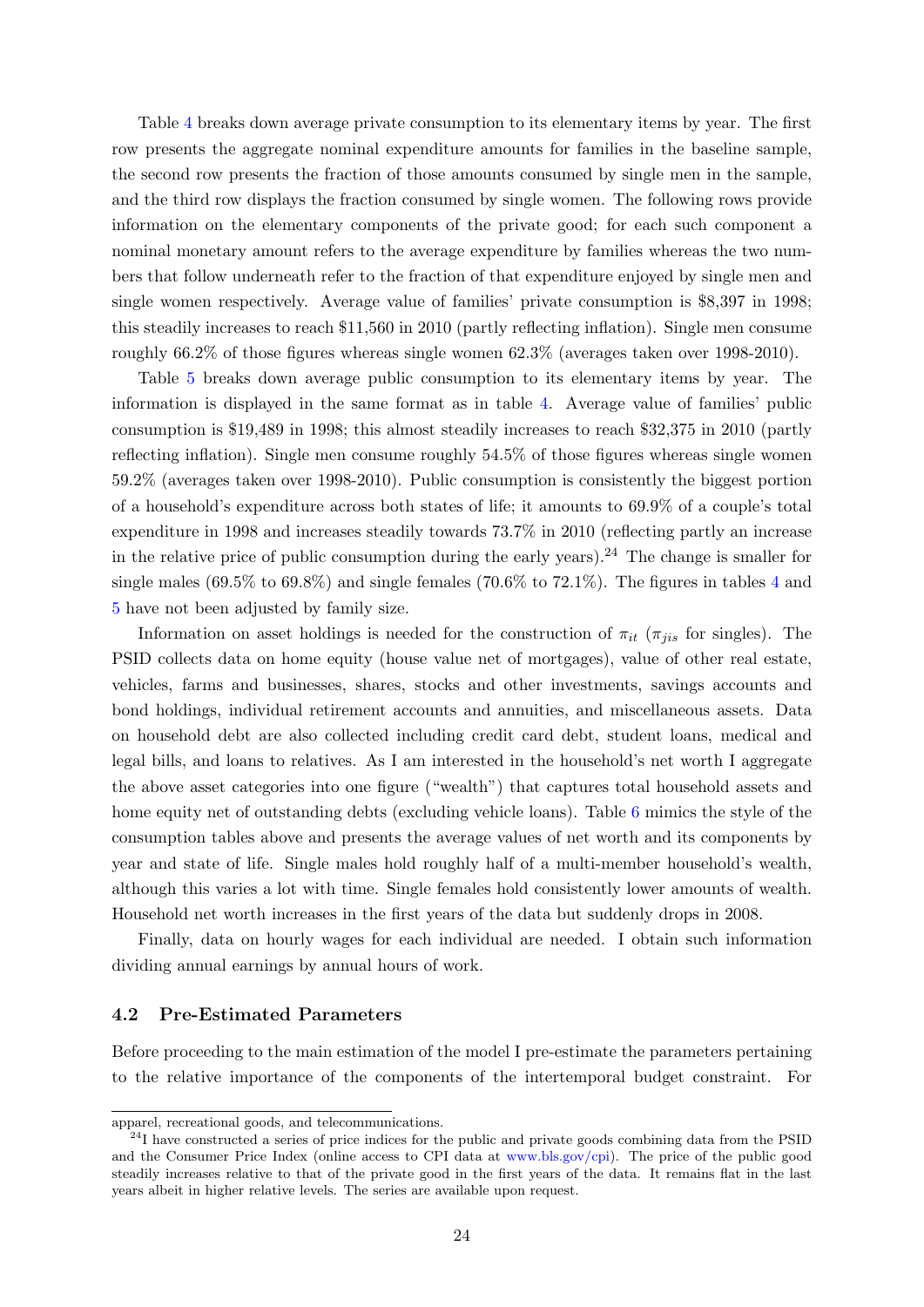families, these are

$$
\xi_{it} \approx \frac{\mathbb{E}_t \left[\text{Lifetime Spending on } K_{it}\right]}{\mathbb{E}_t \left[\text{Lifetime Total Spending}_{it}\right]}
$$
\n
$$
s_{it} \approx \frac{\mathbb{E}_t \left[\text{Lifetime Earning}_{1it}\right]}{\mathbb{E}_t \left[\text{Lifetime Earning}_{it}\right]}
$$
\n
$$
\pi_{it} \approx \frac{\text{Assets}_{it}}{\text{Assets}_{it} + \mathbb{E}_t \left[\text{Lifetime Earning}_{it}\right]}
$$

where "Lifetime" here refers to the life cycle of partners from  $t = 0$  to  $t = T$  adopting the notation of section [2\)](#page-5-0). For singles, the parameters are defined similarly to those above, except that "Lifetime" there refers to one's life cycle as single (i.e. from  $s = 0$  to S adopting the notation in section [3\)](#page-18-0). Exact expressions appear in appendix [A.3.](#page-48-1)

To make some progress, notice that

$$
\mathbb{E}_{t} \left[ \text{Lifetime Spending on } K_{it} \right] = K_{it} + \sum_{\varsigma=1}^{T} \frac{\mathbb{E}_{t} K_{it+\varsigma}}{(1+r)^{\varsigma}}.
$$

I deal with expectations by pooling families'  $K_{it}$  across all periods of time and regressing it on a set of predictable characteristics including each partner's race, education, a quadratic in age, a quadratic in their youngest child's age (if they have any), and a rich set of interactions. This regression can be written as  $K_{it} = \mathbf{Q}_{it}^{k} \beta^k + \varepsilon_{it}^k$  where the notation is obvious. To derive the expected household public consumption, say at  $t + 2$ , I use  $\mathbb{E}_t K_{it+2} = \mathbf{Q}_{it+2}^{k'} \hat{\beta}^k$ and I set  $r = 2\%$ . I repeat the same for *total* family private consumption. It follows that  $\mathbb{E}_t$  [Lifetime Total Spending<sub>it</sub>] =  $\mathbb{E}_t$  [Lifetime Spending on  $K_{it}$ ] +  $\mathbb{E}_t$  [Lifetime Spending on  $C_{it}$ ]. The process to derive  $\xi_{it}$  in the case of singles differs only in that the explanatory variables comprise solely  $j$ -specific characteristics (and  $j$ 's youngest child's).

Similarly, for  $s_{it}$  I write

$$
\mathbb{E}_{t}\left[\text{Lifetime Earnings}_{jit}\right] = Y_{jit} + \sum_{\varsigma=1}^{T} \frac{\mathbb{E}_{t} Y_{jit + \varsigma}}{(1+r)^{\varsigma}};
$$

then I pool j's earnings over the years and I regress them on j's race, education, a quadratic in age, and their interactions. This regression is given by  $Y_{jit} = \mathbf{Q}_{jit}^{y} \mathbf{\beta}_j^y + \varepsilon_{jit}^y$ . Like before, to derive j's expected earnings, say, at  $t+2$  I use  $\mathbb{E}_t Y_{jit+2} = \mathbf{Q}_{jit+2}^{y'} \hat{\beta}_j^y$ . I repeat the same steps for both family members' earnings separately; then  $\mathbb{E}_t$  [Lifetime Earnings<sub>it</sub>] =  $\sum_j \mathbb{E}_t$  [Lifetime Earnings<sub>jit</sub>]. For singles  $s_{it} = 1$  because  $\mathbb{E}_t$  [Lifetime Earnings<sub>it</sub>] =  $\mathbb{E}_t$  [Lifetime Earnings<sub>jit</sub>].

Constructing  $\pi_{it}$  is now trivial as it relies on assets (see section [4.1\)](#page-21-1) and  $\mathbb{E}_t$  [Lifetime Earnings<sub>it</sub>]. Assets have been decided before any consumption-leisure choices are made at t and no endogeneity issues arise. This "partial insurance" parameter measures the share of assets in a household's total lifetime wealth (comprising financial and human wealth). It is therefore reasonable to expect younger households, such as single-member households, to have lower values for  $\pi$ : they are early on in their life-cycle, they have likely not accumulated many assets yet, and they have higher expected human wealth.

I present a series of figures that plot average  $\xi_{it}$ ,  $\pi_{it}$ , and  $s_{it}$  against the age of the household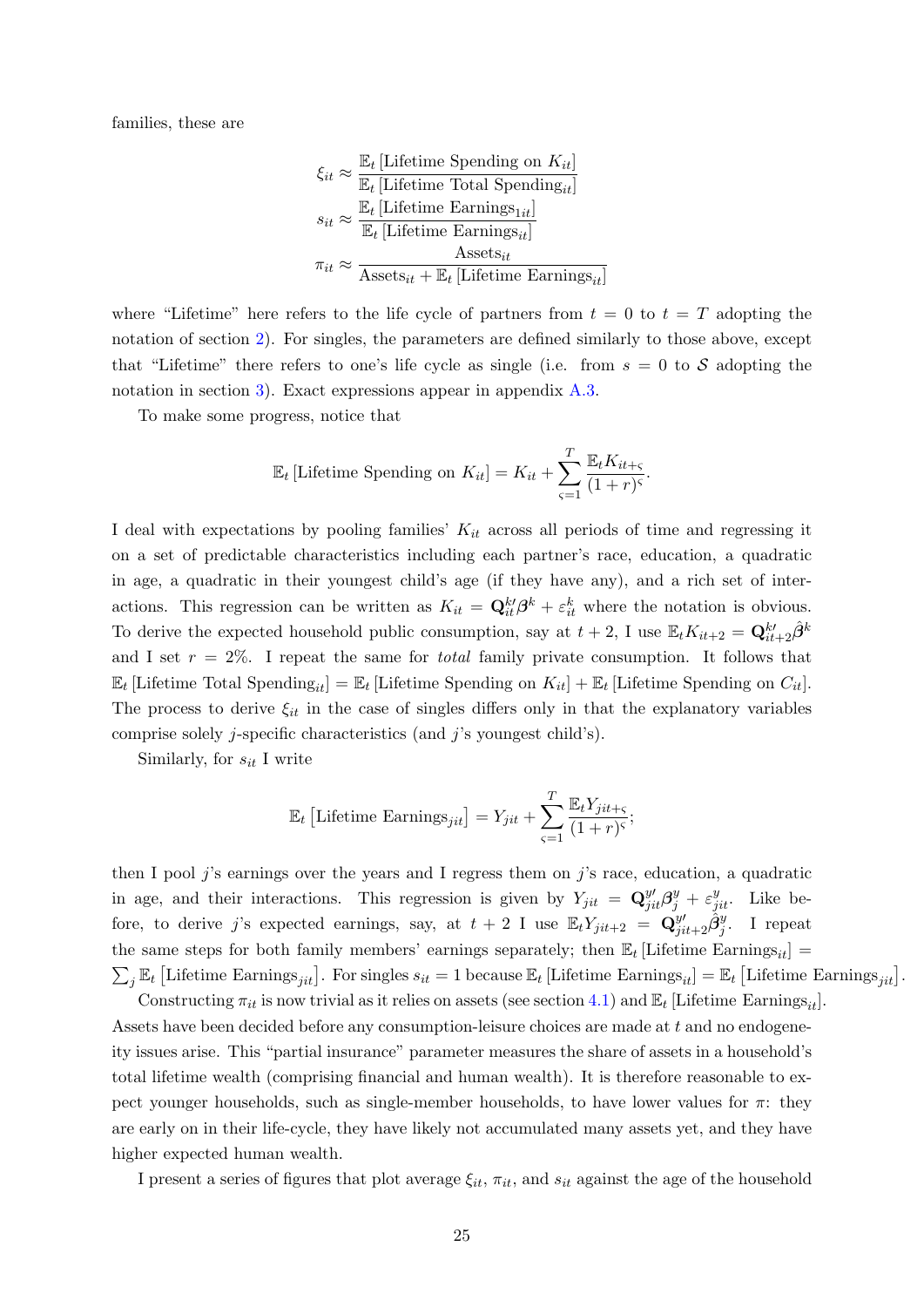head in 5-yearly bands (in multi-member families the head is a male). A 95% confidence interval is also plotted around the mean (in grey shade). In figure [2a](#page-41-0) the expected share of lifetime public consumption in total spending stays roughly fixed around 0.71 over the whole range of ages. A small drop at later ages is apparent but the samples in those ages are also relatively smaller. Single females expect on average to spend significantly more on K than males; around middle age they also expect to spend significantly more than multi-member families. Figure [2b](#page-41-0) illustrates that young households (of any kind) hold very low assets (less than 10% of their expected human and financial wealth combined) but  $\pi_{it}$  steadily increases in a convex way. By age 60, assets consist of half of their total wealth. There are no significant differences between families and singles across most ages. Finally, figure [2c](#page-41-0) plots the share of lifetime male earnings in the family's total earnings. For most of the family's lifetime, males dominate earnings contributions, although at later ages their contribution declines probably because they retire earlier than their wives / partners. Notice that figures [2b](#page-41-0) and [2c](#page-41-0) are very similar to the partial insurance graphs in [Blundell et al.](#page-32-0) [\(2012\)](#page-32-0).

#### <span id="page-25-0"></span>4.3 Estimation Procedure

In this section I describe the precise steps I take to estimate the model and I discuss challenges that arise such as measurement error in the data and inference.

First I estimate residual wages separately for males and females. I regress  $\ln W_{jit}$  on a set of observable and predictable characteristics including dummies on year, state of residence, race, year of birth, education and household type (single-member household, multi-member household) as well as education-year and race-year interactions. If wages are measurement error-ridden and such error is classical (which implies, among others, that it is independent of the covariates) the estimated residual is

$$
\widetilde{w}_{jit} = w_{jit} + e_{jit}^w
$$

where  $w_{jit}$  is the error-free residual and  $e_{jit}^w$  is the measurement error in j's log wage at t.

I stack changes in error-ridden residual wages from one period to another together:  $\Delta \tilde{w}_{ji} =$  $(\Delta \widetilde{w}_{ji1999}; \Delta \widetilde{w}_{ji2001}; \ldots \Delta \widetilde{w}_{ji2011})'$ . I use the second moments of  $\Delta \widetilde{w}_{ji}, j = \{1, 2\}$ , to estimate the parameters of the wage process, i.e. the variances and covariances of shocks in every period. I estimate these jointly for partners and singles; I use GMM and an identity matrix as weight. The measurement error, however, presents a challenge as it is not possible to estimate the variance of the transitory shock separately from the variance of the error. To get around this, I remove a priori the variability in wages which is attributed to error using a well known validation study for the PSID. [Bound et al.](#page-32-14) [\(1994\)](#page-32-14) compare interview responses and official records for a sample of workers in a single large manufacturing firm; they extrapolate their findings appropriately to representative samples and argue that measurement error is responsible for 7.2% to 16.2% of the variability in log hourly wages. I adopt an estimate in the middle of that range (13%; [Blundell et al.,](#page-32-0) [2012,](#page-32-0) have used the same number too) and I assume that measurement error is serially uncorrelated as well as uncorrelated across partners.<sup>25</sup>

<sup>&</sup>lt;sup>25</sup>The major caveat using [Bound et al.](#page-32-14)  $(1994)$ 's validation study is that their estimates come from years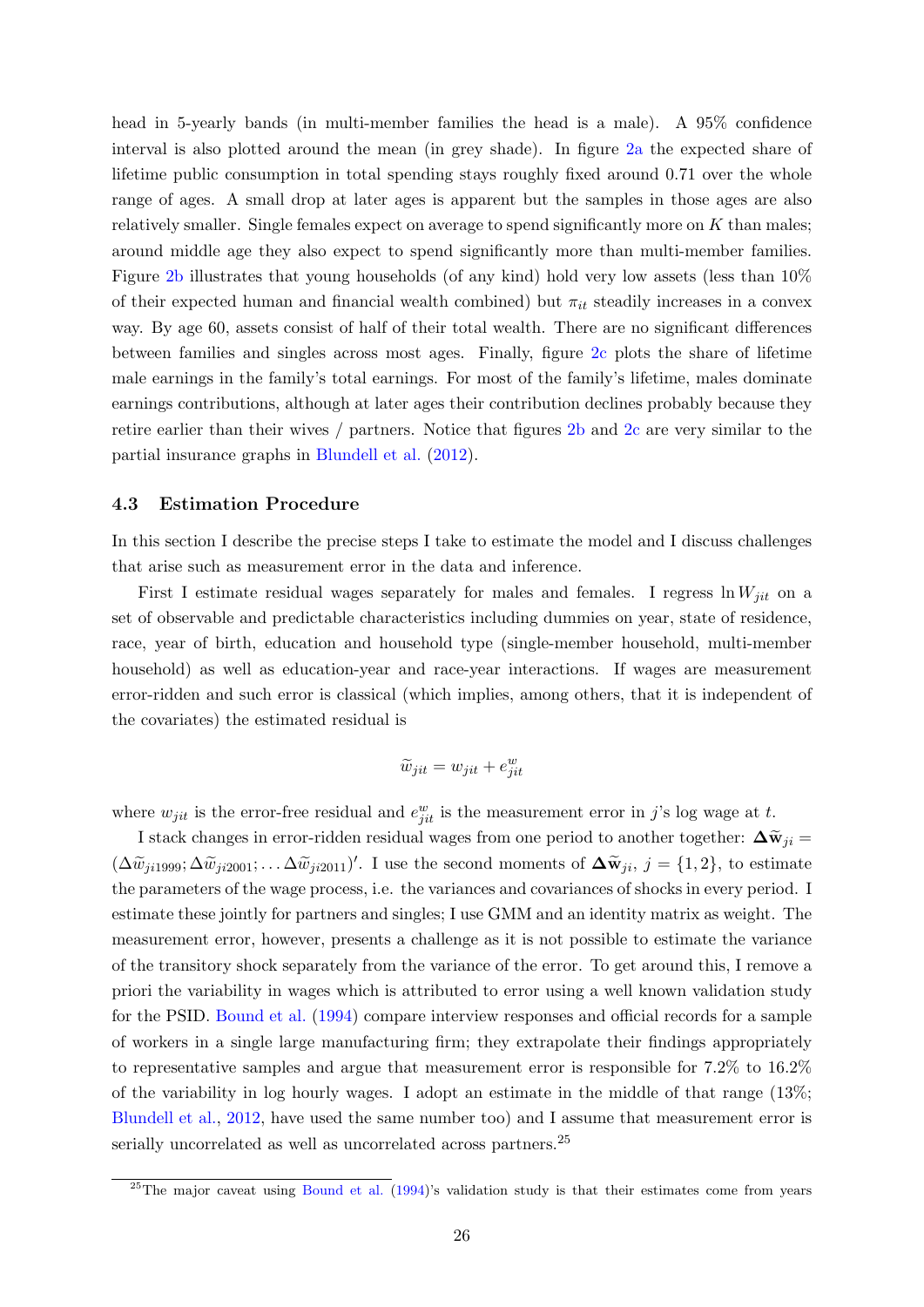Similarly, I estimate residual earnings separately for males and females. I regress  $\ln Y_{jit}$  on the same set of observable characteristics like above, as well as on the number (and change in the number) of children, number of family members in the household, age of youngest child, employment status at the time of the interview, and dummies for additional earners in the household other than the main two (main one for single-member households) and outside recipients of financial support. I admit that earnings are observed with (classical) error; the estimated residual is

$$
\widetilde{y}_{jit} = y_{jit} + e_{jit}^y
$$

where  $y_{jit}$  is error-free residual earnings and  $e_{jit}^y$  is measurement error in j's log earnings at t. I stack changes in residual earnings from one period to another together and I obtain  $\Delta \tilde{y}_{ji}$ . [Bound et al.](#page-32-14) [\(1994\)](#page-32-14) report that roughly 4% of the variability of log earnings is attributed to measurement error; I use this estimate to correct the second moments of  $\Delta \tilde{y}_{ji}$ . I also remove the error variance from  $E[\Delta \widetilde{\mathbf{w}}_{ji}\Delta \widetilde{\mathbf{y}}_{ji}]$ . Given that log hourly wages are calculated as log annual earnings minus log annual hours

$$
E[e_{jit}^w e_{jit}^y] = E[(e_{jit}^y - e_{jit}^h)e_{jit}^y] = E[e_{jit}^y{}^2] - E[e_{jit}^h e_{jit}^y]
$$

and

$$
E[e_{jit}^h e_{jit}^y] = \frac{1}{2} \left( E[e_{jit}^y]^2 + E[e_{jit}^h{}^2] - E[e_{jit}^w{}^2] \right)
$$

where  $e_{jit}^h$  is the measurement error in j's log annual hours at t. [Bound et al.](#page-32-14) [\(1994\)](#page-32-14) report that 17.9% to 26.6% of the variability in log annual hours is due to measurement error; I adopt an estimate in the middle of that range (23%). Again, I assume that the errors are serially uncorrelated and uncorrelated across partners.

Finally, I estimate residual private and public consumption. For families, I regress total private consumption on the previous set of covariates of both partners; for singles, I only include one set of covariates. I repeat the same process for public consumption too. I admit that consumption is observed with (classical) error; the estimated residuals are respectively

$$
\widetilde{c}_{it} = c_{it} + e_{it}^c
$$

$$
\widetilde{k}_{it} = k_{it} + e_{it}^k
$$

where  $c_{it}$  ( $k_{it}$ ) is error-free residual private (public) consumption of the whole family and  $e_{it}^c$  $(e_{it}^k)$  is measurement error in log private (public) consumption at t. For singles, I replace  $c_{it}$  $(k_{it})$  with  $c_{jit}$  ( $k_{jit}$ ). I stack changes in consumption from one period to another together and I get  $\Delta \tilde{\epsilon}_i$  and  $\Delta k_i$  (with  $\Delta c_{i1999}$  and  $\Delta k_{i1999}$  both missing as consumption information was first collected in  $1999$ ).<sup>26</sup>

Given the parameters of the wage process, I estimate the remaining parameters via GMM (identity matrix) by mapping the variance-covariance matrix of [\(7\)](#page-10-0) and [\(12\)](#page-19-2) into the second

<sup>1982</sup> and 1986, i.e. almost two decades before the bulk of the data I am using here. It is not known how the importance of measurement error has changed over time or after the restructuring of the PSID in 1997. Another caveat comes from using the same estimates to correct female wages too, although the validation study sampled male individuals only.

<sup>&</sup>lt;sup>26</sup>For single-member households  $\Delta \tilde{\epsilon}_i$  and  $\Delta \tilde{k}_i$  are replaced by  $\Delta \tilde{\epsilon}_{ji}$  and  $\Delta \tilde{k}_{ji}$  respectively.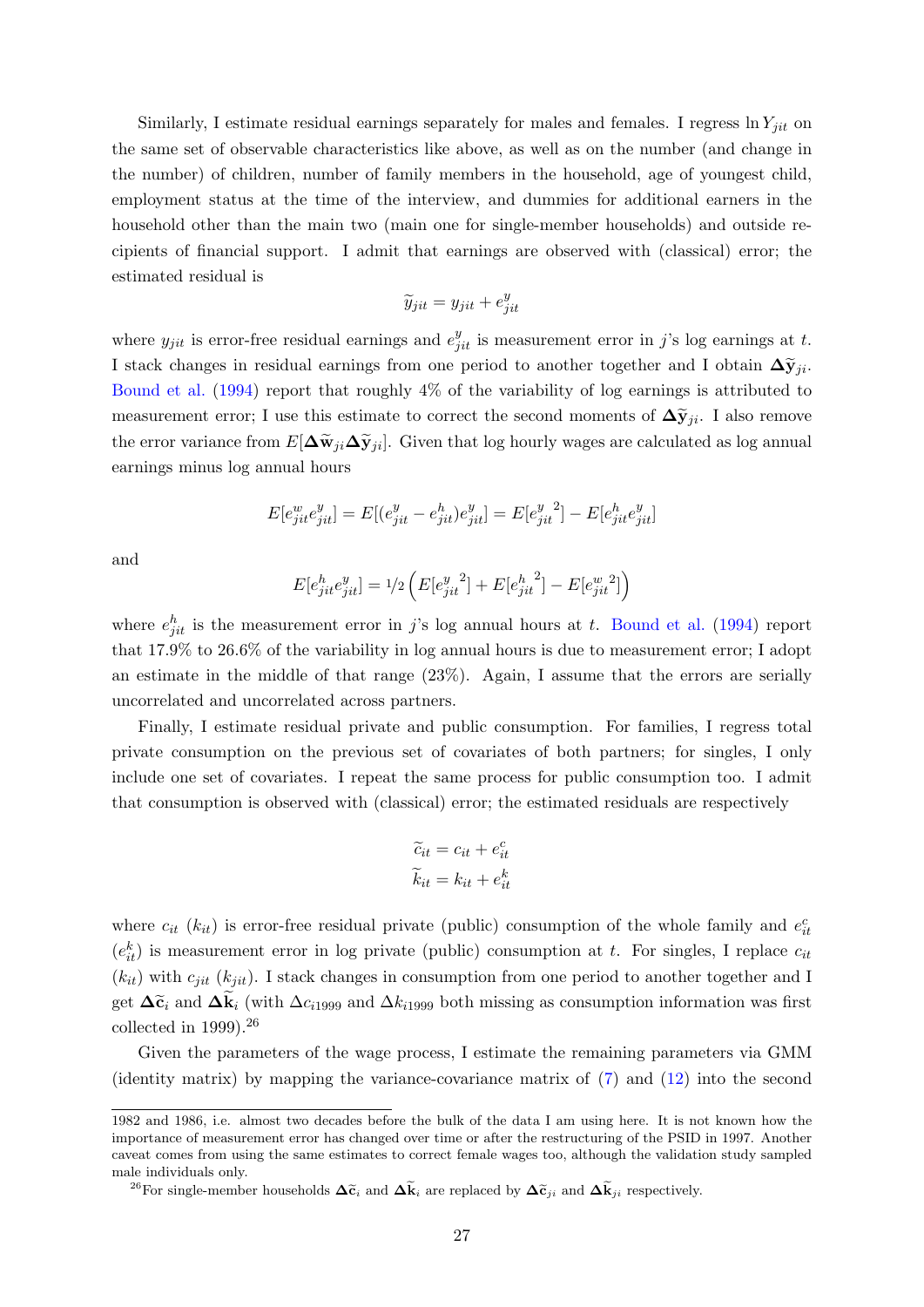moments of  $\Delta \widetilde{\mathbf{w}}_{ji}$ ,  $\Delta \widetilde{\mathbf{y}}_{ji}$ ,  $\Delta \widetilde{\mathbf{c}}_i$  and  $\Delta \widetilde{\mathbf{k}}_i$ ,  $j = \{1, 2\}$ .<sup>27</sup> I identify the variance of the measurement error in consumption through the first-order auto-covariance of consumption (given that the covariance between consumption and *wages* identifies the consumption structure).<sup>28</sup>

For inference I adopt the block bootstrap (see for example Section 4 in [Horowitz,](#page-33-14) [2001\)](#page-33-14). I draw 500 random samples from the original baseline sample (see section [4.1\)](#page-21-1) and repeat all stages of the estimation for each new sample (i.e. first stage regressions for wages, earnings, consumption; GMM estimation of the parameters of the wage process; GMM estimation of the remaining parameters). I account in this way for arbitrary forms of heteroscedasticity across and serial correlation within blocks as well as the fact that I use pre-estimated residuals in the main GMM estimations.

## <span id="page-27-0"></span>5 Results (preliminary)

This section<sup>29</sup> illustrates the main empirical results, namely the estimates of the parameters of the wage process, the preference parameters (gender-specific Frisch elasticities), the allocation of private consumption between partners, as well as the bargaining effects due to limited commitment. These results are preliminary as of March 2015.

First I estimate the wage process for male and female individuals imposing stationarity over time. I estimate it separately on couples (panel A table [7\)](#page-42-0) but also jointly on couples and singles (panel B table [7\)](#page-42-0). The results are very similar. In both cases the variances of permanent and transitory shocks of males are slightly higher than those of females possibly indicating that men's initial career paths are more disperse than women's or that men change jobs more often. The covariance of shocks between partners (using information on couples only) is weakly positive implying a correlation of approximately  $\rho_{v_1v_2} = 0.08$  for permanent shocks and  $\rho_{u_1u_2} = 0.21$  for transitory ones (suggesting possibly a positive assortative mating in the marriage market).

The assumption of stationarity imposed on wages is not important. Relaxing it leaves the estimated variances and covariances reasonably similar to those in table [7](#page-42-0) but, as expected, the standard errors are relatively higher due to the smaller sample sizes applicable per parameter. There is no obvious time trend over the 1999-2011 period. These results are available upon request.

Then I present the results for the main set of parameters. I distinguish between two cases regarding preferences. The most general case is when individual preferences are non-separable between leisure and the two types of consumption; to estimate the full set of parameters I use information on partnered and single individuals as well as the wage parameters from panel B

 $27$ I map the model into the variances and first order auto-covariances of the joint distribution of wages, earnings, and consumption over time. Higher-order auto-covariances are almost always insignificantly different from 0.

<sup>&</sup>lt;sup>28</sup>I allow the variance of the measurement error in consumption to differ across couples, single males, and single females. See table  $10$  in appendix  $B.2$  for estimates of the variance.

 $^{29}$ The results presented in this section are preliminary and may reflect a local minimum in the GMM estimation. As of March 2015 I have not yet carried out a global optimization and, as a consequence, the above result are likely to change in future versions of the paper. Moreover, a few parameters are hitting their imposed bounds in the estimation (see text for more details) despite them being formally identified. In future rounds of the estimation I will address this problem by imposing additional restrictions that I have not fully exploited yet.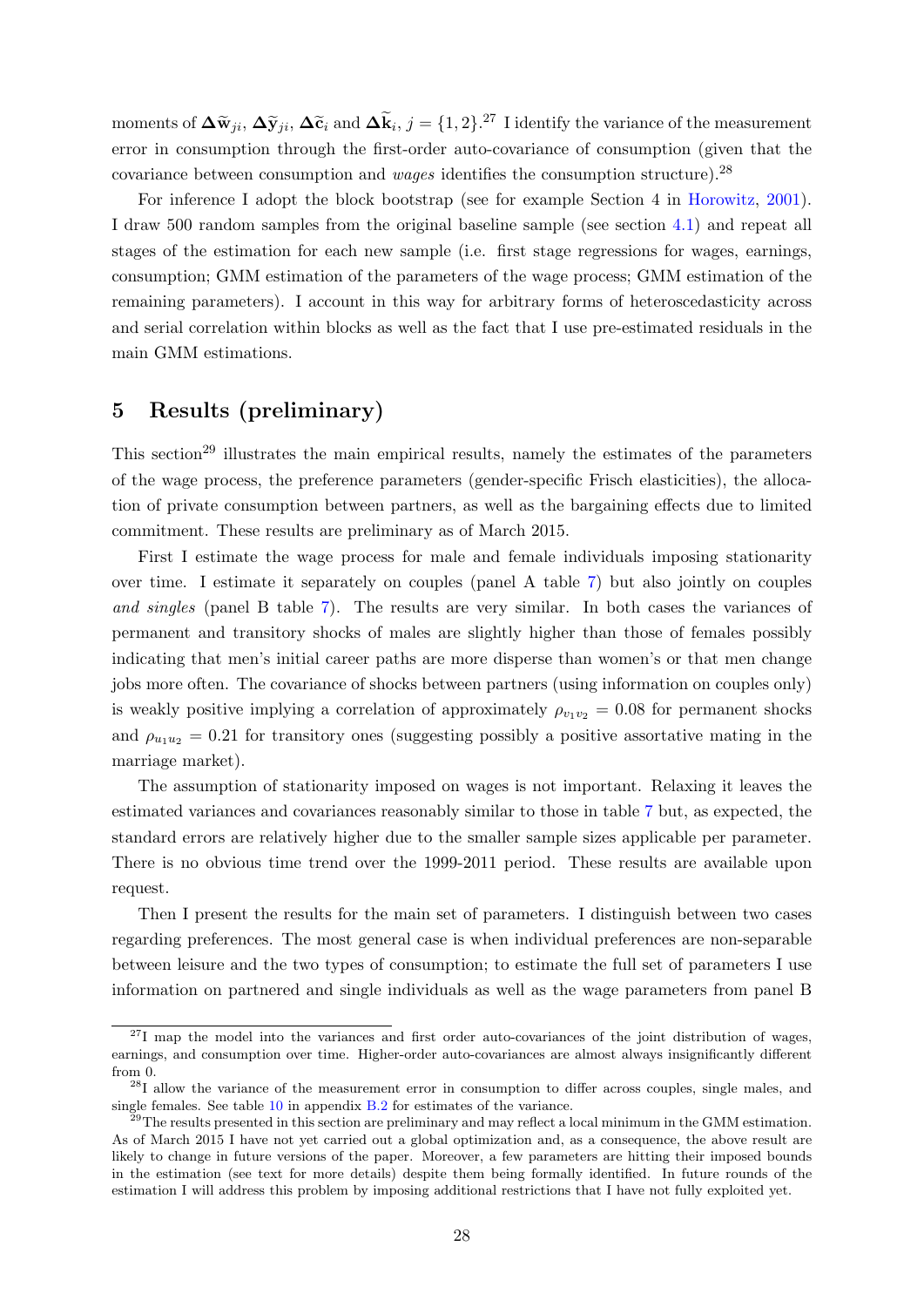of table [7](#page-42-0) (wage estimates based on couples and singles). A discussion of which parameters are identified was presented in section [2.4.1.](#page-16-0) A more specific case is when individual preferences are restricted to be additively separable between the public good and the rest; in this case I estimate a much smaller set of parameters but I do not require information on singles. In this case I use the wage parameters from panel A of table [7](#page-42-0) (wage estimates based on couples only). A discussion of identification in this case was presented in section [2.4.2.](#page-18-1)

#### 5.1 Results With Nonseparable Preferences

These results are from a GMM estimation using 300 second moments (variances, covariances and auto-covariances) of the growth in wages, earnings and consumption across multiple periods of time.

The behavioral and location parameters appear in columns 1 across blocks I-III of table [8.](#page-43-0) An own-wage labor supply elasticity of 0.76 for men and 1.23 for women is within the range of other studies (and consistent with them, females' elasticity is higher than males'; for a review see [Keane,](#page-33-15) [2011\)](#page-33-15). For men in families the labor supply elasticity with respect to the price of the private good is negative (implying leisure and private consumption are substitutes); for women it is also negative and bigger in absolute value. In both cases the parameters are imprecisely estimated. The evidence about the relationship between leisure and the public good is mixed: the labor supply elasticity with respect to the price of the public good is essentially 0 for men and positive for women (implying that for women the two goods are complements). Note, however, that [Blundell et al.](#page-32-0) [\(2012\)](#page-32-0) have found positive signs for the unitary elasticity of hours with respect to the price of *total* consumption (in the present exercise public consumption is roughly 70% of total household consumption).

The elasticity of private consumption with respect to the wage is the weighted reciprocal of the aforementioned labor supply elasticity with respect to the price of the private good (see appendix [A.1\)](#page-45-0); for this reason the two sets of elasticities have opposite signs. The own price elasticity of the private good is negative for both men and women but very imprecisely estimated (more on this to follow). The private consumption elasticity with respect to the price of the public good turns out negative for both (and again very imprecisely estimated).

The last set of elasticities refers to public consumption. The elasticity with respect to the wage is the weighted reciprocal of the labor supply elasticity with respect to the price of the public good; the elasticity with respect to the price of the private good is the weighted reciprocal of the private good elasticity with respect to the price of the public good (see appendix  $A.1$ ). Finally, the own price elasticity of the public good is imprecisely estimated.

Moving to block III of table [8,](#page-43-0) the first line reports the estimate of the allocation of private consumption between partners after imposing stationarity of that allocation over time. Men in families consume approximately 60% of total private consumption. The estimate comes with a large standard error. Notice though that this model identifies the consumption allocation only if consumption preferences differ among men and women. However, the evidence so far points to the opposite: consumption preferences of the two genders are not far apart and definitely not statistically different.

These estimates are problematic and should not be taken as final. A few parameters, includ-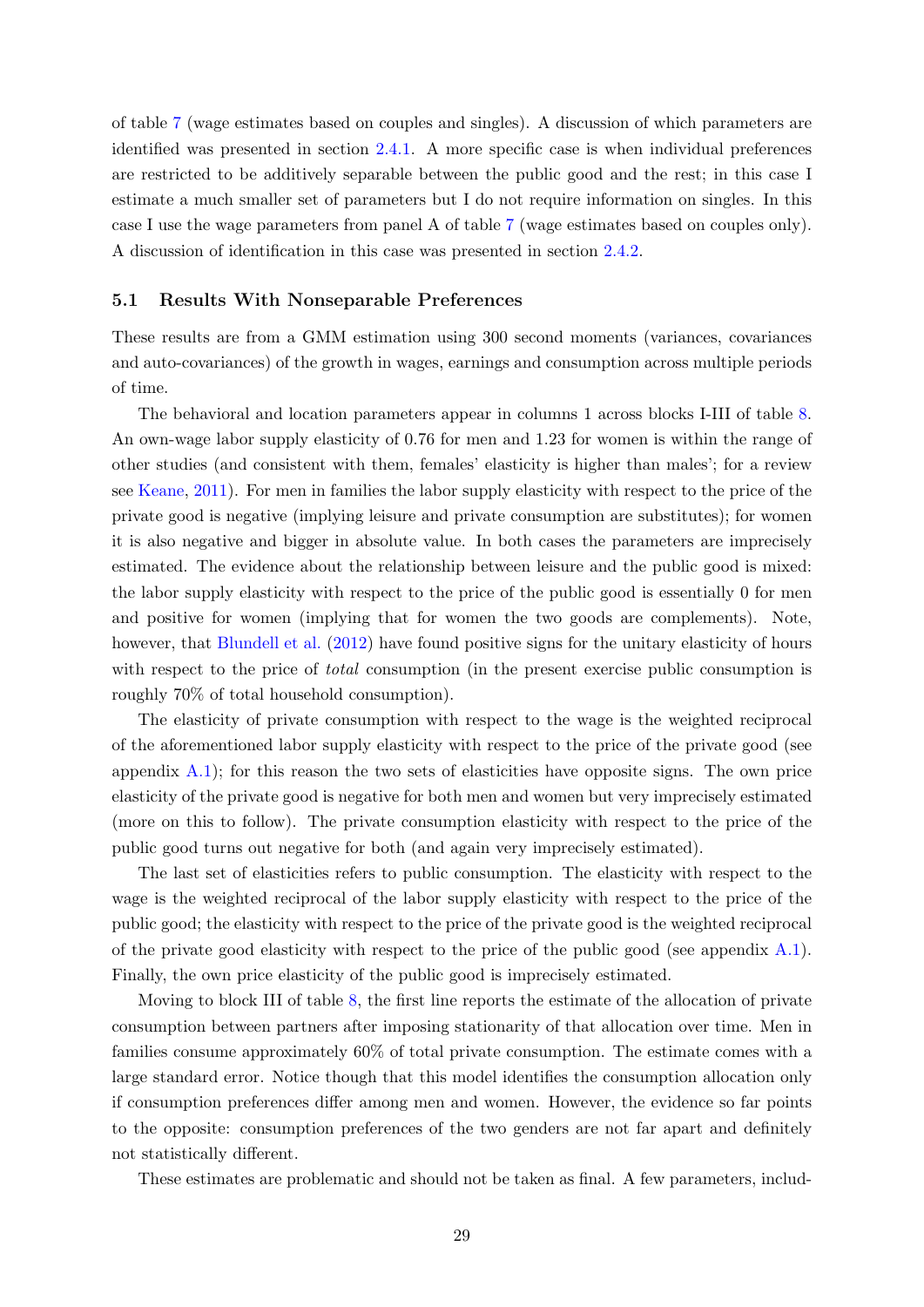ing  $\eta_{2,c,p^c}$  and  $\eta_{2,k,p^k}$ , hit their 0 upper bound that I impose on the optimizer. Negative such elasticities are justified by the law of demand if the goods involved are not Giffen (a restriction very likely to be satisfied). That these parameters hit bounds in turn makes the corresponding bootstrap standard errors erroneous and "drags"  $\eta_{2,c,p^k}$  and  $\eta_{2,k,p^c}$  to zero (these are essentially the weighted reciprocals of the previous elasticities). This also affects the estimate of the consumption allocation which is by construction sensitive to the consumption preferences of the partners. As of March 2015 I believe this estimation has converged to an undesired local minimum and, as a consequence, these results are likely to change exploring additional restrictions that I have not yet imposed on the problem.

Table [9](#page-44-0) presents the estimates of the bargaining effects induced by permanent shocks on the outcome variables. Column (1) presents the bargaining effects due to  $v_{1it}$  (male permanent shock) and column (2) presents the effects due to  $v_{2it}$  (female permanent shock). These effects are non-zero so long as  $\eta_{\mu,w_1,t}$  (for the effects in column (1)) and  $\eta_{\mu,w_2,t}$  (for the effects in column  $(2)$ ) are non-zero (see section [2.2](#page-9-1) for a discussion and appendix [A.4](#page-50-0) for an analytical illustration). These effects are big and half of them are statistically significant.<sup>30</sup> Keeping everything else fixed, a positive permanent male shock of 0.1 (10% permanent wage increase) changes male earnings by  $-0.5273 \times 0.1$  (5.3% decrease). Men gain in bargaining power after their wage increases permanently; their earnings fall because their labor supply falls as they can enjoy more leisure in a household where they have become more powerful relatively to their position one period ago. Of course the total effect on male earnings due to the permanent shock is not  $-0.5273 \times 0.1$ ; instead the aforementioned number describes the effect due to the reallocation of power triggered by the shock, keeping aside any income or substitution effects that it also induces (and which could work to the opposite direction). Similarly, a positive permanent female shock of 0.1 changes female earnings by  $-0.4414 \times 0.1$ . Own positive permanent shocks induce positive bargaining effects on the opposite spouse's earnings (consistent with making them less powerful) but these effects are not statistically significant. Finally, bargaining effects on private and public consumption are positive and significant after a female permanent shock (with public consumption experiencing a bigger increase); male shocks also induce positive bargaining effects on consumption but these effects are now insignificant.

The results for the bargaining effects suggest that spouses engage in some kind of reallocation of power when permanent shocks hit them. The model that allows for limited commitment can fit the data best and rejects intra-household commitment over time. This evidence is in line with [Mazzocco](#page-34-0) [\(2007\)](#page-34-0) who also rejects full spousal commitment using Consumer Expenditure Survey data from 1982-1995.

#### 5.2 Results With Separable Preferences

The results appear in columns 2 across blocks I-III of table [8.](#page-43-0) These results are presented so as to understand what one would estimate out of this model if information on singles was not used but an assumption was imposed that the public good was additively separable from the other goods. The results are from a GMM estimation using 216 second moments (variances, covariances and auto-covariances) of the growth in wages, earnings and consumption across

<sup>30</sup>I impose stationarity of the bargaining effects over time.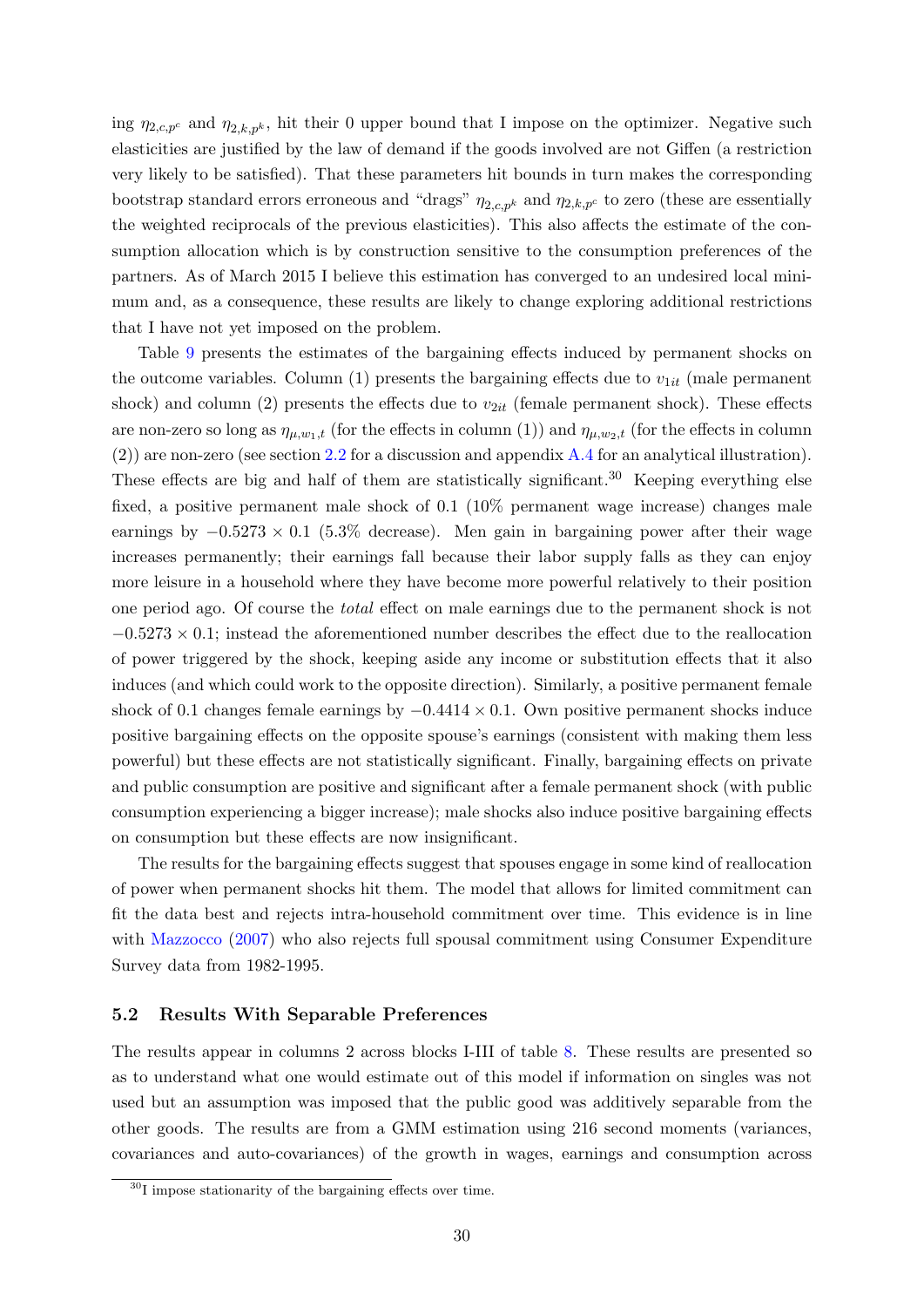multiple periods of time.

The own-wage labor supply elasticities of 0.56 for men and 0.98 for women are again within the range of other studies (see for example [Keane,](#page-33-15) [2011\)](#page-33-15). The evidence about the relationship between leisure and the private good is mixed and inconclusive: the labor supply elasticity with respect to the price of private consumption is positive for men and negative for women. In both cases the estimates are very close to zero and insignificant.

In block III I estimate the private consumption elasticity with respect to wage up to scale, where the scale is each family member's share of private consumption (so I estimate  $\eta_{1,c,w} * \varphi$ for men and  $\eta_{2,c,w} * (1 - \varphi)$  for women). Given that  $\eta_{j,c,w}$ ,  $j = \{1,2\}$ , is the reciprocal of  $\eta_{j,h,p}$ (appears in blocks I and II), these estimates are mixed in signs and statistically insignificant.

Finally, two "quasi reduced form" household level elasticities are identified and estimated: that is the household's response of public consumption to its price,  $\widetilde{\eta}_{k,p^k} = \frac{\eta_{1,k,p^k}\eta_{2,k,p^k}}{(1-\nu)\eta_{1,k,p^k}+\nu\eta_2}$  $(1-\nu)\eta_{1,k,pk} + \nu \eta_{2,k,pk}$ and the household's response of private consumption to its price,  $\bar{\eta}_{c,p^c} = \varphi \eta_{1,c,p^c} + (1-\varphi)\eta_{2,c,p^c}$ . The former is estimated at  $-0.68$  whereas the latter at  $-0.44$ . Given the shares of public and private consumption of the average household over the period 1999-2011, these numbers imply a household consumption elasticity approximately equal to  $-0.5$  (assuming away any relative price changes between public and private goods). For comparison reasons, in column 1 of block III I construct the corresponding "quasi reduced form" parameters when preferences are nonseparable (and information on singles is used).

#### <span id="page-30-1"></span>5.3 Robustness

Currently In Progress

## <span id="page-30-0"></span>6 Discussion & Conclusion

In this paper I have developed a realistic dynamic collective model which describes the basic economic behavior of two individuals belonging to one household. The individuals (or the partners as they have been called throughout this paper) make decisions about how much to consume, how much to save, and how much to work on the intensive margin in every period of their working life. Consumption is decomposed into two commodities, a private (rival) one and a public (non-rival) one; in this way this model can incorporate aspects of household life, such as expenditure on children, that other collective models have ignored. The model is dynamic but it does not assign constant weights on each individual's utility function (full commitment); instead it allows contemporaneous news about the partners' productivity in the market to change these weights (limited commitment). For the empirical implementation, these weights (or relative powers as they have been called throughout the paper) are modeled as functions of permanent wage shocks which follows from the assumption that the value of a partner's outside option (and thus the Lagrange multiplier on their participation constraint) is shifted by such shocks but not transitory ones. I obtain approximate closed-form expressions for the outcome variables because I apply Taylor approximations to the first order conditions of the model as well as the intertemporal budget constraint; these expressions are functions of permanent and transitory wage shocks of the two partners. The transmission parameters of these shocks into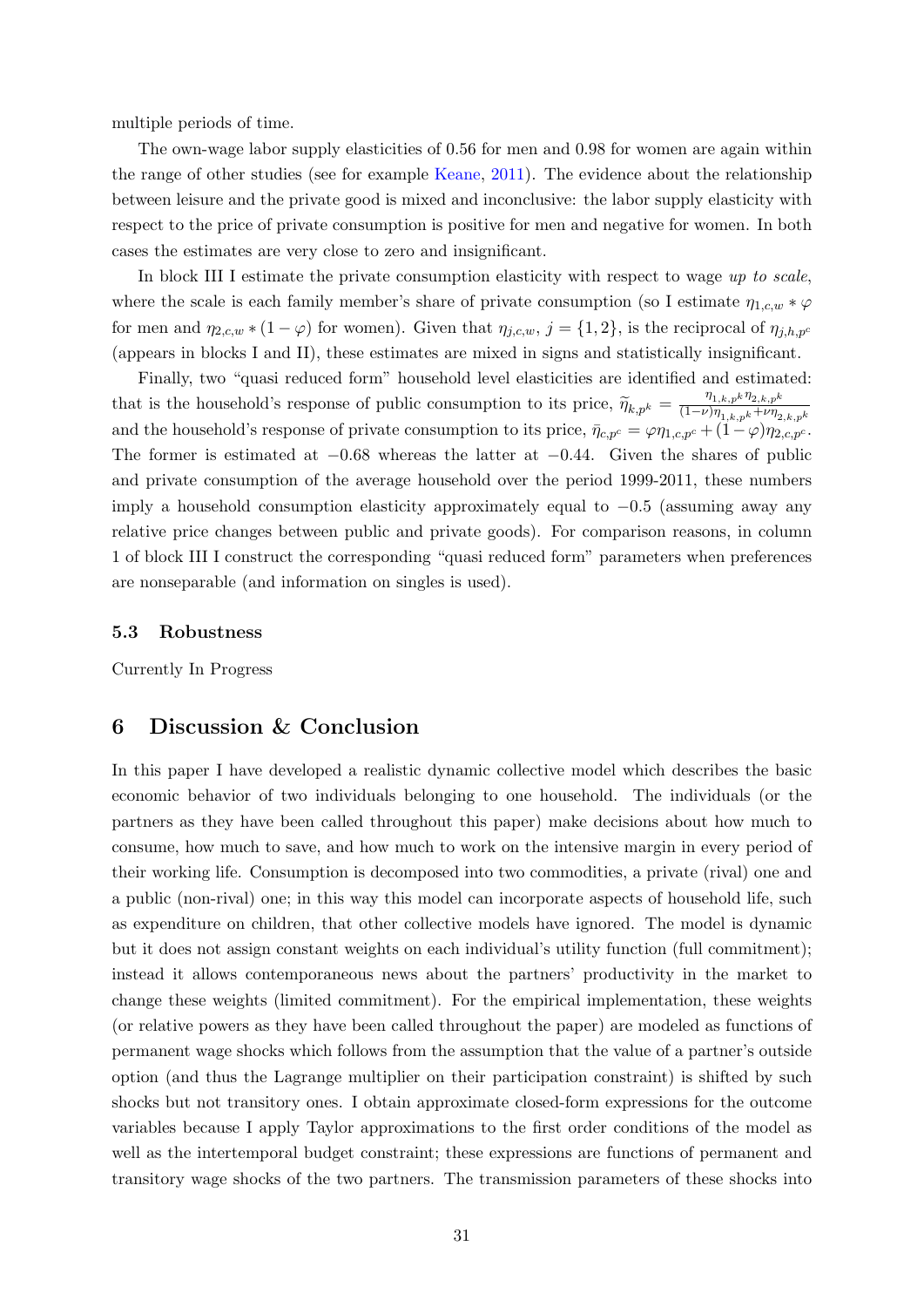the outcome variables suffice for identifying the rich set of underlying structural parameters if a small number of consumption Frisch elasticities are available from single individuals just before they get married. The model identifies gender-specific Frisch elasticities, the allocation of private consumption, and the bargaining effects due to limited commitment; each such parameter plays a distinct role in the response of consumption or earnings to wage shocks and this role has been described in section [2.3.](#page-13-1)

The paper uses recent PSID data and finds that male and female labor supply preferences differ substantially but their consumption preferences do not. The consumption allocation is estimated at a noisy 60% in favor of men; however, the model actually identifies this allocation if consumption preferences differ across partners which is not the case given the aforementioned data. The bargaining effects are big and statistically significant pointing to a rejection of full commitment. The implementation of the estimation has not been problem-free; I ran into many convergence problems and numerous local minima because nearly all parameters appear multiplicatively in every single moment (in a total of 300 moments). Even when converge was finally achieved, a few parameters hit bounds, the standard errors were still fairly large and sensitive to different sets of restrictions.

A number of tasks still need to be completed. Although the proportion of female partners participating in the labor market is fairly large, I need to account explicitly for selection into the labor market. I also need to restrict the pool of singles to those young enough who will soon get married (whereas now I am considering any single individual who will be or has ever been married). I need to provide evidence on the main identifying assumption in this paper, this is that consumption preferences are locally state-of-life invariant, and perhaps relax it using outside estimates of consumption-wage elasticities of men and women. Finally, I have to allow for permutations among the primitive elements of private and public consumption and study the robustness of my findings to different groupings of goods.

## References

- <span id="page-31-3"></span>Attanasio, O., G. Berloffa, R. Blundell, and I. Preston (2002). From earnings inequality to consumption inequality. The Economic Journal 112 (478), C52–C59.
- <span id="page-31-2"></span>Blundell, R., P.-A. Chiappori, T. Magnac, and C. Meghir (2007). Collective labour supply: Heterogeneity and non-participation. The Review of Economic Studies 74 (2), 417–445.
- <span id="page-31-1"></span>Blundell, R., P.-A. Chiappori, and C. Meghir (2005). Collective labor supply with children. Journal of Political Economy 113 (6), 1277–1306.
- <span id="page-31-4"></span>Blundell, R., M. Graber, and M. Mogstad (2014). Labor income dynamics and the insurance from taxes, transfers and the family. IFS Working Papers W14/01, Institute for Fiscal Studies.
- <span id="page-31-5"></span>Blundell, R., H. Low, and I. Preston (2013). Decomposing changes in income risk using consumption data. Quantitative Economics  $\mathcal{A}(1)$ , 1–37.
- <span id="page-31-0"></span>Blundell, R., L. Pistaferri, and I. Preston (2008). Consumption inequality and partial insurance. The American Economic Review 98 (5), 1887–1921.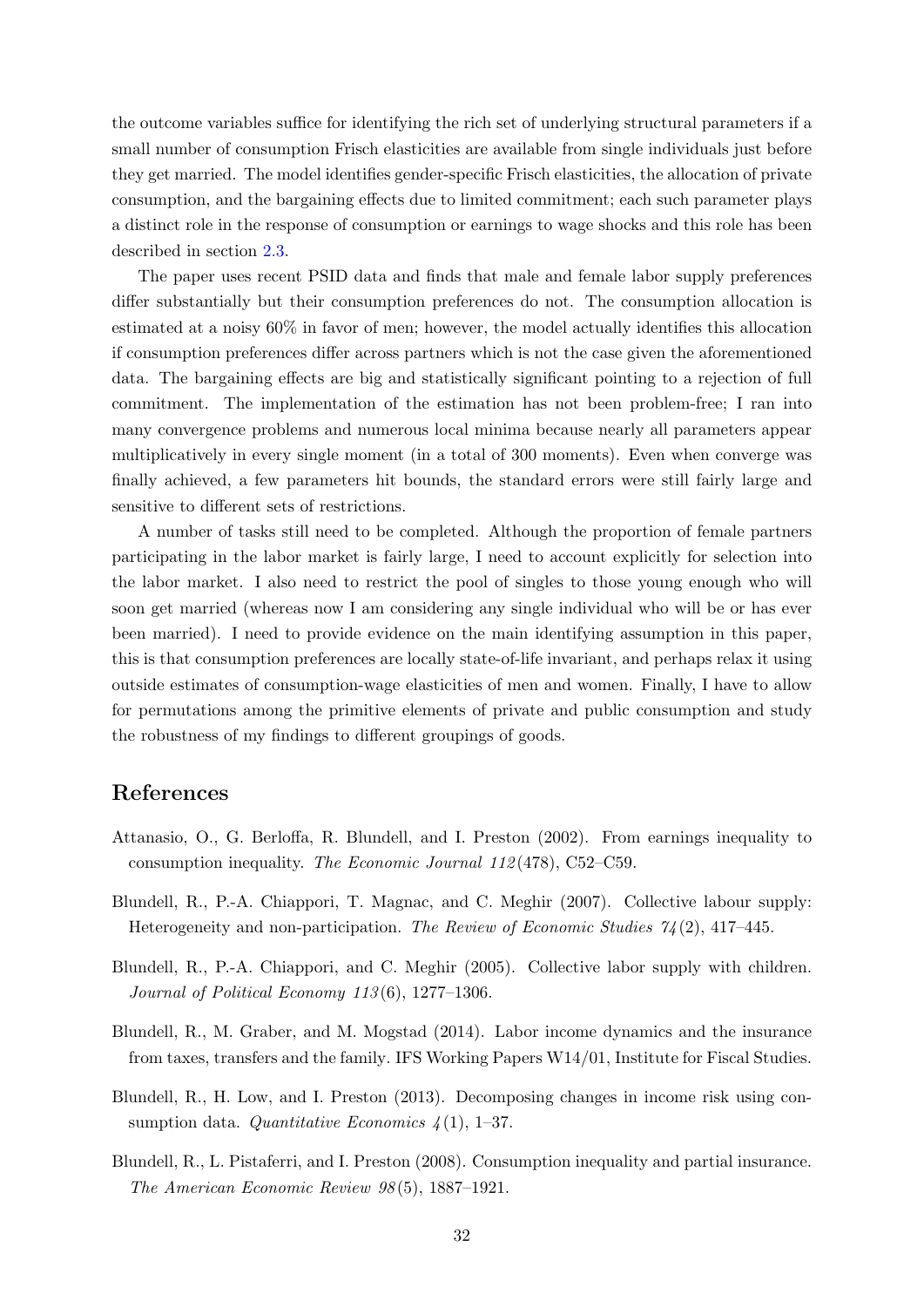- <span id="page-32-0"></span>Blundell, R., L. Pistaferri, and I. Saporta-Eksten (2012). Consumption inequality and family labor supply. NBER Working Papers 18445, National Bureau of Economic Research, Inc.
- <span id="page-32-1"></span>Blundell, R. and I. Preston (1998). Consumption inequality and income uncertainty. The Quarterly Journal of Economics 113 (2), 603–640.
- <span id="page-32-14"></span>Bound, J., C. Brown, G. J. Duncan, and W. L. Rodgers (1994). Evidence on the validity of cross-sectional and longitudinal labor market data. Journal of Labor Economics  $12(3)$ , pp. 345–368.
- <span id="page-32-7"></span>Bourguignon, F., M. Browning, and P.-A. Chiappori (2009). Efficient intra-household allocations and distribution factors: implications and identification. The Review of Economic Studies 76 (2), 503–528.
- <span id="page-32-10"></span>Bourguignon, F., M. Browning, P.-A. Chiappori, and V. Lechene (1993). Intra household allocation of consumption: A model and some evidence from french data. Annales d'Economie et de Statistique, 137–156.
- <span id="page-32-4"></span>Browning, M., F. Bourguignon, P.-A. Chiappori, and V. Lechene (1994). Income and outcomes-a structural model of intrahousehold allocation. Journal of Political Economy  $102(6)$ , 1067– 1096.
- <span id="page-32-6"></span>Browning, M., P.-A. Chiappori, and A. Lewbel (2013). Estimating consumption economies of scale, adult equivalence scales, and household bargaining power. The Review of Economic Studies.
- <span id="page-32-11"></span>Browning, M., P.-A. Chiappori, and Y. Weiss (2014). Economics of the Family. Cambridge Books. Cambridge University Press.
- <span id="page-32-12"></span>Browning, M., M. Ejrnæs, and J. Alvarez (2010). Modelling income processes with lots of heterogeneity. Review of Economic Studies  $77(4)$ , 1353–1381.
- <span id="page-32-13"></span>Browning, M. and C. Meghir (1991). The effects of male and female labor supply on commodity demands. Econometrica: Journal of the Econometric Society, 925–951.
- <span id="page-32-5"></span>Cherchye, L., B. De Rock, and F. Vermeulen (2012). Married with children: A collective labor supply model with detailed time use and intrahousehold expenditure information. The American Economic Review 102 (7), 3377–3405.
- <span id="page-32-2"></span>Chiappori, P.-A. (1988). Rational household labor supply. Econometrica, 63–90.
- <span id="page-32-3"></span>Chiappori, P.-A. (1992). Collective labor supply and welfare. Journal of Political Econ $omy 100(3), 437.$
- <span id="page-32-8"></span>Chiappori, P.-A. (1997). Introducing household production in collective models of labor supply. Journal of Political Economy  $105(1)$ , 191.
- <span id="page-32-9"></span>Chiappori, P.-A. (2011). Collective labor supply with many consumption goods. Review of Economics of the Household  $9(2)$ ,  $207-220$ .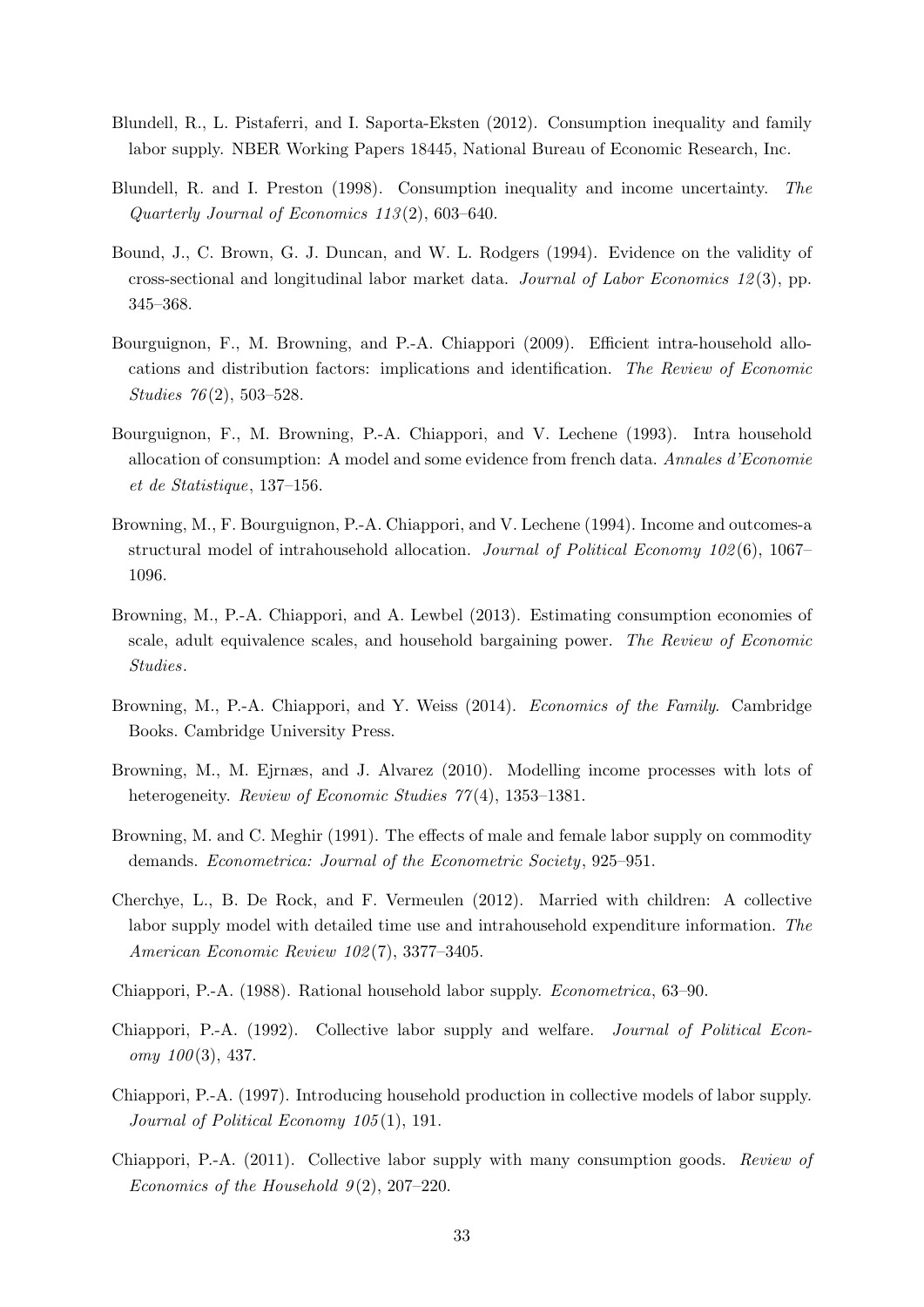- <span id="page-33-5"></span>Chiappori, P.-A. and I. Ekeland (2009). The microeconomics of efficient group behavior: Identification1. *Econometrica*  $77(3)$ , 763–799.
- <span id="page-33-4"></span>Chiappori, P.-A., B. Fortin, and G. Lacroix (2002). Marriage market, divorce legislation, and household labor supply. Journal of political Economy  $110(1)$ , 37–72.
- <span id="page-33-10"></span>Chiappori, P.-A. and M. Mazzocco (2014). Static and intertemporal household decisions. Unpublished Manuscript.
- <span id="page-33-11"></span>Chiappori, P.-A. and C. Meghir (2014, June). Intrahousehold inequality. NBER Working Papers 20191, National Bureau of Economic Research, Inc.
- <span id="page-33-6"></span>Donni, O. (2003). Collective household labor supply: nonparticipation and income taxation. Journal of Public Economics 87(5), 1179–1198.
- <span id="page-33-3"></span>Dunbar, G. R., A. Lewbel, and K. Pendakur (2013). Childrens resources in collective households: Identification, estimation, and an application to child poverty in malawi. The American Economic Review 103 (1), 438–471.
- <span id="page-33-9"></span>Fong, Y.-F. and J. Zhang (2001). The identification of unobservable independent and spousal leisure. Journal of Political Economy 109(1), 191–202.
- <span id="page-33-13"></span>Guvenen, F. (2007). Learning your earning: Are labor income shocks really very persistent? American Economic Review 97(3), 687-712.
- <span id="page-33-0"></span>Heathcote, J., K. Storesletten, and G. L. Violante (2009). Consumption and labor supply with partial insurance: An analytical framework. NBER Working Papers 15257, National Bureau of Economic Research, Inc.
- <span id="page-33-14"></span>Horowitz, J. L. (2001). The bootstrap. In J. Heckman and E. Leamer (Eds.), *Handbook of* Econometrics, Volume 5 of Handbook of Econometrics, pp. 3159 – 3228. Elsevier.
- <span id="page-33-7"></span>Hyslop, D. R. (2001). Rising us earnings inequality and family labor supply: The covariance structure of intrafamily earnings. The American Economic Review, 755–777.
- <span id="page-33-8"></span>Kaplan, G. and G. Violante (2010). How much consumption insurance beyond self-insurance? American Economic Journal: Macroeconomics 2 (4), 53–87.
- <span id="page-33-15"></span>Keane, M. P. (2011). Labor supply and taxes: A survey. Journal of Economic Literature, 961–1075.
- <span id="page-33-12"></span>Kiefer, N. M. (1984). Microeconometric evidence on the neoclassical model of demand. Journal of Econometrics 25 (3), 285–302.
- <span id="page-33-2"></span>Lise, J. and S. Seitz (2011). Consumption inequality and intra-household allocations. The Review of Economic Studies 78 (1), 328–355.
- <span id="page-33-1"></span>Lise, J. and K. Yamada (2014). Household sharing and commitment: Evidence from panel data on individual expenditures and time use. In 2014 Meeting Papers, Number 152. Society for Economic Dynamics.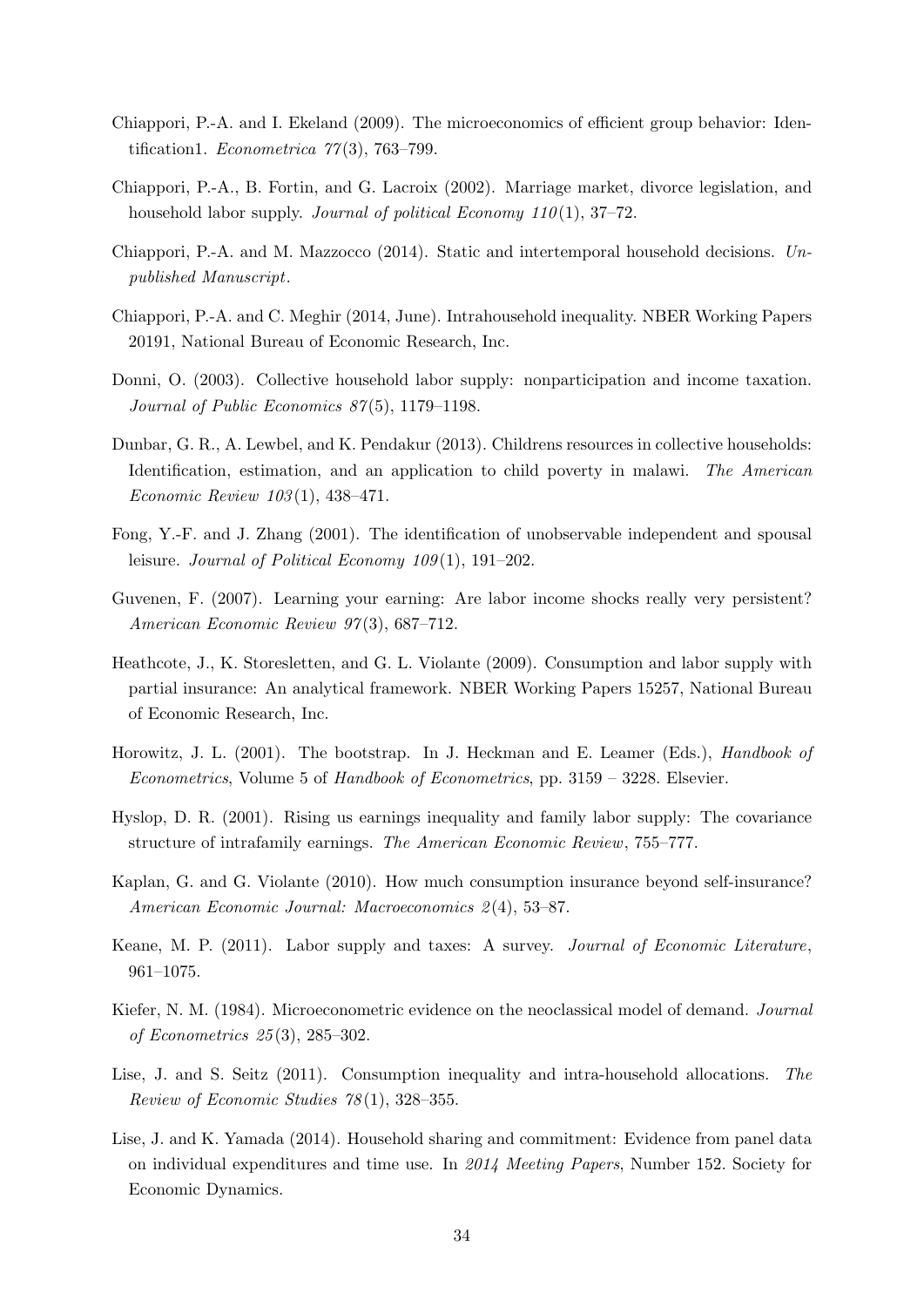- <span id="page-34-2"></span>Low, H. W. (2005). Self-insurance in a life-cycle model of labour supply and savings. Review of Economic Dynamics  $8(4)$ , 945–975.
- <span id="page-34-8"></span>Lundberg, S. (1985). The added worker effect. Journal of Labor Economics, 11–37.
- <span id="page-34-0"></span>Mazzocco, M. (2007). Household intertemporal behaviour: A collective characterization and a test of commitment. The Review of Economic Studies  $74(3)$ , 857–895.
- <span id="page-34-6"></span>Meghir, C. and L. Pistaferri (2004). Income variance dynamics and heterogeneity. Econometrica  $72(1), 1-32.$
- <span id="page-34-3"></span>Meghir, C. and L. Pistaferri (2011). Earnings, Consumption and Life Cycle Choices, Volume 4 of Handbook of Labor Economics, Chapter 9, pp. 773–854. Elsevier.
- <span id="page-34-4"></span>Persson, P. (2013). Social insurance and the marriage market. Unpublished Manuscript.
- <span id="page-34-9"></span>Phlips, L. (1974). Applied Consumption Analysis. Advanced textbooks in economics. North-Holland.
- <span id="page-34-7"></span>Theloudis, A. (2013). Consumption inequality across heterogeneous families. unpublished manuscript.
- <span id="page-34-5"></span>Udry, C. (1996). Gender, agricultural production, and the theory of the household. Journal of political Economy, 1010–1046.
- <span id="page-34-1"></span>Voena, A. (2012). Yours, mine and ours: Do divorce laws affect the intertemporal behavior of married couples? Available at SSRN 2007575.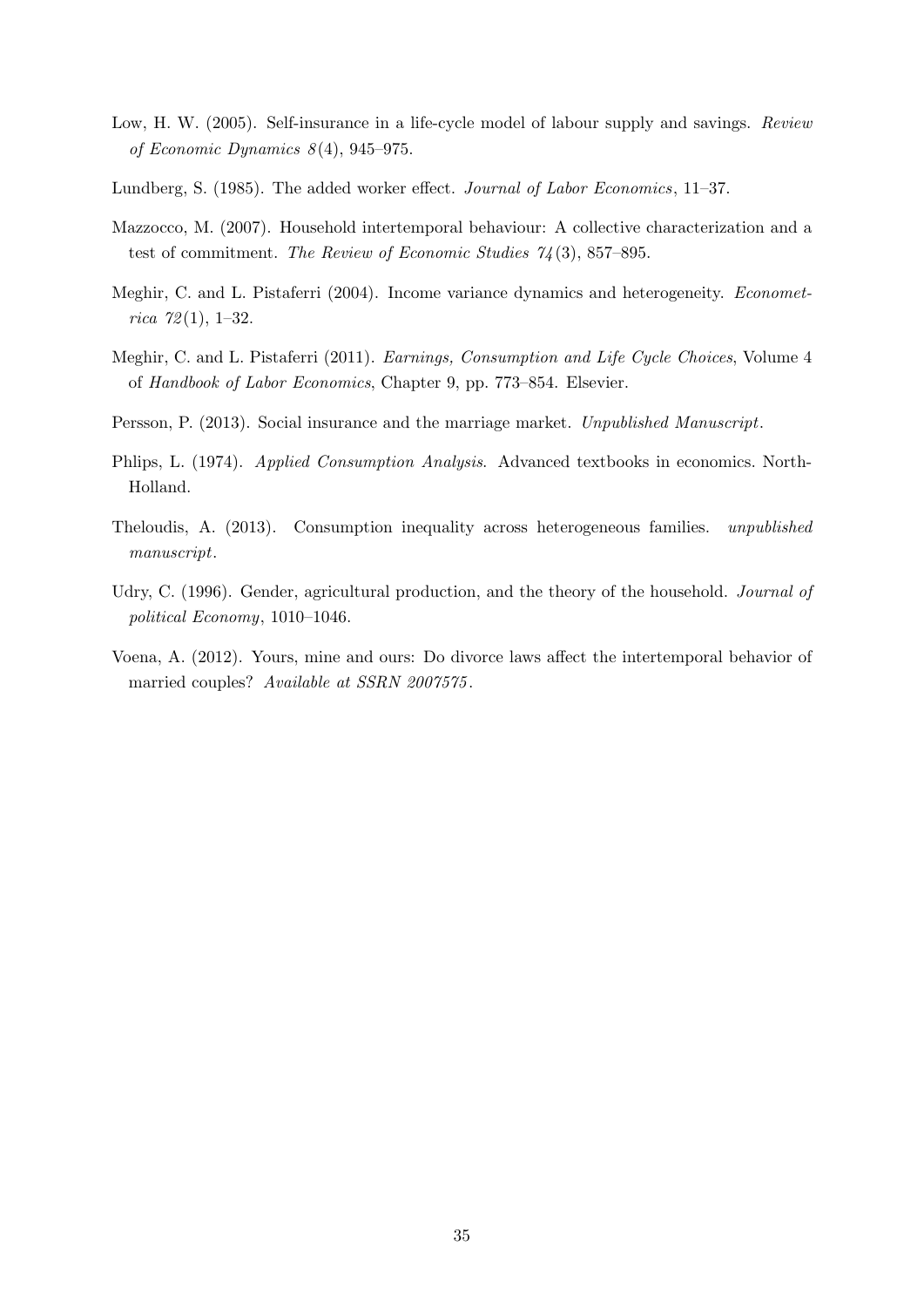# <span id="page-35-0"></span>Tables & Figures

| Year   | Couples | Single<br>males | Single<br>females | Total |
|--------|---------|-----------------|-------------------|-------|
| 1996   | 1420    | 295             | 413               | 2128  |
| 1998   | 1463    | 284             | 452               | 2199  |
| 2000   | 1505    | 321             | 453               | 2279  |
| 2002   | 1536    | 348             | 473               | 2357  |
| 2004   | 1536    | 292             | 446               | 2274  |
| 2006   | 1592    | 262             | 434               | 2288  |
| 2008   | 1638    | 252             | 456               | 2346  |
| 2010   | 1514    | 230             | 444               | 2188  |
| Total: | 12204   | 2284            | 3571              | 18059 |

Table 2 – Sample Sizes: Baseline Sample

Notes: This table summarizes the sizes of the baseline samples of couples, single males, and single females by year (section  $4.1$ ). Column 1 enumerates the years covered by the sample; column 2 presents the number of couples in the baseline sample whereas column  $3(4)$  presents the number of single males (singles females). The last column illustrates the yearly sum.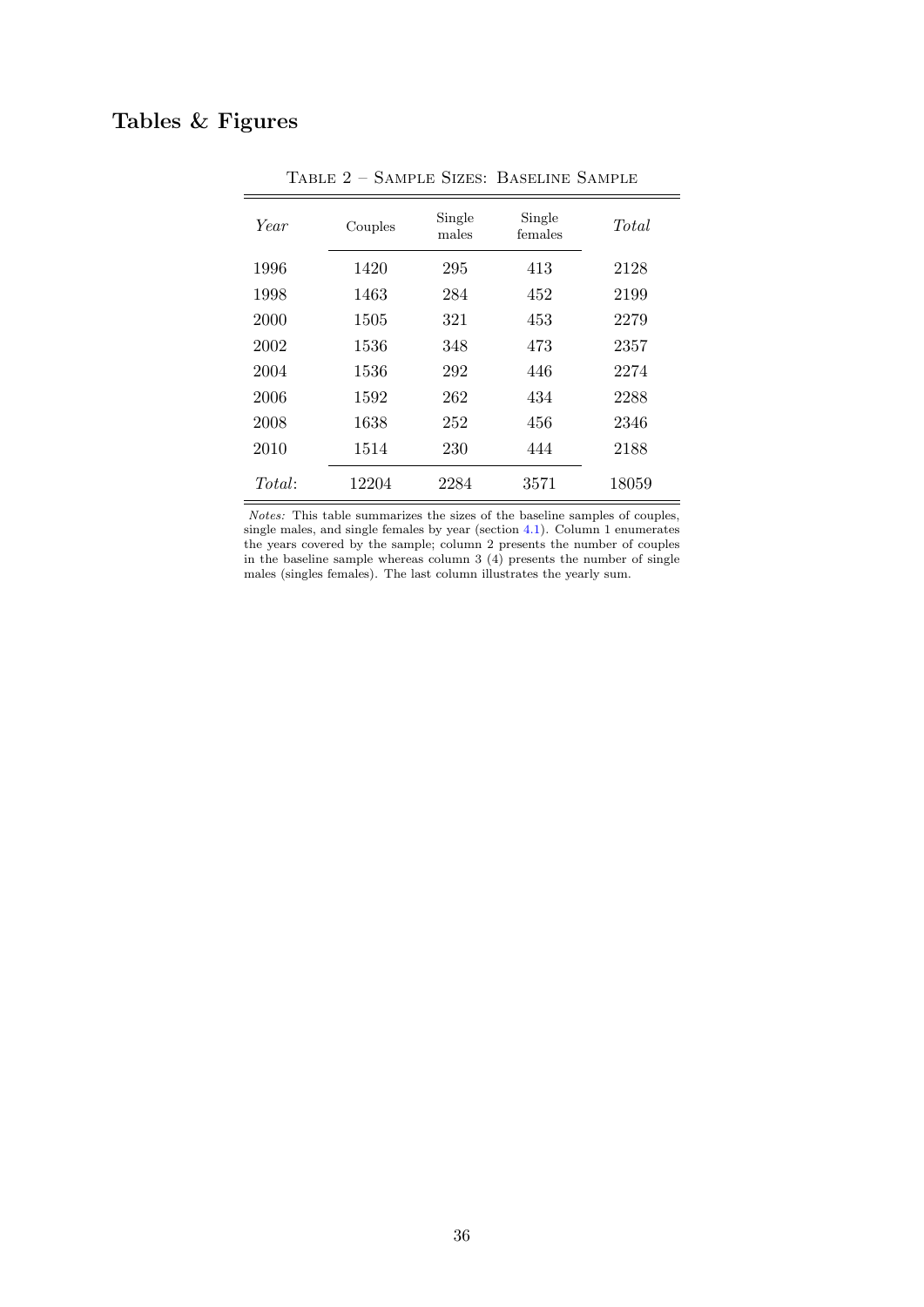<span id="page-36-0"></span>

| $\vert$<br>TABLE 3                  |                          | DEMOGRAPHICS AND LABOR MARKET OUTCOMES BY YEAR, |             |             |                     | GENDER, AND STATE OF |                     | LIFE            |
|-------------------------------------|--------------------------|-------------------------------------------------|-------------|-------------|---------------------|----------------------|---------------------|-----------------|
|                                     |                          | 1996                                            |             |             |                     | 1998                 |                     |                 |
|                                     |                          | <b>Jouples</b>                                  |             | Singles     |                     | Couples              |                     | Singles         |
|                                     | $Male$                   | Female                                          | Male        | Fende       | $\label{eq:1} Make$ | Fende                | $\label{eq:1} Make$ | Fende           |
| Married couple %                    |                          | 98.38                                           | N/A         | N/A         |                     | 98.36                | N/A                 | N/A             |
| $#$ of children                     |                          | 1.19                                            | 0.26        | 0.88        | 1.11                |                      | 0.25                | 0.76            |
| Age                                 | ηŰ<br>41.4               | 39.45                                           | 38.46       | 41.38       | 42.26               | 40.30                | 39.05               | 41.74           |
| Race: white $%$                     | 92.04                    | 91.69                                           | 85.42       | 80.63       | 91.93               | 92.62                | 85.21               | 81.42           |
| Race: black %                       | $4.65$                   | 4.23                                            | 0.49        | 15.25       | $4.65$              | 3.9                  | 10.21               | 13.94           |
| Years of schooling                  | $13.80$                  | 13.67                                           | 13.52       | 13.38       | 13.85               | 13.76                | 13.44               | 13.44           |
| Been to college %                   | 59.01                    | 56.55                                           | 54.92       | 54.24       | 60.01               | 59.54                | 7.05                | 55.75           |
| Self employed %                     | 11.83                    | 9.58                                            | 7.12        | 5.33        | 10.80               | 9.84                 | 52.7                | 6.19            |
| Hours of work                       | 2250.98                  | 1648.24                                         | 2121.83     | 1898.90     | 2336.30             | 1675-37              | 2186.32             | 1955-07         |
| Earnings                            | 45837.05                 | 23960.33                                        | 32624.22    | 25571.46    | 51830.41            | 25542.78             | 38288.58            | 27179.32        |
| $\geq$                              |                          | 1420                                            | 295         | 413         |                     | 1463                 | 284                 | 452             |
|                                     |                          |                                                 | 2000        |             |                     | 2002                 |                     |                 |
|                                     |                          | Couples                                         |             | Singles     |                     | Couples              |                     | Singles         |
|                                     | Male                     | Fende                                           | $_{Male}$   | Female      | Male                | Female               | Male                | Female          |
| Married couple %<br>$#$ of children |                          | 97.48<br>$1.05$                                 | 0.22<br>N/A | 0.68<br>N/A | 97.40<br>0.99       |                      | 0.28<br>N/A         | $0 - 70$<br>N/A |
| Age                                 | IJ<br>42.2               | 40.38                                           | 39.21       | 42.41       | 42.80               | 40.89                | 40.16               | 43.06           |
| Race: white $\%$                    | $91\!\cdot\!50$          | 92.49                                           | 84.74       | 80.09       | 91.67               | 92.51                | 86.78               | 80.34           |
| Race: black $\%$                    | $\infty$<br>$\ddot{5}$ : | 4.39                                            | 11.21       | 14.57       | 4.88                | 3.84                 | 9.48                | 15-01           |
| Years of schooling                  | 13.85                    | 13.86                                           | 13.41       | 13.28       | 13.91               | 13.94                | 13.35               | 13.33           |
| Been to college %                   | 60.73                    | 61.53                                           | 52.02       | 55.63       | 61.13               | 62.43                | $50.00$             | 56.24           |
| Self employed %                     | $10\mathord{\cdot} 70$   | 75.0                                            | 8.41        | 3.31        | 13.35               | 11.13                | 10.63               | $0 + 7$         |
| Hours of work                       | 2262.60                  | 1713.19                                         | 2164.69     | 1864.99     | 2255.96             | 1722.24              | 2199.59             | 1863.59         |
| Earnings                            | 56605.68                 | 28762.72                                        | 41991.08    | 29530.37    | 58479.04            | 31339.88             | 42462.57            | 28280.32        |
| $\mathsf{X}$                        |                          | 1505                                            | 321         | 453         |                     | 1536                 | 348                 | 473             |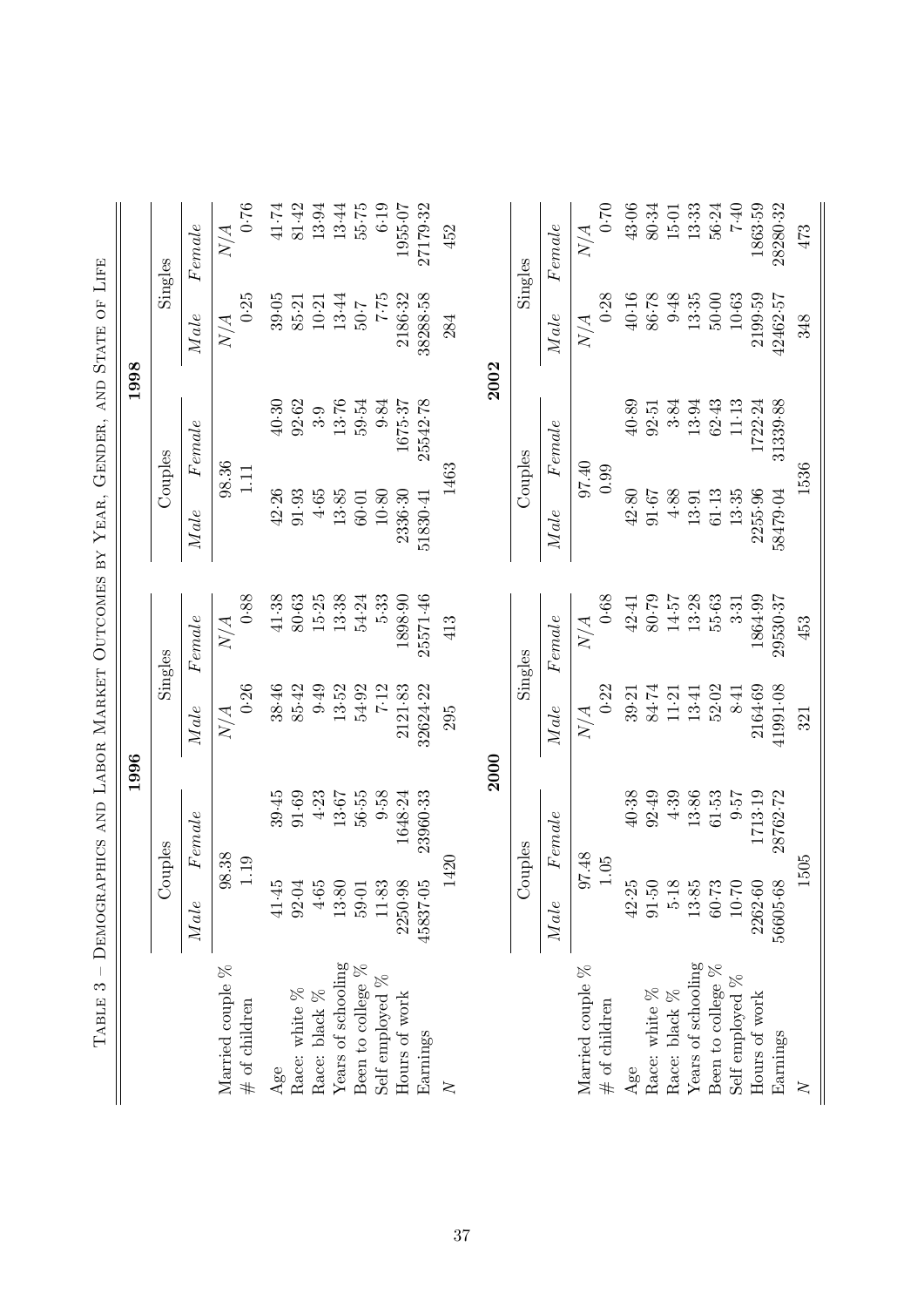|                                                                                                                                                                                                                                                                                                                                                                                                   |                 | 2004          |           |                                       |           | 2006                                                                                                                     |           |          |
|---------------------------------------------------------------------------------------------------------------------------------------------------------------------------------------------------------------------------------------------------------------------------------------------------------------------------------------------------------------------------------------------------|-----------------|---------------|-----------|---------------------------------------|-----------|--------------------------------------------------------------------------------------------------------------------------|-----------|----------|
|                                                                                                                                                                                                                                                                                                                                                                                                   |                 | Couples       | Singles   |                                       |           | Couples                                                                                                                  |           | Singles  |
|                                                                                                                                                                                                                                                                                                                                                                                                   | Male            | Fende         | $_{Male}$ | Fende                                 | $_{Male}$ | Female                                                                                                                   | $_{Male}$ | Fende    |
| Married couple %                                                                                                                                                                                                                                                                                                                                                                                  | 96.42           |               | $N\!/\!A$ | $\overline{\mathcal{A}}$<br>$\gtrsim$ |           | 95.48                                                                                                                    | N/A       | N/A      |
| $#$ of children                                                                                                                                                                                                                                                                                                                                                                                   | 0.97            |               | 0.27      | 0.75                                  |           | 0.99                                                                                                                     | 0.29      | 0.79     |
| Age                                                                                                                                                                                                                                                                                                                                                                                               | IJ<br>43.1      | 41.38         | 39.60     | 43.61                                 | 43.15     | 41.44                                                                                                                    | 41.62     | 43.18    |
| Race: white %                                                                                                                                                                                                                                                                                                                                                                                     | $\odot$<br>92.1 | 92.58         | 85.27     | 78.92                                 | 91.33     | 91.71                                                                                                                    | 87.02     | 79.49    |
| Race: black %                                                                                                                                                                                                                                                                                                                                                                                     | 4.56            | $4.04$        | 10.27     | 16.37                                 | 5.15      | 4.40                                                                                                                     | 10.69     | 16.36    |
| Years of schooling                                                                                                                                                                                                                                                                                                                                                                                | 13.97           | 14.05         | 13.36     | 13.39                                 | 13.94     | 14.12                                                                                                                    | 13.26     | 13.59    |
| Been to college %                                                                                                                                                                                                                                                                                                                                                                                 | 63.28           | $65 - 43$     | 49.32     | 55.38                                 | 63.19     | 66.27                                                                                                                    | 47.33     | 60.14    |
| Self employed %                                                                                                                                                                                                                                                                                                                                                                                   | 13.09           | 10.03         | 12.67     | 6.05                                  | 12.88     | 8.42                                                                                                                     | 9.92      | 5.99     |
| Hours of work                                                                                                                                                                                                                                                                                                                                                                                     | 2259.34         | 1731.00       | 2220.27   | 1859.88                               | 2241.64   | 1697.68                                                                                                                  | 2088.96   | 1904.95  |
| Earnings                                                                                                                                                                                                                                                                                                                                                                                          | 62014.65        | 34216.78      | 46859.98  | 30527.82                              | 65844-45  | 36774.31                                                                                                                 | 46357-56  | 33259.31 |
| $\geq$                                                                                                                                                                                                                                                                                                                                                                                            | 1536            |               | 292       | 446                                   |           | 1592                                                                                                                     | 262       | 434      |
|                                                                                                                                                                                                                                                                                                                                                                                                   |                 | 2008          |           |                                       |           | 2010                                                                                                                     |           |          |
|                                                                                                                                                                                                                                                                                                                                                                                                   |                 | <b>Soldno</b> | Singles   |                                       |           | Couples                                                                                                                  |           | Singles  |
|                                                                                                                                                                                                                                                                                                                                                                                                   | Male            | Fende         | Male      | Fende                                 | $_{Male}$ | Female                                                                                                                   | Male      | Female   |
| Married couple %                                                                                                                                                                                                                                                                                                                                                                                  | 95.12           |               | N/A       | N/A                                   |           | 94.25                                                                                                                    | N/A       | N/A      |
| $#$ of children                                                                                                                                                                                                                                                                                                                                                                                   | 0.99            |               | 0.23      | 0.76                                  |           | 1.01                                                                                                                     | 0.32      | 0.81     |
| Age                                                                                                                                                                                                                                                                                                                                                                                               | 43.1            | 41.35         | 42.76     | 43.51                                 | 42.96     | 41.29                                                                                                                    | 43.80     | 44.47    |
| Race: white $\%$                                                                                                                                                                                                                                                                                                                                                                                  | 91.51           | 92.67         | 88.49     | 80.70                                 | 91.55     | 92.87                                                                                                                    | 85.22     | 79.28    |
| Race: black %                                                                                                                                                                                                                                                                                                                                                                                     | 5.43            | 4.15          | 8.73      | 14.47                                 | 5.35      | 4.16                                                                                                                     | 11.74     | 15.54    |
| Years of schooling                                                                                                                                                                                                                                                                                                                                                                                | 14.03           | 14.21         | 13.24     | 13.58                                 | 14.04     | 14.33                                                                                                                    | 13.03     | 13.66    |
| Been to college %                                                                                                                                                                                                                                                                                                                                                                                 | 64.59           | 68.74         | 45.24     | 59.43                                 | 65.65     | 70.41                                                                                                                    | 45.65     | 61.26    |
| Self employed %                                                                                                                                                                                                                                                                                                                                                                                   | 12.82           | 8.73          | 14.68     | $9F - 2$                              | 11.23     | 8.39                                                                                                                     | 18.26     | 7.66     |
| Hours of work                                                                                                                                                                                                                                                                                                                                                                                     | 2122.15         | 1681.92       | 2032.66   | 1775.98                               | 2135.09   | 1695-48                                                                                                                  | 2014.36   | 1755.13  |
| Earnings                                                                                                                                                                                                                                                                                                                                                                                          | 70680-81        | 39924.06      | 51726.88  | 35111.17                              | 68049.90  | 40031.17                                                                                                                 | 47722.31  | 36624.74 |
| $\geq$                                                                                                                                                                                                                                                                                                                                                                                            | 1638            |               | 252       | 456                                   |           | 1514                                                                                                                     | 230       | 444      |
| "Married couple $\%$ " indicates the proportion of families with a formal union between the partners, "# of children" indicates the average number of children<br>Notes: This table presents average demographics and labor market outcomes by year (1996-2010), gender (male-female), and state of life (in family-as single)<br>for families and single individuals.<br>(earnings) are nominal. |                 |               |           |                                       |           | "Been to college $\%$ " indicates the proportion of people with more than 12 years of formal schooling. Monetary amounts |           |          |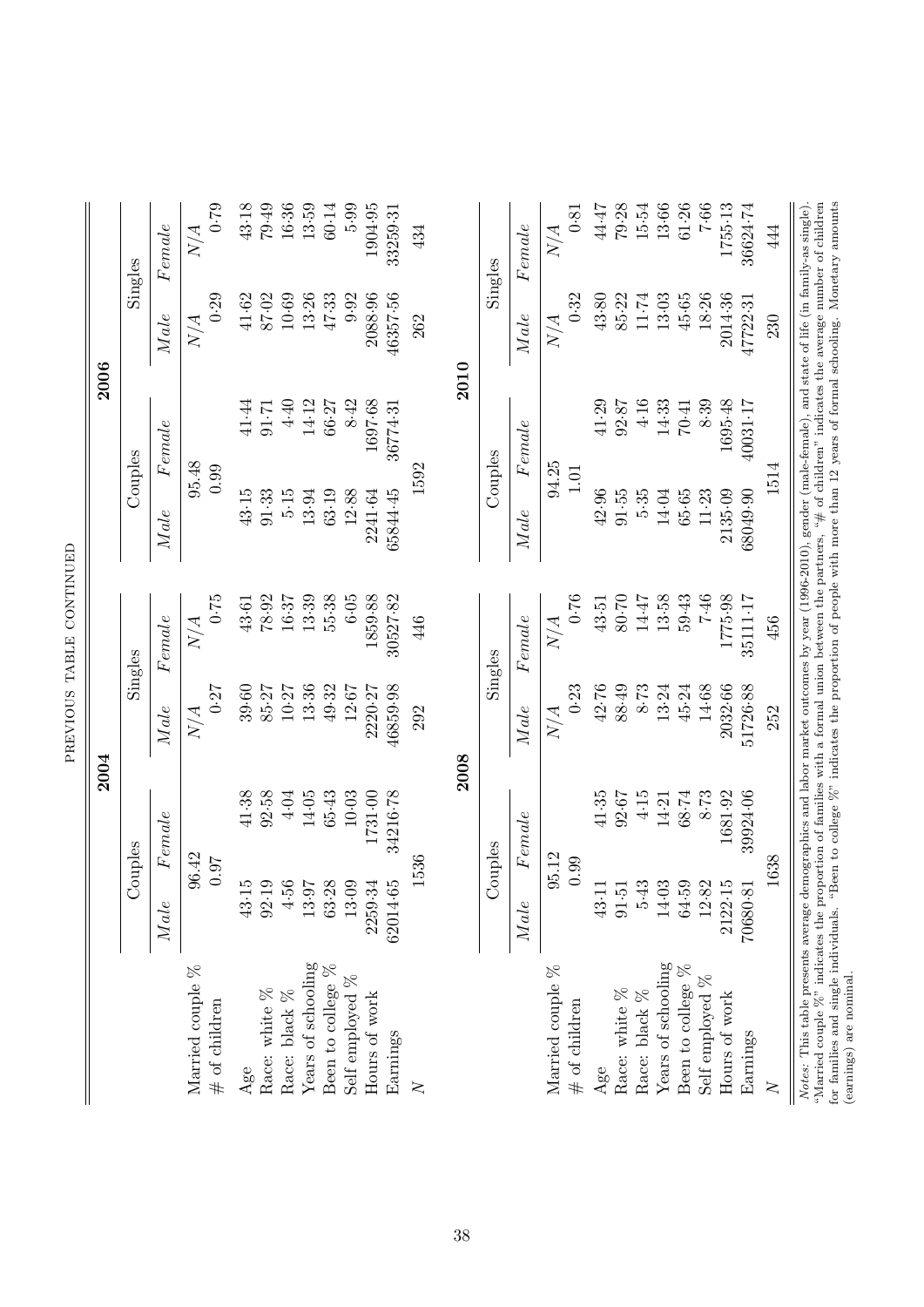<span id="page-38-0"></span>

|                                          | 1998   | 2000   | 2002    | 2004      | 2006    | 2008    | 2010      |
|------------------------------------------|--------|--------|---------|-----------|---------|---------|-----------|
| couples:                                 | 8396.9 | 9066.4 | 9452.7  | 10288     | 10858.8 | 10978.3 | 11559.7   |
| single males $\%$ :                      | 0.65   | 0.76   | 0.67    | 0.69      | 0.66    | 0.68    | 0.64      |
| single females $\%$ :                    | 0.62   | 0.62   | 0.61    | 0.62      | 0.6     | 0.64    | 0.64      |
|                                          |        |        |         |           |         |         |           |
| <b>Breakdown of Private Consumption:</b> |        |        |         |           |         |         |           |
| Food at Home                             | 5167.4 | 5374.9 | 5596.6  | 5960      | 6282.5  | 6443.2  | 6755.1    |
|                                          | 0.56   | 0.75   | 0.6     | 0.62      | 0.58    | 0.61    | 0.57      |
|                                          | 0.62   | 0.63   | 0.59    | 0.6       | 0.62    | 0.64    | 0.66      |
| prepared at home                         | 5030.7 | 5228.9 | 5418.8  | 5798.4    | 6115.1  | 6298.9  | 6629.2    |
|                                          | 0.55   | 0.74   | 0.58    | 0.6       | 0.57    | 0.61    | 0.56      |
|                                          | 0.61   | 0.63   | 0.6     | 0.59      | 0.62    | 0.64    | 0.65      |
| delivered at home                        | 136.7  | 146    | 177.8   | 161.6     | 167.4   | 144.3   | 125.9     |
|                                          | 0.95   | 0.95   | 1.02    | 1.16      | 0.84    | 0.69    | 1.09      |
|                                          | 0.82   | 0.68   | 0.46    | 0.7       | 0.7     | 0.57    | 1.12      |
| Food Out                                 | 2095.3 | 2274.6 | 2436.1  | 2695.7    | 2655.1  | 2582.2  | 2775.9    |
|                                          | 0.92   | 0.91   | 0.87    | 0.92      | 0.92    | 0.88    | 0.81      |
|                                          | 0.61   | 0.62   | 0.58    | 0.59      | 0.58    | 0.59    | 0.57      |
| Public Transport                         | 291.5  | 326.9  | 280.5   | 242.7     | 307.4   | 299.4   | 250.2     |
|                                          | 0.63   | 0.63   | 1.01    | 1.21      | 0.51    | 0.74    | 1.08      |
|                                          | 0.36   | 0.35   | 0.57    | 0.68      | 0.45    | 0.85    | 0.57      |
| buses and trains                         | 41.7   | 52.8   | 62.7    | 59.7      | 55.1    | 69.6    | 82.2      |
|                                          | 0.54   | 0.35   | 0.52    | 1.09      | 0.78    | 0.84    | 0.74      |
|                                          | 0.86   | 0.4    | 0.6     | 0.59      | 1.18    | 0.78    | 0.71      |
| other means                              | 249.8  | 274    | 217.8   | 182.9     | 252.3   | 229.8   | 168.0     |
|                                          | 0.65   | 0.68   | 1.15    | 1.25      | 0.45    | 0.71    | 1.25      |
|                                          | 0.28   | 0.34   | 0.56    | 0.71      | 0.29    | 0.87    | 0.5       |
| <b>Medical Services</b>                  | 656.4  | 823.2  | 822.5   | 994.3     | 1189.8  | 1232.8  | 1341.8    |
|                                          | 0.54   | 0.52   | 0.54    | 0.47      | 0.57    | 0.64    | 0.64      |
|                                          | 0.68   | 0.54   | 0.75    | 0.68      | 0.52    | 0.57    | 0.59      |
| nurses-hospitals                         | 201.5  | 198.2  | 232.7   | 284.5     | 427.1   | 397.7   | 514.5     |
|                                          | 0.55   | 0.87   | 0.83    | 0.73      | 0.79    | 1.22    | 0.7       |
|                                          | 0.71   | 0.7    | 1.05    | 0.68      | 0.48    | 0.65    | 0.42      |
| professionals                            | 454.9  | 625    | 589.8   | 709.7     | 762.7   | 835.1   | $827.3\,$ |
|                                          | 0.53   | 0.41   | 0.42    | 0.36      | 0.45    | 0.37    | 0.6       |
|                                          | 0.68   | 0.49   | 0.63    | 0.68      | 0.53    | 0.53    | 0.69      |
| Prescriptions                            | 186.4  | 266.9  | $317\,$ | $395.4\,$ | 424     | 420.7   | 436.7     |
|                                          | 0.46   | 0.5    | 0.51    | 0.53      | 0.56    | 0.65    | 0.59      |
|                                          | 0.87   | 0.89   | 0.88    | $0.98\,$  | 0.71    | 0.9     | 0.92      |
|                                          |        |        |         |           |         |         |           |

Table 4 – Breakdown of Average Private Consumption

Notes: This table breaks down average private consumption into its elementary items by year. The first row presents the aggregate nominal amounts for families in the baseline sample, the second row presents the fraction of those amounts consumed by single men in the sample, and the third row displays the fraction enjoyed by single women. The following rows provide information on the components of the private good; information is displayed following the above logic. Food at home comprises food prepared at home and food delivered at home (for recipients and non-recipients of food stamps). Public transport comprises buses and trains and all other means (including taxicabs). Medical services comprise payments to nurses, hospitals, physicians, and other professionals. All figures are nominal. Principal components are highlighted by gray.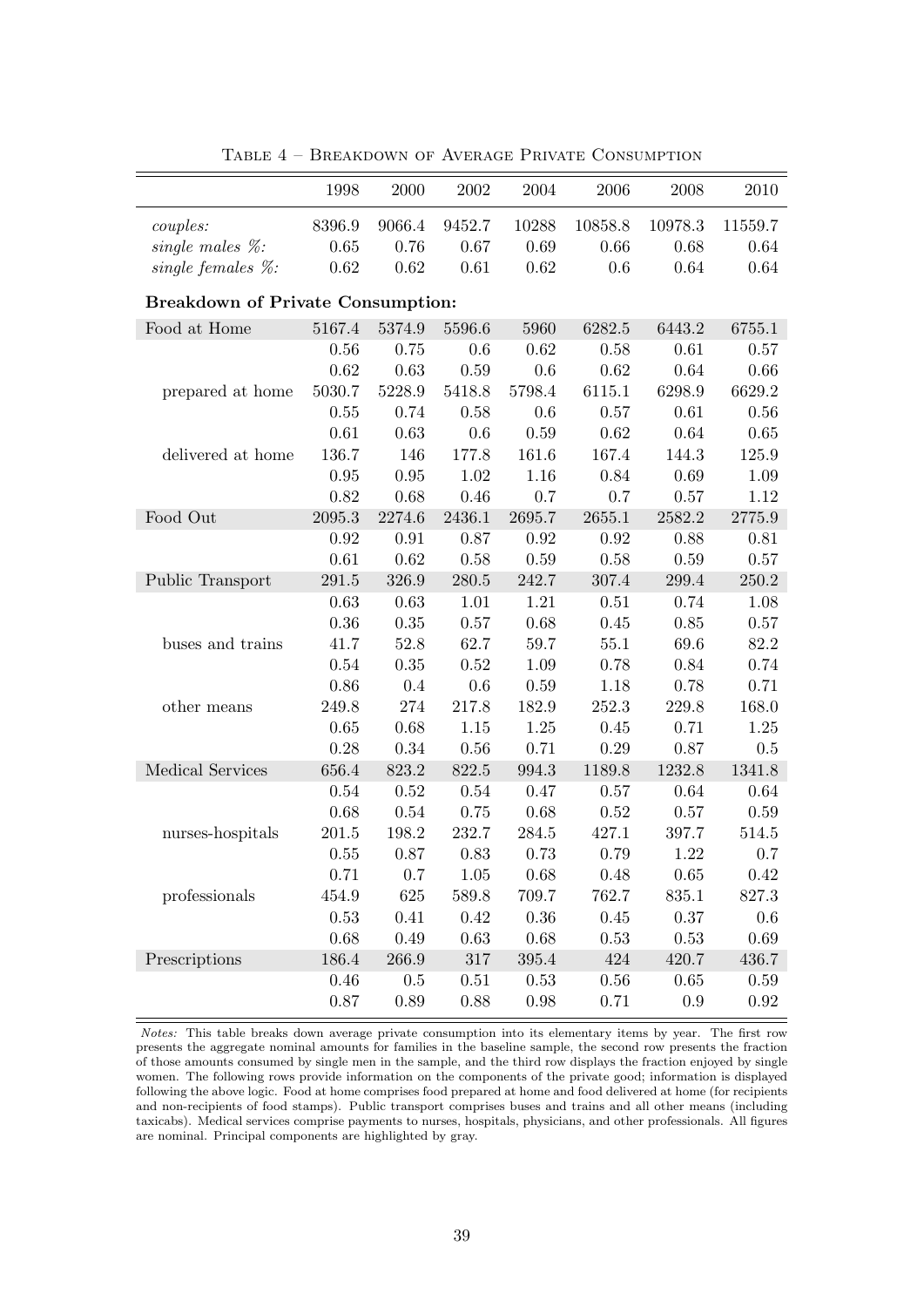<span id="page-39-0"></span>

|                                         | 1998     | 2000     | 2002     | 2004    | 2006           | 2008    | 2010      |
|-----------------------------------------|----------|----------|----------|---------|----------------|---------|-----------|
| couples:                                | 19488.9  | 22526.6  | 24889.2  | 29263   | 32143.8        | 30684.2 | 32374.9   |
| single males $\%$ :                     | 0.64     | 0.56     | 0.56     | 0.53    | 0.54           | 0.56    | 0.53      |
| single females $\%$ :                   | 0.64     | 0.62     | 0.59     | 0.59    | 0.58           | 0.59    | 0.59      |
| <b>Breakdown of Public Consumption:</b> |          |          |          |         |                |         |           |
| <b>Housing Services</b>                 | 8911.4   | 10245.8  | 11935.2  | 14683.2 | 16108.5        | 14936.6 | 14746.5   |
|                                         | 0.72     | 0.63     | 0.6      | 0.56    | 0.54           | 0.6     | 0.53      |
|                                         | 0.68     | 0.64     | 0.6      | 0.58    | 0.59           | 0.62    | 0.63      |
| renters                                 | 971.3    | 1104.5   | 1072.2   | 1089.3  | 1615.6         | 1608.6  | 2091.3    |
|                                         | 3.18     | 3.1      | 2.96     | 3.39    | 2.13           | 2.76    | 1.92      |
|                                         | 2.79     | 2.57     | 2.74     | 2.75    | $\overline{2}$ | 2.29    | 1.97      |
| owners                                  | 7940     | 9141.3   | 10863    | 13594   | 14492.9        | 13327.9 | 12655.2   |
|                                         | 0.42     | 0.33     | 0.37     | 0.33    | 0.37           | 0.34    | 0.31      |
|                                         | 0.43     | 0.41     | 0.39     | 0.41    | 0.43           | 0.42    | 0.41      |
| Home Insurance                          | 429.6    | 472.4    | 557.3    | 619.5   | 663            | 711.9   | 789.2     |
|                                         | 0.39     | 0.39     | 0.45     | 0.44    | 0.47           | 0.37    | 0.43      |
|                                         | 0.49     | 0.5      | 0.5      | 0.55    | 0.56           | 0.46    | 0.48      |
| Health Insurance                        | 982.2    | 1190.8   | 1454.5   | 1695.8  | 1821.3         | 2097.2  | 2197.8    |
|                                         | 0.58     | 0.54     | 0.59     | 0.45    | 0.44           | 0.47    | 0.48      |
|                                         | 0.65     | 0.6      | 0.51     | 0.51    | 0.54           | 0.51    | 0.43      |
| Utilities                               | 2047.4   | 2327.2   | 2293.6   | 2502.8  | 2769.2         | 3056.7  | 3124.3    |
|                                         | 0.59     | 0.55     | 0.59     | 0.54    | 0.57           | 0.55    | 0.55      |
|                                         | 0.71     | 0.76     | 0.69     | 0.71    | 0.75           | 0.72    | 0.72      |
| heating-electricity                     | 1718.4   | 1982.2   | 1934.5   | 2131    | 2369.5         | 2601.7  | 2633.1    |
|                                         | 0.6      | 0.56     | 0.59     | 0.55    | 0.58           | 0.57    | 0.56      |
|                                         | 0.71     | 0.76     | 0.69     | 0.71    | 0.76           | 0.72    | 0.71      |
| water and sewer                         | $329\,$  | 345      | 359.1    | 371.9   | 399.8          | 454.9   | 491.2     |
|                                         | 0.54     | 0.48     | 0.58     | 0.5     | 0.48           | 0.46    | 0.52      |
|                                         | 0.71     | 0.75     | 0.66     | 0.7     | 0.69           | 0.69    | 0.76      |
| Kids' Education                         | 2030.4   | 2293.5   | 2457.5   | 2662.1  | 2884.7         | 2747.2  | 2903.3    |
|                                         | 0.48     | 0.27     | 0.27     | 0.33    | 0.26           | 0.39    | 0.29      |
|                                         | 0.47     | $0.39\,$ | 0.43     | 0.42    | 0.4            | 0.35    | 0.32      |
| Child Care                              | 646.5    | 743      | 780      | 835.3   | 802            | 937.3   | $1095\,$  |
|                                         | 0.17     | 0.21     | 0.2      | 0.24    | 0.18           | 0.11    | 0.18      |
|                                         | 0.64     | 0.47     | 0.46     | 0.43    | 0.48           | 0.39    | $0.38\,$  |
| Auto Vehicles                           | 4441.5   | 5253.9   | 5411     | 6264.3  | 7095.1         | 6197.4  | 7518.8    |
|                                         | 0.67     | 0.62     | 0.63     | 0.63    | 0.7            | 0.68    | 0.69      |
|                                         | 0.61     | 0.64     | 0.63     | 0.67    | 0.6            | 0.63    | 0.64      |
| motor fuel                              | 1406.7   | 2012.4   | 1891.3   | 2690.2  | 3394.1         | 2673    | 3811.9    |
|                                         | 0.65     | 0.61     | 0.64     | 0.63    | 0.62           | 0.6     | 0.65      |
|                                         | 0.57     | $0.53\,$ | 0.57     | 0.57    | 0.54           | 0.58    | 0.57      |
| insurance                               | 1539.8   | 1598     | 1922.3   | 1962.3  | 1927.5         | 1834.9  | 1820.2    |
|                                         | 0.61     | 0.57     | $0.61\,$ | 0.56    | 0.57           | 0.63    | 0.57      |
|                                         | 0.6      | 0.66     | 0.65     | 0.62    | 0.63           | 0.62    | 0.64      |
| repairs                                 | 1440.1   | 1572.1   | 1516.8   | 1543    | 1711.5         | 1624.2  | 1826.9    |
|                                         | 0.77     | 0.69     | 0.66     | 0.72    | 1.02           | 0.89    | $\rm 0.9$ |
|                                         | $0.67\,$ | 0.78     | $0.7\,$  | 0.89    | 0.7            | 0.7     | $0.77\,$  |

Table 5 – Breakdown of Average Public Consumption

Notes: This table breaks down average public consumption into its elementary items by year. The first row presents the aggregate nominal amounts for families in the baseline sample, the second row presents the fraction of 40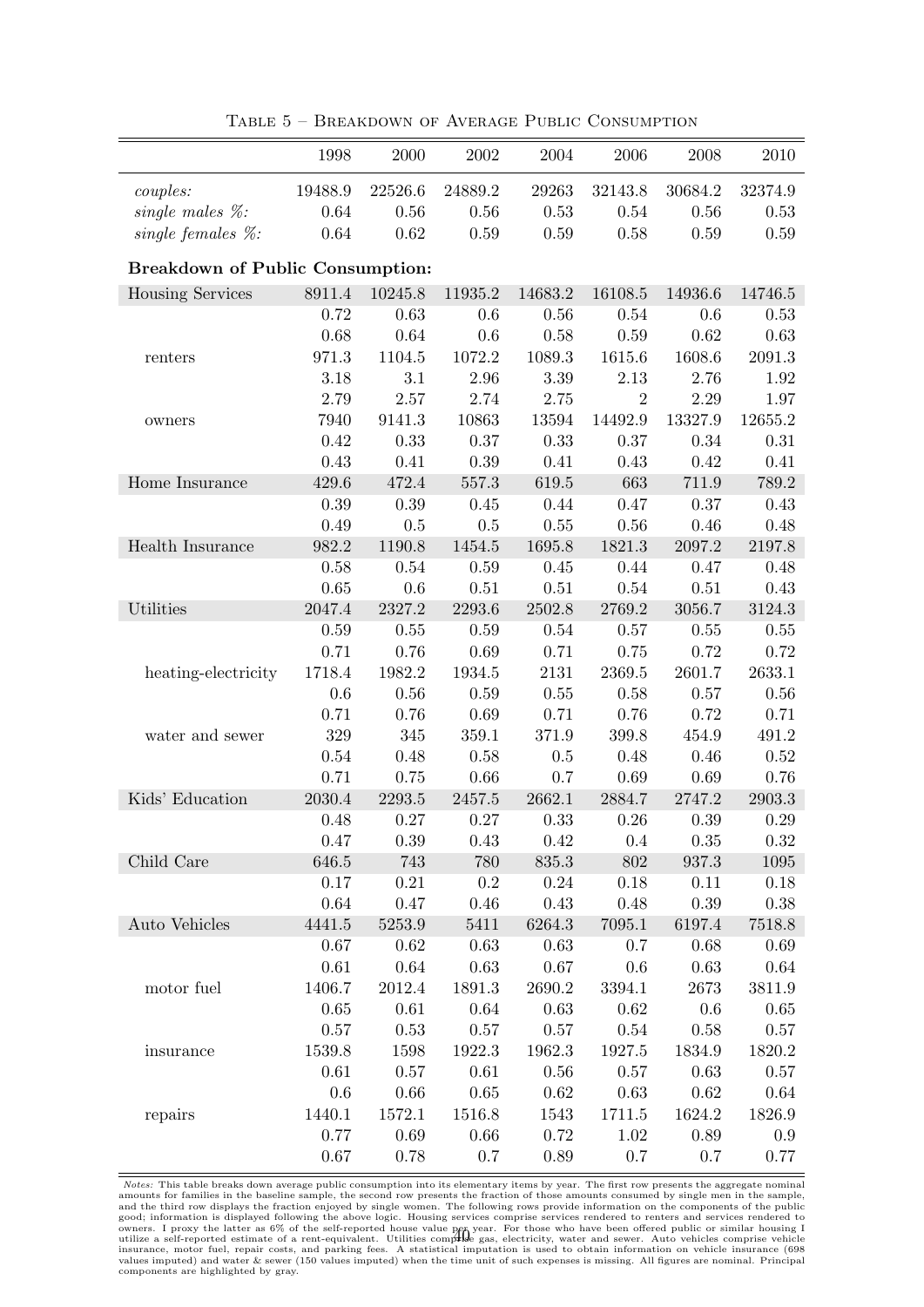<span id="page-40-0"></span>

|                             | 1998   | 2000   | 2002     | 2004   | 2006      | 2008         | 2010   |
|-----------------------------|--------|--------|----------|--------|-----------|--------------|--------|
| couples:                    | 239496 | 270854 | 267862   | 320887 | 379889    | 319146       | 335283 |
| single males $\%$ :         | 0.46   | 0.38   | 0.61     | 0.65   | 0.41      | 0.64         | 0.43   |
| single females $\%$ :       | 0.37   | 0.29   | 0.47     | 0.45   | 0.34      | 0.36         | 0.33   |
| <b>Breakdown of Wealth:</b> |        |        |          |        |           |              |        |
| Home Equity                 | 66284  | 77640  | 91764    | 119698 | 128027    | 101918       | 90903  |
|                             | 0.48   | 0.33   | 0.36     | 0.32   | 0.33      | 0.34         | 0.37   |
|                             | 0.46   | 0.43   | 0.44     | 0.46   | 0.48      | 0.44         | 0.45   |
| Other Assets                | 180472 | 202364 | 185988   | 213078 | 265310    | 232490       | 261733 |
|                             | 0.47   | 0.41   | 0.74     | 0.85   | 0.46      | 0.78         | 0.45   |
|                             | 0.36   | 0.25   | $0.51\,$ | 0.45   | $\rm 0.3$ | 0.35         | 0.31   |
| other real estate           | 21967  | 30577  | 26939    | 34331  | 45790     | 36738        | 30396  |
|                             | 0.63   | 0.41   | 0.52     | 0.32   | 0.38      | 0.96         | 0.23   |
|                             | 0.6    | 0.16   | 0.23     | 0.64   | 0.26      | 0.29         | 0.38   |
| vehicles                    | 18341  | 18043  | 19589    | 19866  | 20079     | 19865        | 20464  |
|                             | 0.55   | 0.63   | 0.59     | 0.54   | 0.67      | 0.64         | 0.58   |
|                             | 0.39   | 0.37   | 0.42     | 0.44   | 0.4       | 0.41         | 0.41   |
| farms-businesses            | 36532  | 53211  | 46539    | 43374  | 64887     | 53042        | 52174  |
|                             | 0.5    | 0.41   | 1.62     | 1.6    | 0.74      | 1.28         | 0.67   |
|                             | 0.52   | 0.05   | 0.66     | 0.27   | 0.17      | 0.27         | 0.12   |
| stocks-shares               | 42727  | 35192  | 30416    | 38351  | 43003     | 34079        | 50125  |
|                             | 0.26   | 0.33   | 0.33     | 0.64   | 0.24      | 0.16         | 0.45   |
|                             | 0.19   | 0.43   | 0.26     | 0.42   | 0.38      | 0.37         | 0.35   |
| IRA-annuities               | 33562  | 36916  | 32265    | 40637  | 53291     | 41032        | 63321  |
|                             | 0.3    | 0.27   | 0.29     | 0.61   | 0.33      | 0.36         | 0.28   |
|                             | 0.19   | 0.26   | 0.81     | 0.32   | 0.29      | 0.3          | 0.32   |
| savings accounts            | 15206  | 15264  | 18540    | 21805  | 24818     | 27331        | 26866  |
|                             | 0.59   | 0.57   | 0.62     | 0.65   | 0.44      | $\mathbf{1}$ | 0.55   |
|                             | 0.39   | 0.55   | 0.5      | 0.49   | $0.5\,$   | 0.53         | 0.46   |
| miscellaneous assets        | 12137  | 13160  | 11700    | 14714  | 13441     | 20403        | 18388  |
|                             | 1.07   | 0.48   | 0.47     | 1.74   | 0.29      | 0.87         | 0.48   |
|                             | 0.42   | 0.31   | 0.49     | 0.98   | 0.23      | 0.47         | 0.19   |
| Other Debts                 | 7260   | 9150   | 9890     | 11890  | 13447     | 15263        | 17352  |
|                             | 0.84   | 0.65   | 0.78     | 0.73   | 0.72      | 0.75         | 0.51   |
|                             | 0.85   | 0.78   | 0.84     | 0.69   | 0.83      | 0.81         | 0.68   |

Table 6 – Breakdown of Average Household Wealth

Notes: This table breaks down net household wealth into its elementary items by year. The first row presents the monetary amounts for families in the baseline sample, the second row presents the fraction of those amounts held by single men, and the third row displays the fraction held by single women. The following rows provide information on the components of net worth; information is displayed following previous logic. Household wealth comprises home equity (house value net of any mortgages) and value of other assets net of other debts. Other assets comprise other real estate, vehicles, farms and businesses, stocks, shares and other investments, individual retirement accounts and annuities, savings accounts, and miscellaneous assets. Other debts comprise credit card debt, student loans, medical and legal bills, and loans to relatives, but excludes vehicle loans. All figures are nominal. Principal components are highlighted by gray.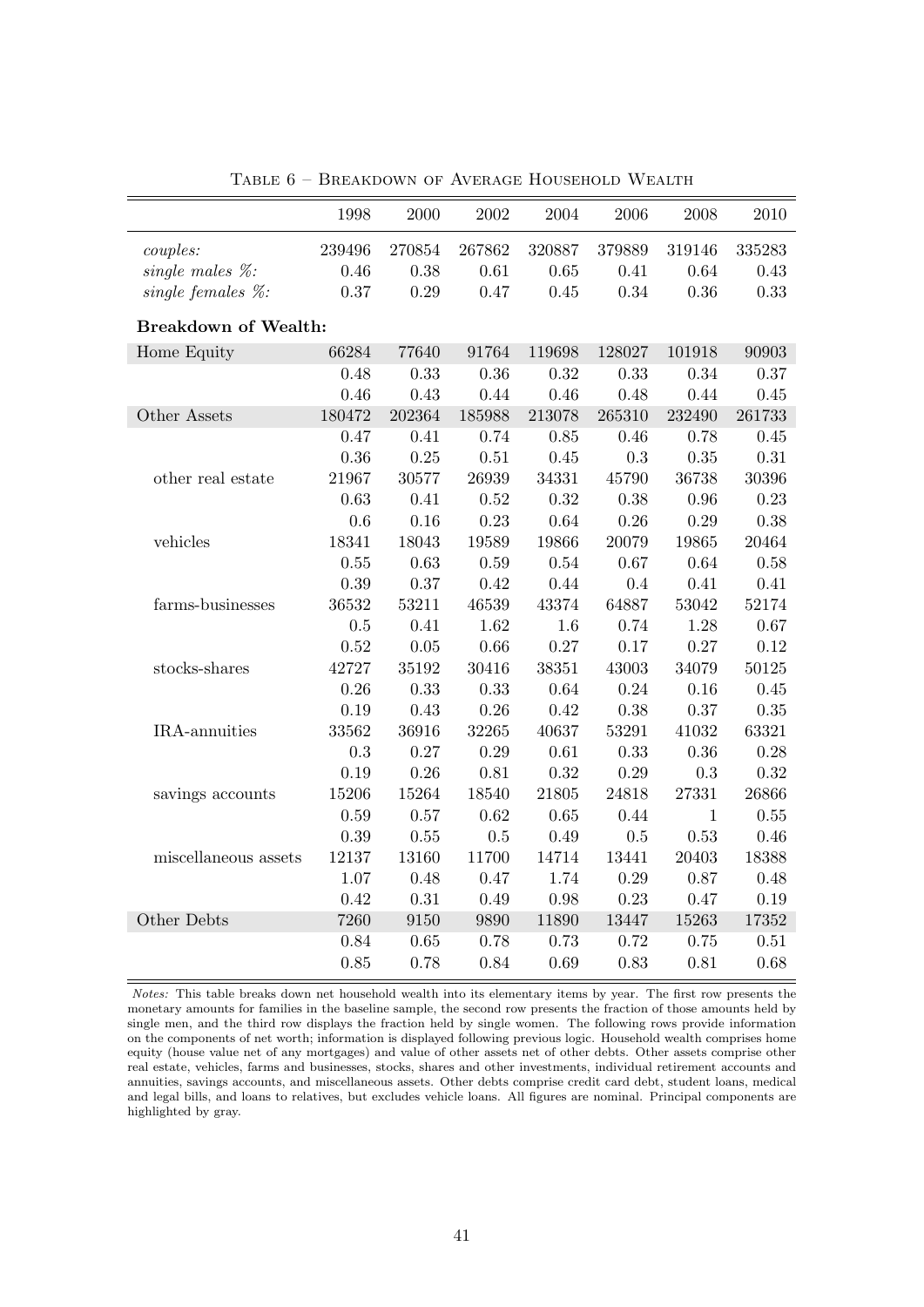<span id="page-41-0"></span>FIGURE 2 - PRE-ESTIMATED PARAMETERS OF THE BUDGET CONSTRAINT



(A) EXPECTED SHARE OF LIFETIME  $K_{it}$  In Total Spending





Notes: These figures plot the averages of  $\xi_{it}$ ,  $\pi_{it}$ , and  $s_{it}$  against the age of the household head in 5-yearly bands (in multi-member families the head is a male). A 95% confidence interval is plotted around the mean (in grey shade).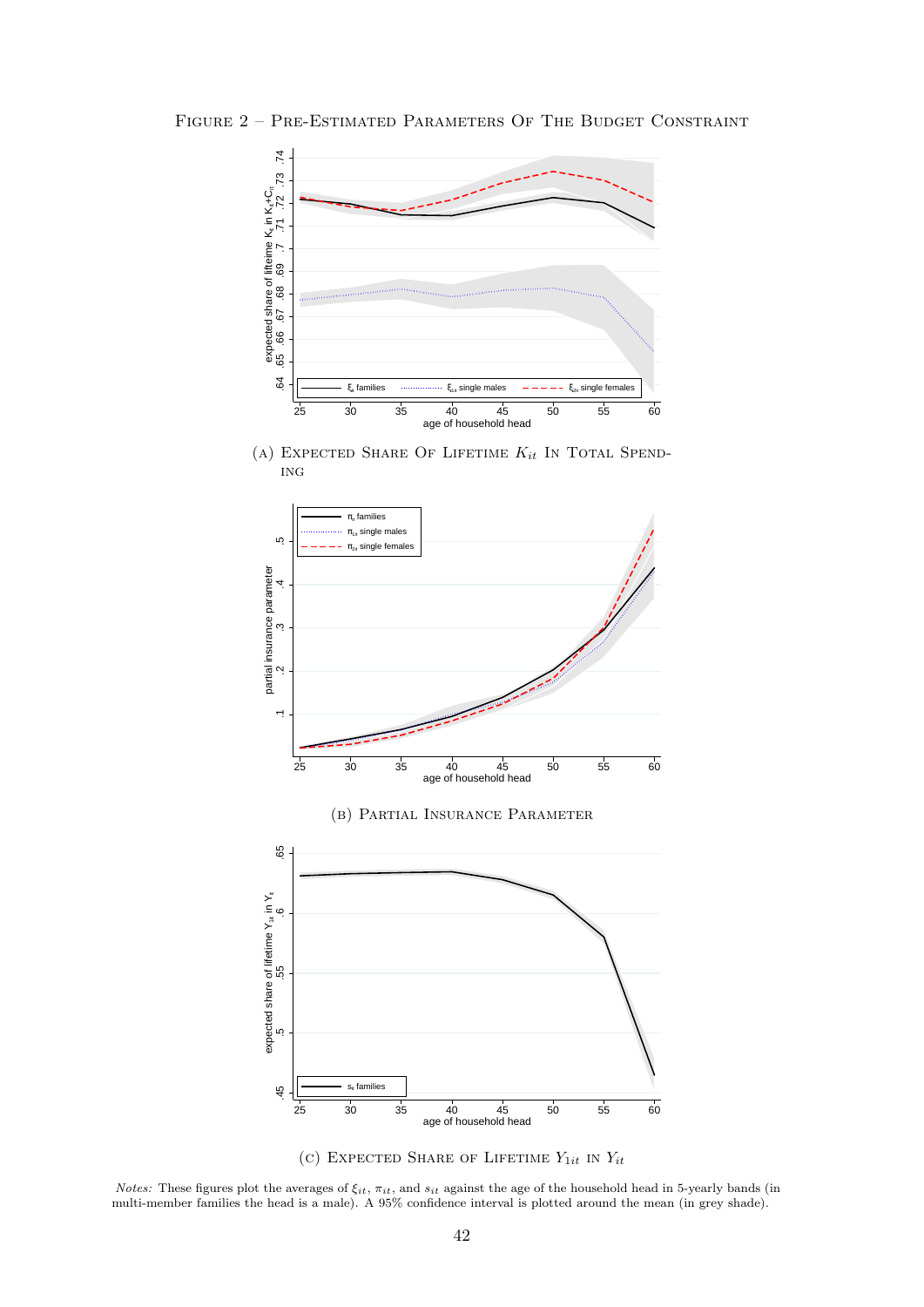<span id="page-42-0"></span>

|             |                  | I. Men             |                  | II. Women                            |                   | III. Family        |                                    |
|-------------|------------------|--------------------|------------------|--------------------------------------|-------------------|--------------------|------------------------------------|
|             |                  |                    |                  | Panel A: Couples only                |                   |                    |                                    |
| Permanent:  | $\sigma_{v_1}^2$ | 0.0458<br>(0.0051) | $\sigma_{v_2}^2$ | 0.0397<br>(0.0040)                   | $\sigma_{v_1v_2}$ | 0.0036<br>(0.0020) | $\rho_{v_1v_2}$ 0.0845<br>(0.0464) |
| Transitory: | $\sigma^2_{u_1}$ | 0.0234<br>(0.0046) | $\sigma_{u_2}^2$ | 0.0216<br>(0.0046)                   | $\sigma_{u_1u_2}$ | 0.0049<br>(0.0023) | $\rho_{u_1u_2}0.2156$<br>(0.1005)  |
|             |                  |                    |                  | Panel B: Couples and singles jointly |                   |                    |                                    |
| Permanent:  | $\sigma_{v_1}^2$ | 0.0453<br>(0.0048) | $\sigma_{v_2}^2$ | 0.0440<br>(0.0039)                   | $\sigma_{v_1v_2}$ | 0.0036<br>(0.0021) | $\rho_{v_1v_2}$ 0.0808<br>(0.0472) |
| Transitory: | $\sigma_{u_1}^2$ | 0.0266<br>(0.0047) | $\sigma_{u_2}^2$ | 0.0197<br>(0.0041)                   | $\sigma_{u_1u_2}$ | 0.0049<br>(0.0023) | $\rho_{u_1u_2}$ 0.2121<br>(0.0993) |

Table 7 – Wage Parameters

Notes: The table presents the GMM estimates of the parameters of the wage process. Block bootstrap standard errors are in parentheses. Panel A uses the couples' sample only; panel B uses the couples' and the singles' samples (in this case the covariances between shocks are still estimated on couples only).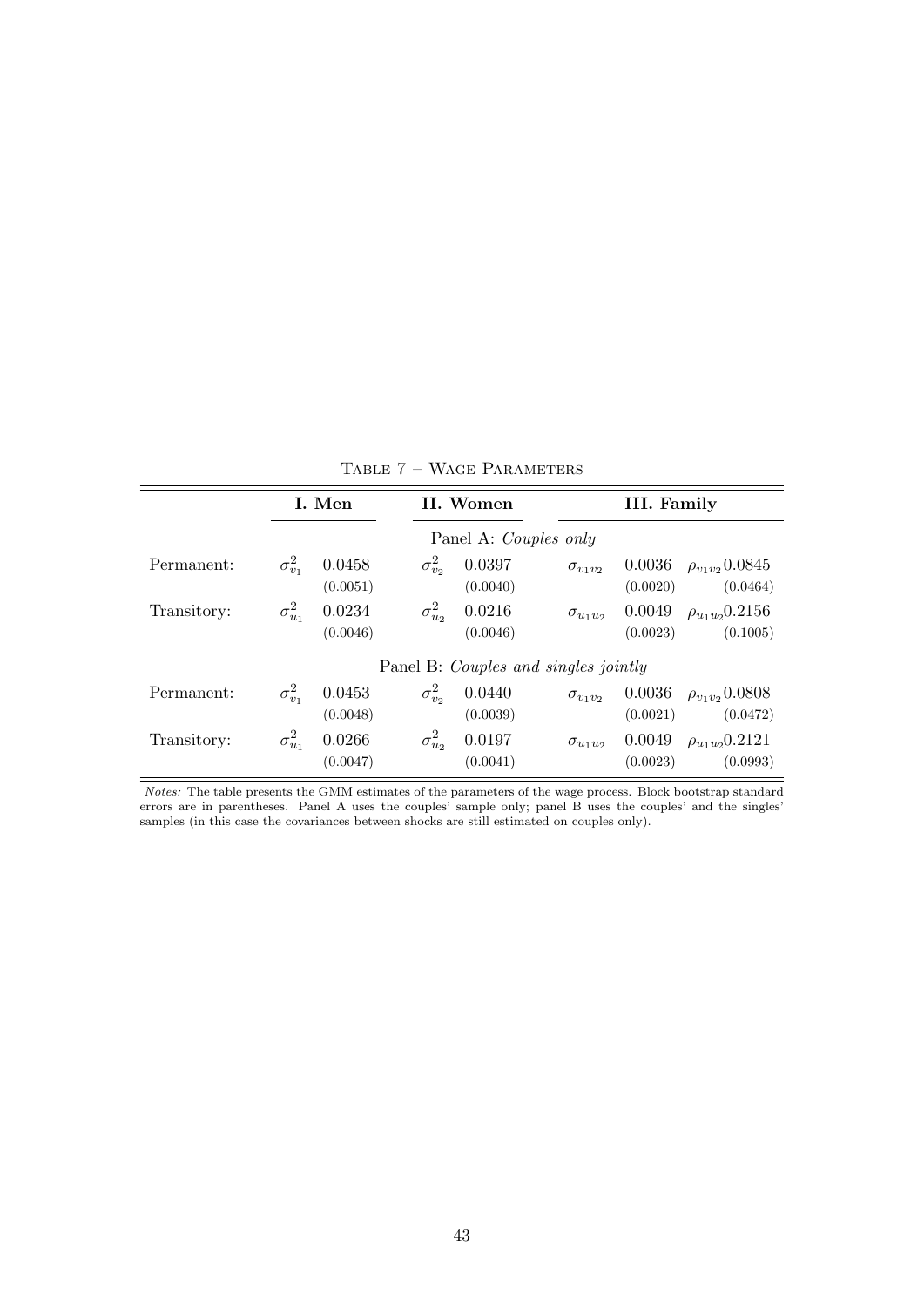|                  | I. Men                          |                                |                  | II. Women                   |                            |                            | III. Household              |                                       |
|------------------|---------------------------------|--------------------------------|------------------|-----------------------------|----------------------------|----------------------------|-----------------------------|---------------------------------------|
|                  | nonseparable<br>$\widehat{\Xi}$ | parable<br>$\widehat{S}$<br>Se |                  | nonseparable<br>$\bigoplus$ | separable<br>$\widehat{c}$ |                            | nonseparable<br>$\bigoplus$ | separable<br>$\widehat{\mathfrak{D}}$ |
| $\eta_{1,h,w}$   | 0.7599<br>(0.1692)              | 0.5554<br>(0.1581)             | $\eta_{2,h,w}$   | 1.2288<br>(0.2827)          | 0.9772<br>(0.1266)         |                            |                             |                                       |
| $\eta_{1,h,p^c}$ | $-0.0397$<br>(0.0691)           | (0.0186)<br>0.0187             | $\eta_{2,h,p^c}$ | $-0.0809$<br>(0.0826)       | $-0.0083$<br>(0.0399)      | $\phi_1$                   | (0.3520)<br>0.6011          |                                       |
| $\eta_{1,h,p^k}$ | (0.1213)<br>$-0.0081$           |                                | $\eta_{2,h,p^k}$ | 0.0423<br>(0.0927)          |                            |                            |                             |                                       |
| $\eta_{1,c,w}$   | 0.1689<br>(0.2919)              |                                | $\eta_{2,c,w}$   | (0.2601)<br>0.2577          |                            | $\phi_1 * \eta_{1,c,w}$    | 0.1015                      | $-0.0714$<br>(0.0710)                 |
| $\eta_{1,c,p^c}$ | $-0.1679$<br>(1.3828)           |                                | $\eta_{2,c,p^c}$ | $-0.0000$<br>(1.0489)       |                            | $\phi_2 * \eta_{2,c,w}$    | 0.1028                      | 0.0126<br>(0.0598)                    |
| $\eta_{1,c,p^k}$ | $-0.4387$<br>(3.5876)           |                                | $\eta_{2,c,p^k}$ | $-0.0000$<br>(3.1839)       |                            | $\widetilde{\eta}_{k,p^k}$ | 0.0000                      | $-0.6808$<br>(0.1524)                 |
| $\eta_{1,k,w}$   | 0.0156<br>(0.2362)              |                                | $\eta_{2,k,w}$   | $-0.0523$<br>(0.1146)       |                            | $\bar{\eta}_{c,p^c}$       | $-0.1009$                   | 0.0920<br>$-0.4431$                   |
| $\eta_{1,k,p^c}$ | $-0.1526$<br>(1.2571)           |                                | $\eta_{2,k,p^c}$ | $-0.0000$<br>(0.9536)       |                            |                            |                             |                                       |
| $\eta_{1,k,p^k}$ | $-0.3988$<br>(3.2615)           |                                | $\eta_{2,k,p^k}$ | $-0.0000$<br>(2.8945)       |                            |                            |                             |                                       |

<span id="page-43-0"></span>TABLE  $8$  – BEHAVIORAL AND LOCATION PARAMETERS Table 8 – Behavioral and Location Parameters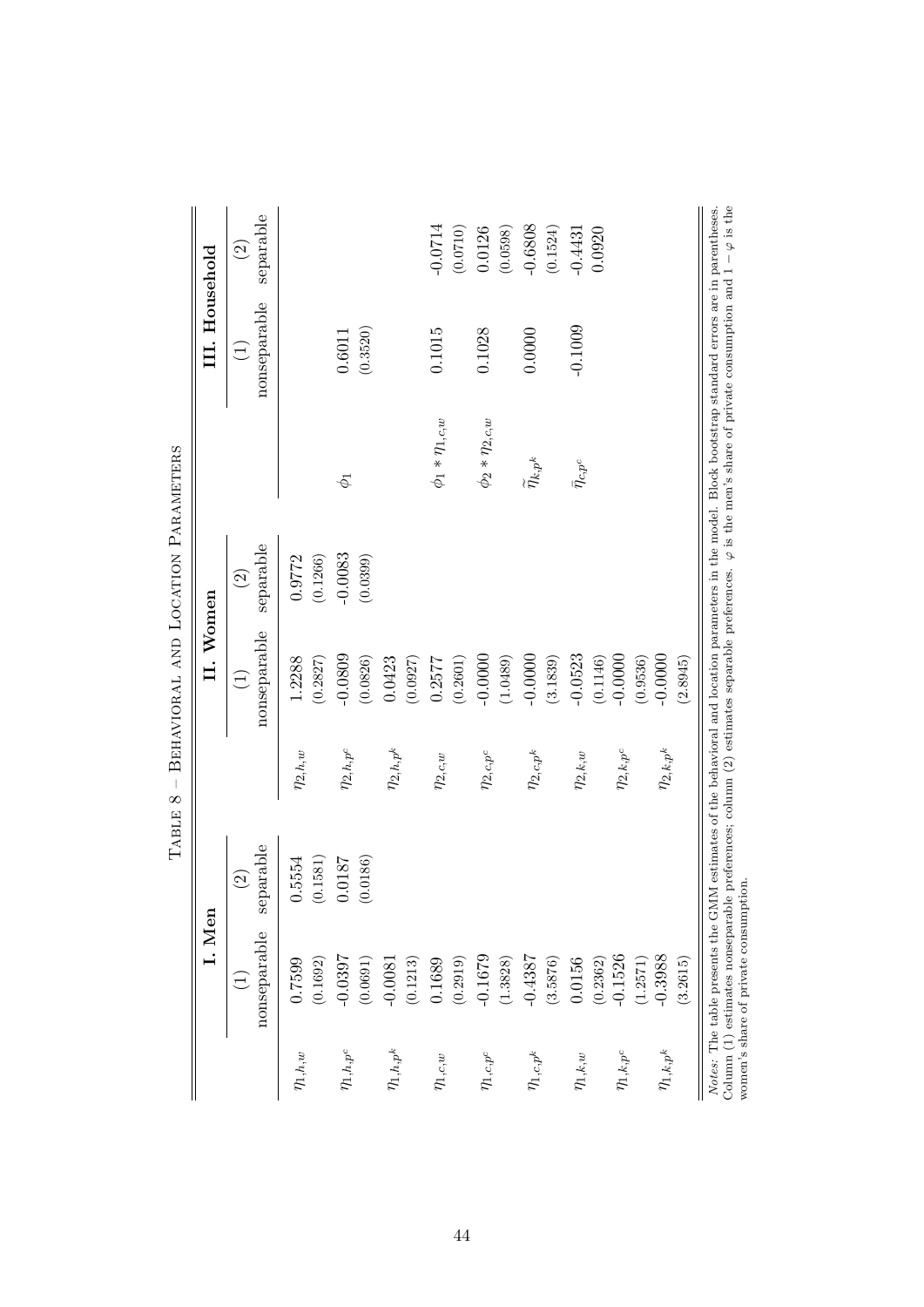<span id="page-44-0"></span>

| (1)<br>from $v_{1it}$ | (2)<br>from $v_{2it}$ |
|-----------------------|-----------------------|
|                       |                       |
|                       |                       |
| $-0.5273$             | 0.0878                |
| (0.2269)              | (0.2391)              |
| 0.0742                | $-0.4414$             |
| (0.4303)              | (0.2098)              |
| 0.2502                | 0.3073                |
| (0.2582)              | (0.1408)              |
| 0.2099                | 0.4906                |
| (0.1824)              | (0.1935)              |
|                       |                       |

Table 9 – Bargaining Effects

Notes: The table presents the GMM estimates of the bargaining effects induced by permanent shocks. Block bootstrap standard errors are in parentheses. Column (1) presents the effects due to the male permanent shock; column (2) presents the effects due to the female permanent shock.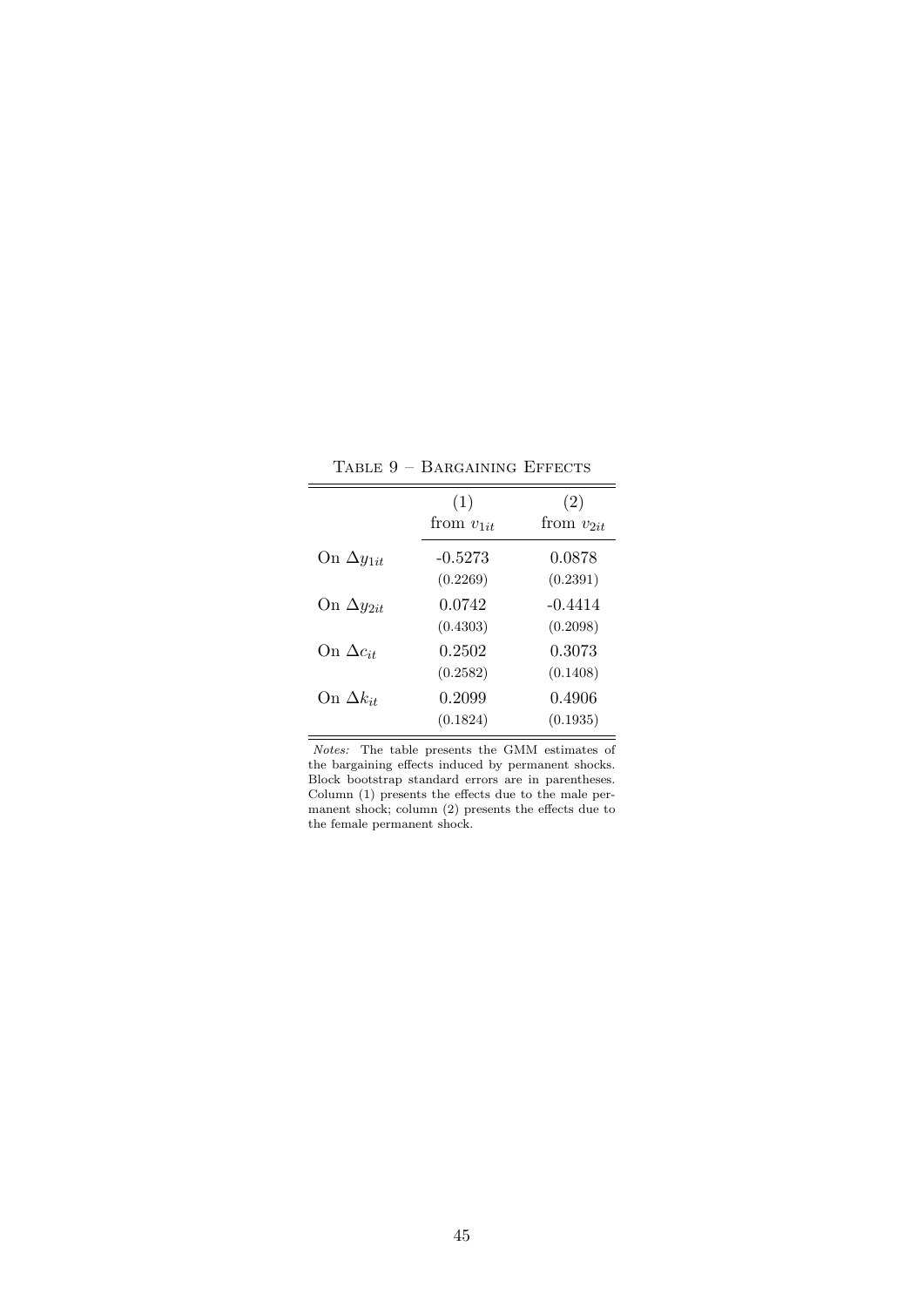## A Model Appendix

#### <span id="page-45-0"></span>A.1 Frisch Elasticities

There are nine Frisch ( $\lambda$ -constant) elasticities for each individual j in the family (see Table [1](#page-11-0) in the main text for verbal descriptions). The analytical expressions of these elasticities appear below (I suppress subscripts  $i$  and  $t$  to avoid cumbersome notation):

$$
\eta_{j,h,w} = \frac{\partial H}{\partial W} \frac{W}{H} \Big|_{j,\lambda-\text{cons.}} = D_j^{-1} \frac{U_{j,H_j}}{H_j} (U_{j,KK} U_{j,C_j C_j} - U_{j,KC_j}^2)
$$
\n
$$
\eta_{j,h,p^c} = \frac{\partial H}{\partial P^c} \frac{P^c}{H} \Big|_{j,\lambda-\text{cons.}} = D_j^{-1} \frac{U_{j,C_j}}{H_j} (U_{j,KC_j} U_{j,KH_j} - U_{j,KK} U_{j,C_jH_j})
$$
\n
$$
\eta_{j,h,p^k} = \frac{\partial H}{\partial P^k} \frac{P^k}{H} \Big|_{j,\lambda-\text{cons.}} = D_j^{-1} \frac{U_{j,K}}{H_j} (U_{j,KC_j} U_{j,C_jH_j} - U_{j,C_jC_j} U_{j,KH_j})
$$
\n
$$
\eta_{j,c,w} = \frac{\partial C}{\partial W} \frac{W}{C} \Big|_{j,\lambda-\text{cons.}} = D_j^{-1} \frac{U_{j,H_j}}{C_j} (U_{j,KH_j} U_{j,KC_j} - U_{j,KK} U_{j,C_jH_j})
$$
\n
$$
\eta_{j,c,p^c} = \frac{\partial C}{\partial P^c} \frac{P^c}{C} \Big|_{j,\lambda-\text{cons.}} = D_j^{-1} \frac{U_{j,C_j}}{C_j} (U_{j,KK} U_{j,H_jH_j} - U_{j,KK}^2 U_{j,C_jH_j})
$$
\n
$$
\eta_{j,c,p^k} = \frac{\partial C}{\partial P^k} \frac{P^k}{C} \Big|_{j,\lambda-\text{cons.}} = D_j^{-1} \frac{U_{j,K}}{C_j} (U_{j,KH_j} U_{j,C_jH_j} - U_{j,KC_j} U_{j,H_jH_j})
$$
\n
$$
\eta_{j,k,w} = \frac{\partial K}{\partial W} \frac{W}{K} \Big|_{j,\lambda-\text{cons.}} = D_j^{-1} \frac{U_{j,H_j}}{K} (U_{j,KC_j} U_{j,C_jH_j} - U_{j,KH_j} U_{j,C_jC_j})
$$
\n
$$
\eta_{j,k,p^c} = \frac{\partial K}{\partial P^c} \frac{P^c}{K} \Big|_{j,\lambda-\text{cons.}} = D_j^{-1} \frac{U_{j,C_j}}{K} (U
$$

The partial effects are calculated at the individual level (*not* the family level) keeping everything else fixed and  $\lambda$  constant in expected discounted terms.

With  $U_{j,x_j}$  I denote the partial first order derivative of  $U_j$  with respect to  $x_j = \{H_j, C_j, K\}$ . Similarly,  $U_{j,x_i\chi_j}$  denotes the partial second order derivative with respect to  $x_j$  and  $\chi_j$  (the latter draws elements from the same set as the former).  $D_j$  is the determinant of the Hessian of  $U_j$  given by

$$
D_j = U_{j,KK} \left( U_{j,C_jC_j} U_{j,H_jH_j} - U_{j,C_jH_j}^2 \right) - U_{j,KC_j}^2 U_{j,H_jH_j} - U_{j,KH_j}^2 U_{j,C_jC_j} + 2U_{j,KH_j} U_{j,KC_j} U_{j,C_jH_j}.
$$

The above analytical expressions are the elements of the matrix of substitution effects after a marginal-utility-of-wealth compensated price change. This matrix can be written as

<span id="page-45-1"></span>
$$
\begin{pmatrix}\n-\frac{dH_j}{dW_j} & -\frac{dC_j}{dW_j} & -\frac{dK}{dW_j} \\
\frac{dH_j}{dP^c} & \frac{dC_j}{dP^c} & \frac{dK}{dP^c} \\
\frac{dH_j}{dP^k} & \frac{dC_j}{dP^k} & \frac{dK}{dP^k}\n\end{pmatrix} = \lambda I_3 \mathbf{H}^{-1}
$$
\n(A.1)

where  $\lambda$  is the Lagrange multiplier on the intertemporal budget constraint from the constrained maximization of individual j's utility function  $U_j$ ,  $I_3$  is a  $3 \times 3$  identity matrix, and **H** is the Hessian of  $U_j$ . One can derive the matrix of substitution effects by totally differentiating the intra-temporal first order conditions of the problem with respect to prices and noting that  $\Delta\lambda = 0$  in expectations.<sup>31</sup>

As the right hand side of  $(A.1)$  is a  $3 \times 3$  symmetric matrix (the Hessian is symmetric by Young's theorem and standard regularity assumptions on  $U_j$ ), it follows that  $\frac{dH_j}{dP^c} = -\frac{dC_j}{dW}$  $\frac{dC_j}{dW_j}$ ,  $\frac{dH_j}{dP^k} = -\frac{dK}{dW_j}$ , and  $\frac{dC_j}{dP^k} = \frac{dK}{dP^c}$ . Simple manipulations yield the restrictions on the "reciprocal" Frisch elasticities in the main text (for more information see section 2.4 in [Phlips,](#page-34-9) [1974\)](#page-34-9).

<sup>&</sup>lt;sup>31</sup>The first order conditions, compactly written, are  $U_{j,K} = \lambda P^k$ ,  $U_{j,C_j} = \lambda P^c$ ,  $U_{j,H_j} = -\lambda W_j$  and the intertemporal Euler equation. The notation should be obvious.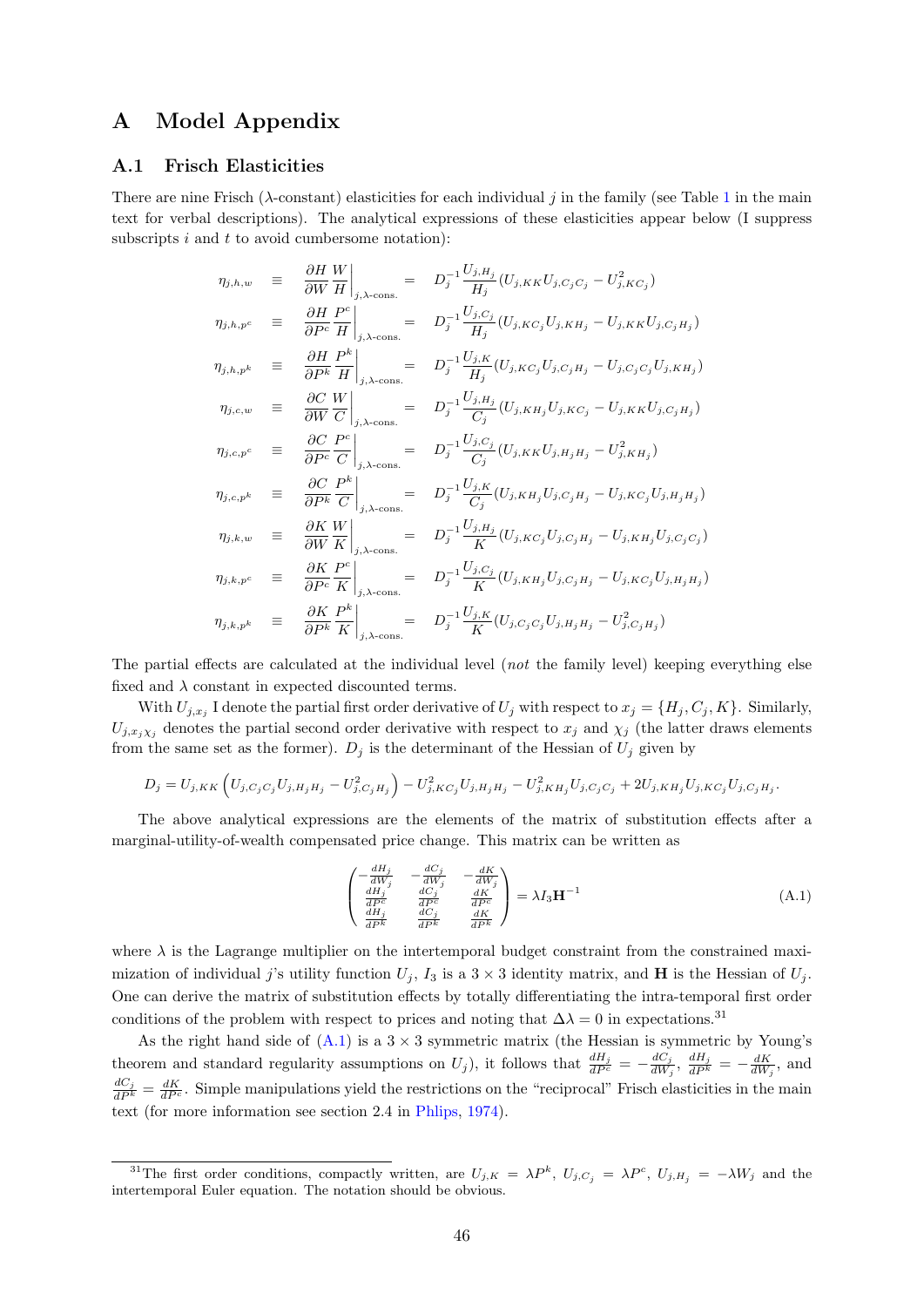#### <span id="page-46-0"></span>A.2 First Order Conditions Of The Family Problem

In this section I show how I apply a Taylor approximation to the first-order conditions given by [\(6\)](#page-10-1). For convenience I assume that  $U_j(K_{it}, C_{jit}, 1 - H_{jit}; \mathbf{z}_{jit}) = U_j(K_{it}, C_{jit}, 1 - H_{jit})$  where  $K_{it} =$  $K_{it} \exp(-\sum_j \mathbf{z}_{jit}^K)$  $\left(\boldsymbol{\zeta}_{jt}^K\right), \ \widetilde{C}_{jit} = C_{jit} \exp(-\mathbf{z}_{jit}^C)$  $\mathcal{L}_{\mathbf{S}jt}^{(C)}$ , and  $\widetilde{H}_{jit} = H_{jit} \exp(-\mathbf{z}_{jit}^H)$  $\left\langle \boldsymbol{\zeta}_{jt}^{H}\right\rangle$ .  $\mathbf{z}_{jit}^{K}$ ,  $\mathbf{z}_{jit}^{C}$ , and  $\mathbf{z}_{jit}^{H}$  are individual-specific preference factors relevant to each choice variable.<sup>32</sup>

Consider the first-order conditions for  $H_{1it}$  and  $H_{1it-1}$ ; apply logs on both sides and subtract the expression at  $t-1$  from that at t to get

<span id="page-46-2"></span>
$$
\Delta \ln \left( -U_{1,H_1}(\widetilde{K}_{it}, \widetilde{C}_{1it}, \widetilde{H}_{1it}) \right) = \Delta \ln \lambda_{it} + \Delta \ln W_{1it} - \Delta \ln \mu_{it}
$$

where  $\Delta$  denotes the first difference operator (in time). A first order Taylor approximation of ln( $-U_{1,H_1}(K_{it}, C_{1it}, H_{1it})$ ) about  $\{\widetilde{K}_{it-1}, \widetilde{C}_{1it-1}, \widetilde{H}_{1it-1}\}\$  yields

<span id="page-46-1"></span>
$$
\Delta \ln \left( -U_{1,H_1}(\widetilde{K}_{it}, \widetilde{C}_{1it}, \widetilde{H}_{1it}) \right) \approx \frac{U_{1,H_1K}}{U_{1,H_1}} \Delta \widetilde{K}_{it} + \frac{U_{1,H_1C_1}}{U_{1,H_1}} \Delta \widetilde{C}_{1it} + \frac{U_{1,H_1H_1}}{U_{1,H_1}} \Delta \widetilde{H}_{1it}
$$
\n(A.2)

where  $U_{j,x_i\chi_j}$  denotes the second order partial derivative of  $U_j$  with respect to  $x_j$  and  $\chi_j$  (both draw elements from  $\{K, C_j, H_j\}, j = \{1, 2\}$ . All partial derivatives in  $(A.2)$  are evaluated at  $\{\widetilde{K}_{it-1}, \widetilde{C}_{1it-1}, \widetilde{H}_{1it-1}\}.$ 

In a similar way I approximate the first order conditions for  $H_{2it}$ ,  $C_{1it}$ , and  $C_{2it}$ . All four of them together (preserving the order) are:

$$
\frac{U_{1,H_1K}}{U_{1,H_1}} \Delta \tilde{K}_{it} + \frac{U_{1,H_1C_1}}{U_{1,H_1}} \Delta \tilde{C}_{1it} + \frac{U_{1,H_1H_1}}{U_{1,H_1}} \Delta \tilde{H}_{1it} \approx \Delta \ln \lambda_{it} + \Delta \ln W_{1it} - \Delta \ln \mu_{it}
$$
(A.3)

$$
\frac{U_{2,H_2K}}{U_{2,H_2}}\Delta \widetilde{K}_{it} + \frac{U_{2,H_2C_2}}{U_{2,H_2}}\Delta \widetilde{C}_{2it} + \frac{U_{2,H_2H_2}}{U_{2,H_2}}\Delta \widetilde{H}_{2it} \approx \Delta \ln \lambda_{it} + \Delta \ln W_{2it} + \widetilde{\mu}_{it-1} \Delta \ln \mu_{it}
$$
(A.4)

$$
\frac{U_{1,C_1K}}{U_{1,C_1}} \Delta \widetilde{K}_{it} + \frac{U_{1,C_1C_1}}{U_{1,C_1}} \Delta \widetilde{C}_{1it} + \frac{U_{1,C_1H_1}}{U_{1,C_1}} \Delta \widetilde{H}_{1it} \approx \Delta \ln \lambda_{it} + \Delta \ln P_t - \Delta \ln \mu_{it}
$$
\n(A.5)

$$
\frac{U_{2,C_2K}}{U_{2,C_2}} \Delta \widetilde{K}_{it} + \frac{U_{2,C_2C_2}}{U_{2,C_2}} \Delta \widetilde{C}_{2it} + \frac{U_{2,C_2H_2}}{U_{2,C_2}} \Delta \widetilde{H}_{2it} \approx \Delta \ln \lambda_{it} + \Delta \ln P_t + \widetilde{\mu}_{it-1} \Delta \ln \mu_{it}.
$$
 (A.6)

To obtain these expressions I also apply a first order Taylor approximation to  $\ln(1 - \mu_{it})$  about  $\mu_{it-1}$ that allows me to write  $\Delta \ln(1 - \mu_{it}) \approx -\tilde{\mu}_{it-1} \Delta \ln \mu_{it}$  with  $\tilde{\mu}_{it-1} = \frac{\mu_{it-1}}{1 - \mu_{it-1}}$  $\frac{\mu_{it-1}}{1-\mu_{it-1}}$ .

The approximation of the first-order condition for  $K_{it}$  is trickier as it involves both partners' marginal utilities. Applying logs on both sides at time t and  $t - 1$  and subtracting the latter from the former yields  $\Delta \ln \left( \mu_{i,t} U_{1,K}(\tilde{K}_{it}, \tilde{C}_{1it}, \tilde{H}_{1it}) + (1 - \mu_{it}) U_{2,K}(\tilde{K}_{it}, \tilde{C}_{2it}, \tilde{H}_{2it}) \right) = \Delta \ln \lambda_{it}$ . I approximate  $\ln \left( \mu_{it} U_{1,K}(\tilde{K}_{it}, \tilde{C}_{1it}, \tilde{H}_{1it}) + (1 - \mu_{it}) U_{2,K}(\tilde{K}_{it}, \tilde{C}_{2it}, \tilde{H}_{2it}) \right)$  about  $\{ \tilde{K}_{it-1}, \tilde{C}_{jit-1}, \tilde{H}_{jit-1} \}$ :

$$
\Delta \ln \left( \mu_{it} U_{1,K}(\tilde{K}_{it}, \tilde{C}_{1it}, \tilde{H}_{1it}) + (1 - \mu_{it}) U_{2,K}(\tilde{K}_{it}, \tilde{C}_{2it}, \tilde{H}_{2it}) \right)
$$
  
\n
$$
\approx (\mu_{it-1} U_{1,K} + (1 - \mu_{it-1}) U_{2,K})^{-1} \left( \Delta (\mu_{it} U_{1,K}(\tilde{K}_{it}, \tilde{C}_{1it}, \tilde{H}_{1it})) + \Delta ((1 - \mu_{it}) U_{2,K}(\tilde{K}_{it}, \tilde{C}_{2it}, \tilde{H}_{2it})) \right)
$$
  
\n
$$
\approx \nu_{it-1} (\mu_{it-1} U_{1,K})^{-1} \Delta (\mu_{it} U_{1,K}(\tilde{K}_{it}, \tilde{C}_{1it}, \tilde{H}_{1it}))
$$
  
\n
$$
+ (1 - \nu_{it-1}) ((1 - \mu_{it-1}) U_{2,K})^{-1} \Delta ((1 - \mu_{it}) U_{2,K}(\tilde{K}_{it}, \tilde{C}_{2it}, \tilde{H}_{2it}))
$$
  
\n
$$
\approx \nu_{it-1} (\Delta \ln \mu_{it} + \Delta \ln U_{1,K}(\tilde{K}_{it}, \tilde{C}_{1it}, \tilde{H}_{1it}))
$$
  
\n
$$
+ (1 - \nu_{it-1}) (\Delta \ln (1 - \mu_{it}) + \Delta \ln U_{2,K}(\tilde{K}_{it}, \tilde{C}_{2it}, \tilde{H}_{2it}))
$$

where  $\nu_{it-1} = \mu_{it-1} U_{1,K} (\mu_{it-1} U_{1,K} + (1 - \mu_{it-1}) U_{2,K})^{-1}$  is a mixture of preferences (marginal utilities of the public good) and relative powers. If not explicitly stated otherwise, all partial derivatives are evaluated at  $t-1$ . Expanding  $\Delta \ln U_{j,K}(\tilde{K}_{it}, \tilde{C}_{jit}, \tilde{H}_{jit}), j = \{1, 2\}$ , follows the same logic as in [\(A.2\)](#page-46-1). I approximate  $\ln U_{j,K}(\tilde{K}_{it}, \tilde{C}_{jit}, \tilde{H}_{jit})$  about  $\{\tilde{K}_{it-1}, \tilde{C}_{jit-1}, \tilde{H}_{jit-1}\}$  (full derivation omitted for brevity) and I combine the resulting expressions to get the approximation to the first order condition for  $K_{it}$ ;

 ${}^{32}\zeta_{jt}^K$ ,  $\zeta_{jt}^C$ , and  $\zeta_{jt}^H$  are the corresponding coefficients at t. Both family members' preference factors affect  $\widetilde{K}_{it}$ .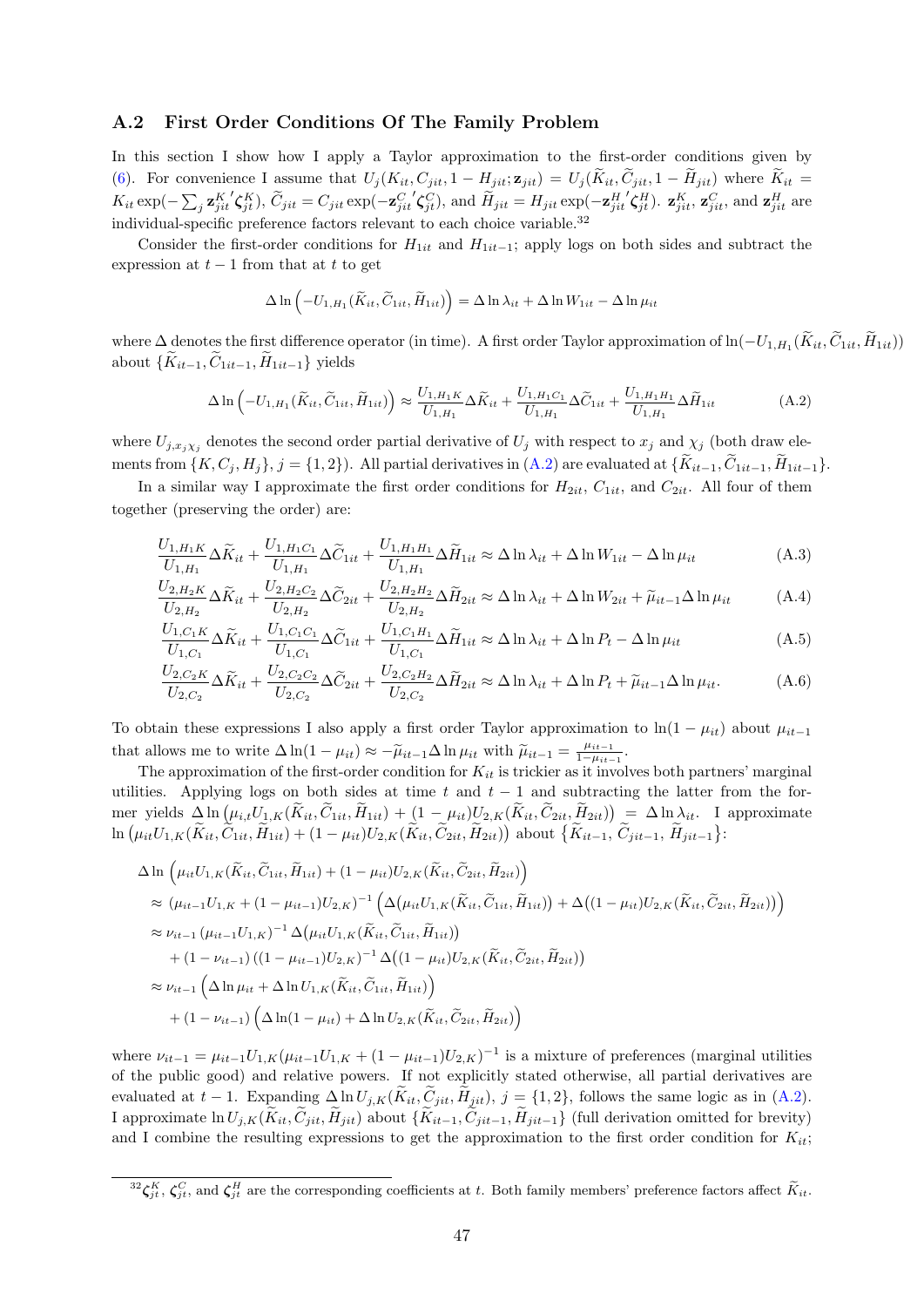that is

<span id="page-47-1"></span>
$$
\left(\nu_{it-1} \frac{U_{1,KK}}{U_{1,K}} + (1 - \nu_{it-1}) \frac{U_{2,KK}}{U_{2,K}}\right) \Delta \tilde{K}_{it} +
$$
\n
$$
\nu_{it-1} \left(\frac{U_{1,KC_1}}{U_{1,K}} \Delta \tilde{C}_{1it} + \frac{U_{1,KH_1}}{U_{1,K}} \Delta \tilde{H}_{1it}\right) +
$$
\n
$$
(1 - \nu_{it-1}) \left(\frac{U_{2,KC_2}}{U_{2,K}} \Delta \tilde{C}_{2it} + \frac{U_{2,KH_2}}{U_{2,K}} \Delta \tilde{H}_{2it}\right) \approx \Delta \ln \lambda_{it} + \tilde{\nu}_{it-1} \Delta \ln \mu_{it}
$$
\n(A.7)

with  $\tilde{\nu}_{it} = (1-\nu_{it})\tilde{\mu}_{it}-\nu_{it}$  (relabeled for convenience). Again all first and second order partial derivatives are evaluated at  $t-1$ .

I solve the system of equations  $(A.3)-(A.7)$  $(A.3)-(A.7)$  $(A.3)-(A.7)$  to get approximate closed-form expressions for the change in the choice variables in the model (5 equations in 5 choice variables) as functions of the changes in wages, the relative powers in the household, and the marginal utility of wealth:

<span id="page-47-2"></span><span id="page-47-0"></span>
$$
\begin{pmatrix}\n\Delta \widetilde{K}_{it} \\
\Delta \widetilde{C}_{1it} \\
\Delta \widetilde{C}_{2it} \\
\Delta \widetilde{H}_{1it} \\
\Delta \widetilde{H}_{2it}\n\end{pmatrix} \approx \mathbf{M}_{5\times 2}^{w} \begin{pmatrix}\n\Delta \ln W_{1it} \\
\Delta \ln W_{2it}\n\end{pmatrix} + \mathbf{M}_{5\times 1}^{\mu} \Delta \ln \mu_{it} + \mathbf{M}_{5\times 1}^{\lambda} \Delta \ln \lambda_{it}.
$$
\n(A.8)

I have imposed that aggregate  $\Delta \ln P_t = 0$  (aggregate shocks will be captured by year dummies in the conditioning observables).  $\mathbf{M}_{5\times2}^w$ ,  $\mathbf{M}_{5\times1}^{\mu}$ , and  $\mathbf{M}_{5\times1}^{\lambda}$  are matrices of loading factors; as they are only intermediate products of the solution, I will not present their elements in detail.<sup>33</sup>

Next, I apply a Taylor approximation to  $\mu_{it}$ , given by [\(5\)](#page-9-0), around  $\mu_{it-1}$  assuming that the distribution factors  $\mathbf{d}_{it}$  remain unchanged and I get  $\Delta \ln \mu_{it} \approx \eta_{\mu,w_1,t} v_{1it} + \eta_{\mu,w_2,t} v_{2it}$ . I replace  $\Delta \ln \mu_{it}$  in [\(A.8\)](#page-47-0) with its equivalent expression above; furthermore I replace individual hours of work with individual earnings  $Y_{jit}$  (whereby  $Y_{jit} = W_{jit} H_{jit}$  I denote individual j's earnings at time t). I rewrite [\(A.8\)](#page-47-0) as

$$
\begin{pmatrix}\n\Delta k_{it} \\
\Delta c_{1it} \\
\Delta c_{2it} \\
\Delta y_{1it} \\
\Delta y_{2it}\n\end{pmatrix}\n\approx\n\begin{pmatrix}\n\alpha_{k,w_1} & \alpha_{k,w_2} \\
\alpha_{c_1,w_1} & \alpha_{c_1,w_2} \\
\alpha_{c_2,w_1} & \alpha_{c_2,w_2} \\
\alpha_{w_1,w_1} & \alpha_{w_1,w_2} \\
\alpha_{w_2,w_1} & \alpha_{w_2,w_2}\n\end{pmatrix}\n\begin{pmatrix}\nv_{1it} + \Delta u_{1it} \\
v_{2it} + \Delta u_{2it}\n\end{pmatrix} +\n\begin{pmatrix}\n\beta_{k,w_1} & \beta_{k,w_2} \\
\beta_{c_1,w_1} & \beta_{c_1,w_2} \\
\beta_{c_2,w_1} & \beta_{c_2,w_2} \\
\beta_{w_1,w_1} & \beta_{w_1,w_2} \\
\beta_{w_2,w_1} & \beta_{w_2,w_2}\n\end{pmatrix}\n\begin{pmatrix}\nv_{1it} \\
\alpha_{c_1,\lambda} \\
\alpha_{c_2,\lambda} \\
\alpha_{w_1,\lambda} \\
\alpha_{w_2,\lambda}\n\end{pmatrix}\n\Delta \ln \lambda_{it}.
$$
\n(A.9)

All outcome variables are now net of observable characteristics; namely  $\Delta k_{it} = \Delta \ln K_{it} - \sum_j \Delta(\mathbf{z}_{jit}^K)$  $\zeta_{jt}^K$ )−  $\sum_j \Delta(\alpha_{k,w_j}\mathbf{x}_{jit}^W$  $\mathcal{L}_{jt}^{(W)}$ ,  $\Delta c_{jit} = \Delta \ln C_{jit} - \Delta (\mathbf{z}_{jit}^C)$  $\left< \boldsymbol{\zeta}_{jt}^C \right> - \sum_j \Delta(\alpha_{c_j, w_j}\mathbf{x}_{jit}^W)$  $\zeta_{jt}^W$ ), and  $\Delta y_{jit} = \Delta \ln Y_{jit}$  –  $\Delta(\mathbf{z}^H_{jit}$  $\left(\boldsymbol{\zeta}_{jt}^{H}\right)-\sum_{j}\Delta(\alpha_{y_{j},w_{j}}\mathbf{x}_{jit}^{W})$  $\mathbf{C}^W_{jt}$ ) –  $\Delta(\mathbf{x}^W_{jit})$  $\zeta_{jt}^W$ ). The first  $5 \times 2$  loading matrix captures the static effects induced by wage shocks on the outcome variables (both permanent and transitory shocks induce the same static effects by definition); the second  $5 \times 2$  loading matrix captures the bargaining effects due to limited commitment induced by permanent shocks only. The last loading matrix transmits the dynamic effects induced by temporal revisions to the marginal utility of wealth. All loading factors are naturally i- and t-specific (notation removed here for simplicity) and are complicated functions of a large set of Frisch elasticities and intra-family power. Table [1](#page-11-0) introduces the full set of individual-specific Frisch elasticities whereas appendix [A.1](#page-45-0) defines these elasticities analytically. I report the full list of loading factors in appendix [A.4.](#page-50-0)

Equation [\(A.9\)](#page-47-2) is still not very useful empirically as it involves  $\Delta \ln \lambda_{it}$  that is unobserved and hard to characterize. To get around this problem I first apply a second order Taylor approximation to the Euler equation. Let  $\exp(\rho) = \beta(1+r)$  for an appropriate  $\rho$ . I approximate the natural exponential

<sup>&</sup>lt;sup>33</sup>They are available upon request though.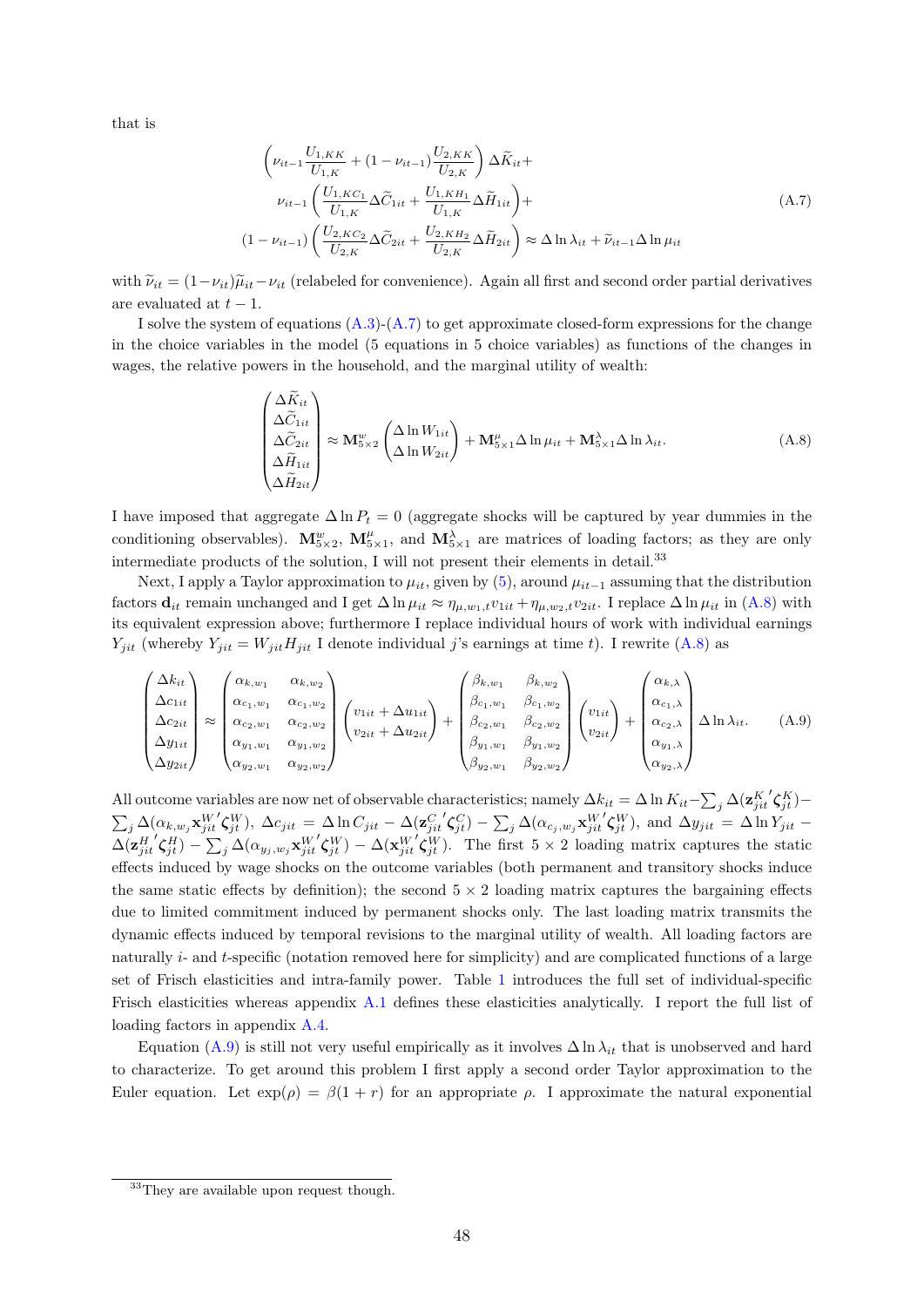function  $\exp(\cdot)$  evaluated at  $\lambda_{it+1}$  about the point  $\ln \lambda_{it} + \rho$  and I get

$$
\exp(\ln \lambda_{it+1}) \approx \exp(\ln \lambda_{it} + \rho) + \exp(\ln \lambda_{it} + \rho)(\Delta \ln \lambda_{it+1} - \rho) + \exp(\ln \lambda_{it} + \rho)\frac{1}{2}(\Delta \ln \lambda_{it+1} - \rho)^2
$$

$$
= \lambda_{it} \exp(\rho)[1 + \Delta \ln \lambda_{it+1} - \rho + \frac{1}{2}(\Delta \ln \lambda_{it+1} - \rho)^2].
$$

Taking expectations at time t and noting that  $\lambda_{it} = \exp(\rho) \mathbb{E}_t \lambda_{it+1}$  (the Euler equation) yields  $\mathbb{E}_t \Delta \ln \lambda_{it+1} \approx$  $\rho - \frac{1}{2} \mathbb{E}_t (\Delta \ln \lambda_{it+1} - \rho)^2$  which in turn can be written as

<span id="page-48-0"></span>
$$
\Delta \ln \lambda_{it+1} \approx \omega_{it+1} + \epsilon_{it+1} \tag{A.10}
$$

with  $\omega_{it+1} = \rho - \frac{1}{2} \mathbb{E}_t (\Delta \ln \lambda_{it+1} - \rho)^2$ . The last term  $\epsilon_{it+1}$  is an expectations error with  $\mathbb{E}_t \epsilon_{it+1} = 0$ . This expression will be used as an input to a Taylor approximation to the intertemporal budget constraint which is presented in appendix [A.3.](#page-48-1)

#### <span id="page-48-1"></span>A.3 Approximation To The Intertemporal Budget Constraint

Let  $F(\psi) = \ln \sum_{s=0}^{S} \exp \psi_s$  with  $\psi = (\psi_0, \psi_1, \dots, \psi_S)'$ ; a first order Taylor approximation of  $F(\psi)$ around  $\psi^0$  yields

$$
F(\psi) \approx \ln \sum_{s=0}^{S} \exp \psi_s^0 + \sum_{s=0}^{S} \frac{\exp \psi_s^0}{\sum_{s=0}^{S} \exp \psi_s^0} (\psi_s - \psi_s^0).
$$

Now consider the left hand side of the intertemporal budget constraint [\(BC\)](#page-6-4) given by  $A_{i0} + \mathbb{E}_0 \sum_{t=0}^{T} \frac{W_{1it}H_{1it}}{(1+r)^t} +$  $\mathbb{E}_0 \sum_{t=0}^T \frac{W_{2it} H_{2it}}{(1+r)^t}$ . The logarithm of this can be defined as

$$
F(\psi) = \ln \left[ \exp(\ln A_{i0}) + \sum_{t=0}^{T} \exp \left( \ln \frac{W_{1it} H_{1it}}{(1+r)^t} \right) + \sum_{t=0}^{T} \exp \left( \ln \frac{W_{2it} H_{2it}}{(1+r)^t} \right) \right]
$$

where  $S = 2T + 2$  and

$$
\psi_s = \begin{cases} \ln A_{is} & s = 0\\ \ln W_{1is-1}H_{1is-1} - (s-1)\ln(1+r) & s = 1, \dots, T+1\\ \ln W_{2is-(T+2)}H_{2is-(T+2)} - (s-(T+2))\ln(1+r) & s = T+2, \dots, 2T+2 \end{cases}
$$

Also define

$$
\psi_s^0 = \begin{cases}\n\mathbb{E}_{-1} \ln A_{is} & s = 0 \\
\mathbb{E}_{-1} \ln W_{1is-1} H_{1is-1} - (s-1) \ln(1+r) & s = 1, ..., T+1 \\
\mathbb{E}_{-1} \ln W_{2is-(T+2)} H_{2is-(T+2)} - (s - (T+2)) \ln(1+r) & s = T+2, ..., 2T+2\n\end{cases}
$$
\n
$$
D_{i0} = \exp(\mathbb{E}_{-1} \ln A_{i0}) + \sum_{k=0}^{T} \exp\left(\mathbb{E}_{-1} \ln \frac{W_{1ik} H_{1ik}}{(1+r)^k}\right) + \sum_{k=0}^{T} \exp\left(\mathbb{E}_{-1} \ln \frac{W_{2ik} H_{2ik}}{(1+r)^k}\right)
$$
\n
$$
\pi_{i0} = \frac{\exp(\mathbb{E}_{-1} \ln A_{i0})}{D_{i0}}
$$
\n
$$
s_{i0} = \frac{\sum_{k=0}^{T} \exp(\mathbb{E}_{-1} \ln W_{1ik} H_{1ik} - k \ln(1+r))}{D_{i0} - \exp(\mathbb{E}_{-1} \ln A_{i0})}
$$
\n
$$
\theta_{jit} = \frac{\exp(\mathbb{E}_{-1} \ln W_{jit} H_{jit} - t \ln(1+r))}{\sum_{k=0}^{T} \exp(\mathbb{E}_{-1} \ln W_{jit} H_{jit} - k \ln(1+r))}
$$

where  $\mathbb{E}_{-1}$  defines expectations at time  $-1$  (the intertemporal budget constraint covers the periods 0 through T). Parameter  $\pi_{i0}$  is approximately the  $(t = -1)$ -expected ratio of financial wealth at  $t = 0$  over total human and financial wealth in the household over the lifetime  $t = 0, \ldots, T^{34}$   $s_{i0}$  is the  $(t = -1)$ expected ratio of individual 1's lifetime human wealth over total lifetime human wealth in the household.

<sup>&</sup>lt;sup>34</sup>With "lifetime human wealth" over  $t = 0, \ldots, T$  I mean expected lifetime earnings over  $t = 0, \ldots, T$ .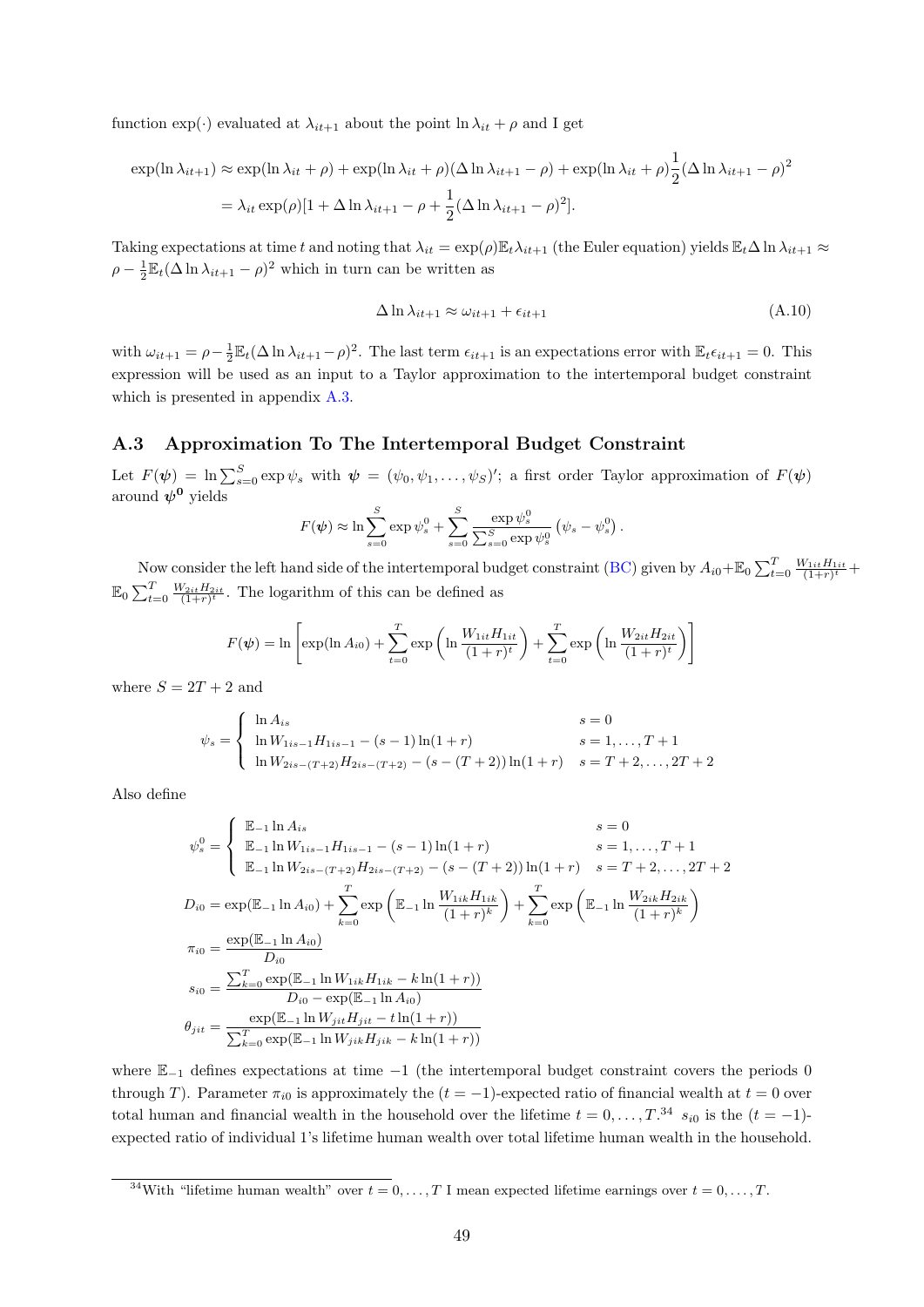$\theta_{jit}$ ,  $j = \{1, 2\}$ , is the  $(t = -1)$ -expected ratio of j's earnings at t over lifetime human wealth by the same person.

Expanding the left hand side of the intertemporal budget constraint around  $\psi^0$ , taking expectations conditional on an information set  $I$ , and changing the notation appropriately, I get

$$
\mathbb{E}_{I}F(\psi) \approx \mathbb{E}_{I}F(\psi^{0}) + \frac{\exp(\mathbb{E}_{-1}\ln A_{i0})}{D_{i0}}(\mathbb{E}_{I} - \mathbb{E}_{-1})\ln A_{i0} \n+ \sum_{t=0}^{T} \frac{\exp(\mathbb{E}_{-1}\ln W_{1it}H_{1it} - t\ln(1+r))}{D_{i0}}(\mathbb{E}_{I} - \mathbb{E}_{-1})\ln W_{1it}H_{1it} \n+ \sum_{t=0}^{T} \frac{\exp(\mathbb{E}_{-1}\ln W_{2it}H_{2it} - t\ln(1+r))}{D_{i0}}(\mathbb{E}_{I} - \mathbb{E}_{-1})\ln W_{2it}H_{2it} \n\mathbb{E}_{I}F(\psi) \approx \mathbb{E}_{I}F(\psi^{0}) + \pi_{i0}(\mathbb{E}_{I} - \mathbb{E}_{-1})\ln A_{i0} \n+ (1 - \pi_{i0})s_{i0} \sum_{t=0}^{T} \theta_{1it}(\mathbb{E}_{I} - \mathbb{E}_{-1})(\Delta \ln Y_{1it} + \ln Y_{1it-1}) \n+ (1 - \pi_{i0})(1 - s_{i0}) \sum_{t=0}^{T} \theta_{2it}(\mathbb{E}_{I} - \mathbb{E}_{-1})(\Delta \ln Y_{1it} + \ln Y_{1it-1}).
$$

To reach the last step I use  $\ln W_{jit}H_{jit} = \Delta \ln Y_{jit} + \ln Y_{jit-1}$  where  $\Delta \ln Y_{jit}$  is given by  $\alpha_{y_j, w_1}(v_{1it} +$  $\Delta u_{1it}) + \alpha_{y_j, w_2}(v_{2it} + \Delta u_{2it}) + \beta_{y_j, w_1}v_{1it} + \beta_{y_j, w_2}v_{2it} + \alpha_{y_j, \lambda}(\omega_{it} + \epsilon_{it})$  (see [\(A.9\)](#page-47-2) and [\(A.10\)](#page-48-0); essentially I replace  $\Delta \ln Y_{jit}$  with  $\Delta y_{jit}$  because I assume that changes in observable characteristics are in the partners' information sets since  $t = -1$  and are therefore irrelevant for the difference  $\mathbb{E}_I - \mathbb{E}_{-1}$ ,  $I =$  $\{t \geq -1\}$ ). Finally, (a) assuming that current earnings are negligible compared to lifetime earnings for sufficiently young individuals,<sup>35</sup> and (b) placing  $\omega_{it}$  in the individuals' information sets, I difference  $\mathbb{E}_{I}F(\psi)$  across two information sets  $I : t = 0$  and  $I : t = -1$  to get

$$
\mathbb{E}_{0}F(\psi) - \mathbb{E}_{-1}F(\psi) \approx (1 - \pi_{i0})s_{i0}((\alpha_{y_{1},w_{1}} + \beta_{y_{1},w_{1}})v_{1i0} + (\alpha_{y_{1},w_{2}} + \beta_{y_{1},w_{2}})v_{2i0} + \alpha_{y_{1},\lambda}\epsilon_{i0}) + (1 - \pi_{i0})(1 - s_{i0})((\alpha_{y_{2},w_{1}} + \beta_{y_{2},w_{1}})v_{1i0} + (\alpha_{y_{2},w_{2}} + \beta_{y_{2},w_{2}})v_{2i0} + \alpha_{y_{2},\lambda}\epsilon_{i0}).
$$
\n(A.11)

Moving to the right hand side of the intertemporal budget constraint [\(BC\)](#page-6-4) I set

<span id="page-49-1"></span><span id="page-49-0"></span>
$$
F(\psi) = \ln \left[ \sum_{t=0}^{T} \exp \left( \ln \frac{K_{it}}{(1+r)^t} \right) + \sum_{t=0}^{T} \exp \left( \ln \frac{P_t C_{it}}{(1+r)^t} \right) \right]
$$
  

$$
\psi_s = \begin{cases} \ln K_{is} - s \ln(1+r) & s = 0, ..., T \\ \ln P_{s-(T+1)} C_{is-(T+1)} - (s - (T+1)) \ln(1+r) & s = T+1, ..., 2T+1 \end{cases}
$$

and I follow the same procedure like before to  $get^{36}$ 

$$
\mathbb{E}_{0}F(\boldsymbol{\psi}) - \mathbb{E}_{-1}F(\boldsymbol{\psi}) \approx \xi_{i0} \big( (\alpha_{k,w_{1}} + \beta_{k,w_{1}})v_{1i0} + (\alpha_{k,w_{2}} + \beta_{k,w_{2}})v_{2i0} + \alpha_{k,\lambda}\epsilon_{i0} \big) + (1 - \xi_{i0})\varphi_{i,-1} \big( (\alpha_{c_{1},w_{1}} + \beta_{c_{1},w_{1}})v_{1i0} + (\alpha_{c_{1},w_{2}} + \beta_{c_{1},w_{2}})v_{2i0} + \alpha_{c_{1},\lambda}\epsilon_{i0} \big) + (1 - \xi_{i0})(1 - \varphi_{i,-1}) \big( (\alpha_{c_{2},w_{1}} + \beta_{c_{2},w_{1}})v_{1i0} + (\alpha_{c_{2},w_{2}} + \beta_{c_{2},w_{2}})v_{2i0} + \alpha_{c_{2},\lambda}\epsilon_{i0} \big).
$$
\n(A.12)

The notation is as follows:  $\xi_{it} = \frac{\sum_{k=0}^{T} \exp(\mathbb{E}_{-1} \ln \frac{K_{ik}}{(1+r)^k})}{\sum_{k=0}^{T} \exp(\mathbb{E}_{-1} \ln \frac{K_{ik}}{(1+r)^k})}$  $\frac{E_{k=0}^{T} \exp\left(\mathbb{E}_{-1} \ln \frac{K_{ik}}{(1+r)^k}\right)}{\sum_{k=0}^{T} \exp\left(\mathbb{E}_{-1} \ln \frac{F_k}{(1+r)^k}\right)}$  is the  $(t = -1)$ -expected share of the family's lifetime expenditure on the public good between  $t = 0$  and  $t = T$  over total family lifetime expenditure on all goods between  $t = 0$  and  $t = T$ ;  $\varphi_{it} = \frac{C_{1it}}{C_{it}}$  is the share of individual 1's private consumption over total private consumption in the family at t.  $\varphi_{it}$  enters the approximation because  $\Delta \ln C_{it} \approx \varphi_{it-1} \Delta \ln C_{1it} + (1 - \varphi_{it-1}) \Delta \ln C_{2it}$ .

<sup>&</sup>lt;sup>35</sup>This implies that  $\theta_{jit} \approx 0$  and transitory shocks to current earnings do not shift the intertemporal budget constraint.

<sup>36</sup>The detailed derivations are available upon request.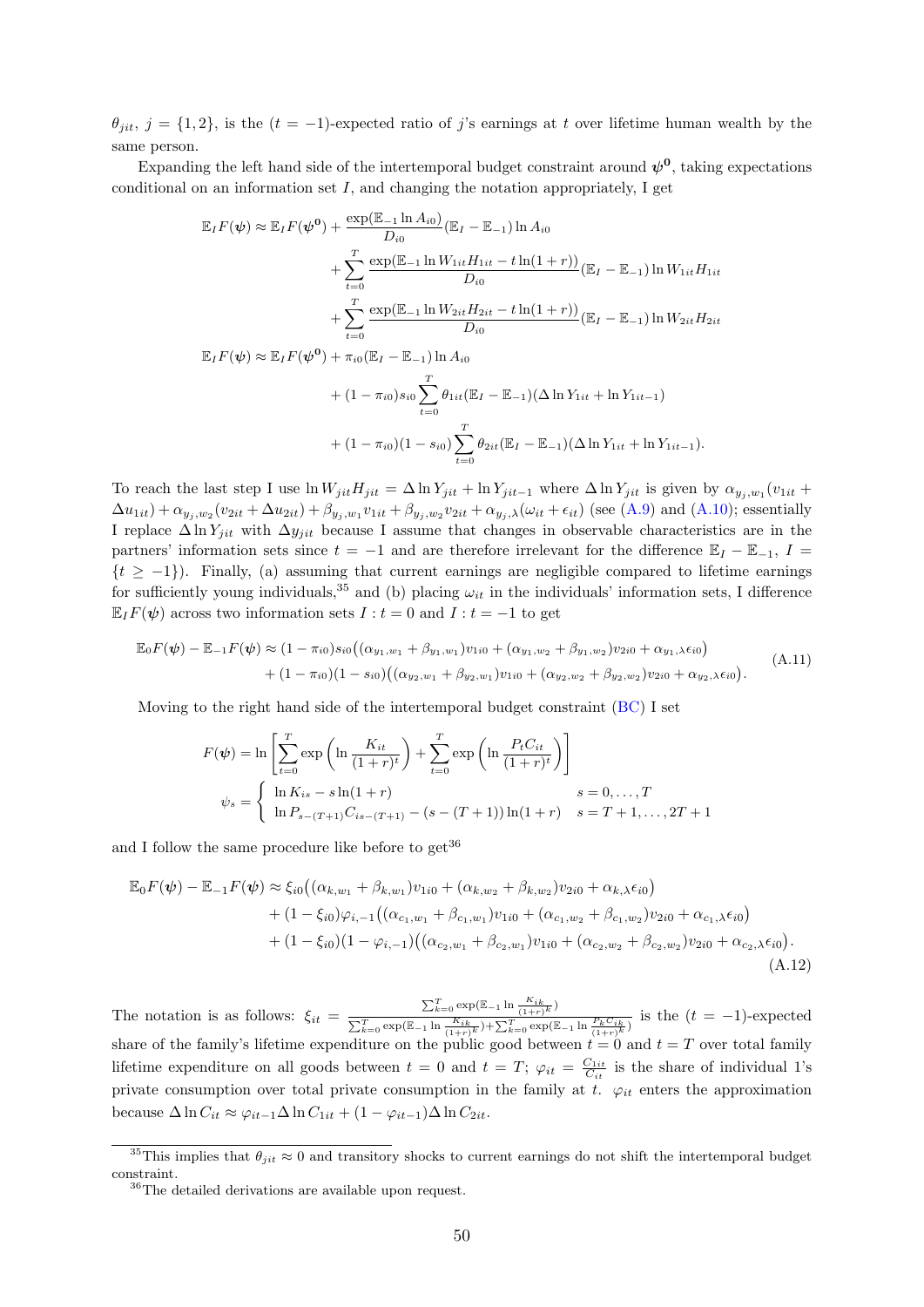Combining  $(A.11)$  and  $(A.12)$ ,  $\epsilon_{i0}$  is given by

<span id="page-50-3"></span><span id="page-50-1"></span>
$$
\epsilon_{i0} \approx \ell_{w_1,i,0} v_{1i0} + \ell_{w_2,i,0} v_{2i0}
$$
\n(A.13)

where

$$
\ell_{w_1,i0} = (1/\tilde{\alpha}_{\lambda,i0}) \Big( \xi_{i0} (\alpha_{k,w_1} + \beta_{k,w_1}) + (1 - \xi_{i0}) (\varphi_{i,-1} (\alpha_{c_1,w_1} + \beta_{c_1,w_1}) + (1 - \varphi_{i,-1}) (\alpha_{c_2,w_1} + \beta_{c_2,w_1}) \Big)
$$

$$
- (1 - \pi_{i0}) s_{i0} (\alpha_{y_1,w_1} + \beta_{y_1,w_1}) - (1 - \pi_{i0}) (1 - s_{i0}) (\alpha_{y_2,w_1} + \beta_{y_2,w_1}) \Big)
$$

$$
\ell_{w_2,i0} = (1/\tilde{\alpha}_{\lambda,i0}) \Big( \xi_{i0} (\alpha_{k,w_2} + \beta_{k,w_2}) + (1 - \xi_{i0}) (\varphi_{i,-1} (\alpha_{c_1,w_2} + \beta_{c_1,w_2}) + (1 - \varphi_{i,-1}) (\alpha_{c_2,w_2} + \beta_{c_2,w_2}) \Big) \quad (A.14)
$$

$$
- (1 - \pi_{i0}) s_{i0} (\alpha_{y_1,w_2} + \beta_{y_1,w_2}) - (1 - \pi_{i0}) (1 - s_{i0}) (\alpha_{y_2,w_2} + \beta_{y_2,w_2}) \Big)
$$

$$
\tilde{\alpha}_{\lambda,i0} = (1 - \pi_{i0}) (s_{i0} \alpha_{y_1,\lambda} + (1 - s_{i0}) \alpha_{y_2,\lambda}) - \xi_{i0} \alpha_{k,\lambda} - (1 - \xi_{i0}) (\varphi_{i,-1} \alpha_{c_1,\lambda} + (1 - \varphi_{i,-1}) \alpha_{c_2,\lambda})
$$

For a general time period t the mapping between  $\epsilon_{it}$  and the permanent shocks  $v_{1it}$  and  $v_{2it}$  looks alike. One has to follow the same steps, the only difference being that the budget constraint must start counting at t (rather than 0) and the difference in expectations must be  $\mathbb{E}_t - \mathbb{E}_{t-1}$ .

Similar arguments can be used to show that an approximation to single  $j$ 's intertemporal budget constraint [\(11\)](#page-19-1) results in the following mapping between  $\epsilon_{iis}$  (the innovation to the single's marginal utility of wealth at time  $s$ ) and the permanent shock  $v_{iis}$ 

<span id="page-50-2"></span>
$$
\epsilon_{jis} = \frac{\xi_{jis}\eta_{j,k,w} + (1 - \xi_{jis})\eta_{j,c,w} - (1 - \pi_{jis})(1 + \eta_{j,h,w})}{(1 - \pi_{jis})\sum\eta_{j,h} - \xi_{jis}\sum\eta_{j,k} - (1 - \xi_{jis})\sum\eta_{j,c}}v_{jis}
$$
(A.15)

The notation is as follows:  $\sum \eta_{j,k} = \eta_{j,k,p^k} + \eta_{j,k,p^c} + \eta_{j,k,w}$ ;  $\sum \eta_{j,c} = \eta_{j,c,p^k} + \eta_{j,c,p^c} + \eta_{j,c,w}$ ;  $\sum \eta_{j,h} =$  $\eta_{j,h,p^k} + \eta_{j,h,p^c} + \eta_{j,h,w}$ ;  $\xi_{jis}$  is j's ratio of public to total expected expenditure over his/her singlehood; and  $\pi_{jis} \approx \text{Assets}_{jis} / (\text{Assets}_{jis} + \text{Earnings over Singlehood}_{jis})$  captures j's financial wealth relative to his/her total financial and human wealth over singlehood combined.

#### <span id="page-50-0"></span>A.4 Transmission Parameters

In this section I report the analytical expressions for the transmission parameters in (the elements of)  $\mathbf{T}_{it4\times 4}$  in the system of equations [\(7\)](#page-10-0). This system can be written (less compactly) as

$$
\begin{pmatrix}\n\Delta k_{it} \\
\Delta c_{1it} \\
\Delta c_{2it} \\
\Delta y_{1it} \\
\Delta y_{2it}\n\end{pmatrix}\n\approx\n\begin{pmatrix}\n\alpha_{k,w_1} & \alpha_{k,w_2} \\
\alpha_{c_1,w_1} & \alpha_{c_1,w_2} \\
\alpha_{c_2,w_1} & \alpha_{c_2,w_2} \\
\alpha_{y_1,w_1} & \alpha_{y_1,w_2} \\
\alpha_{y_2,w_1} & \alpha_{y_2,w_2}\n\end{pmatrix}\n\begin{pmatrix}\nv_{1it} + \Delta u_{1it} \\
v_{2it} + \Delta u_{2it}\n\end{pmatrix} +\n\begin{pmatrix}\n\beta_{k,w_1} & \beta_{k,w_2} \\
\beta_{c_1,w_1} & \beta_{c_1,w_2} \\
\beta_{c_2,w_1} & \beta_{c_2,w_2} \\
\beta_{y_1,w_1} & \beta_{y_1,w_2} \\
\beta_{y_2,w_1} & \beta_{y_2,w_2}\n\end{pmatrix}\n\begin{pmatrix}\nv_{1it} \\
v_{2it} \\
v_{2it}\n\end{pmatrix} +\n\begin{pmatrix}\n\gamma_{k,w_1} & \gamma_{k,w_2} \\
\gamma_{c_1,w_1} & \gamma_{c_1,w_2} \\
\gamma_{c_2,w_1} & \gamma_{c_2,w_2} \\
\gamma_{y_1,w_1} & \gamma_{y_1,w_2} \\
\gamma_{y_2,w_1} & \gamma_{y_2,w_2}\n\end{pmatrix}\n\begin{pmatrix}\nv_{1it} \\
v_{2it}\n\end{pmatrix}
$$

where the first  $5 \times 2$  matrix (the  $\alpha$ 's) is the matrix of static effects induced by both permanent and transitory shocks, the second  $5 \times 2$  matrix (the  $\beta$ 's) is the matrix of bargaining effects induced only by permanent shocks due to limited commitment, and the last  $5 \times 2$  matrix (the  $\gamma$ 's) is the matrix of dynamic income-wealth effects induced by permanent shocks.  $T_{it4\times 4}$  is essentially the sum of these 3 matrices, collapsing also  $\Delta c_{1it}$  and  $\Delta c_{2it}$  to  $\Delta c_{it}$  using the approximation  $\Delta \ln C_{it} \approx \varphi_{it-1} \Delta \ln C_{1it} +$  $(1 - \varphi_{it-1})\Delta \ln C_{2it}.$ 

Static effects

On 
$$
K_{it}
$$
 :  $\alpha_{k,w_1} = \nu_{it-1} \eta_{2,k,p^k} \eta_{1,k,w} (1/\bar{\eta}_{k,p^k})$   
 :  $\alpha_{k,w_2} = (1 - \nu_{it-1}) \eta_{1,k,p^k} \eta_{2,k,w} (1/\bar{\eta}_{k,p^k})$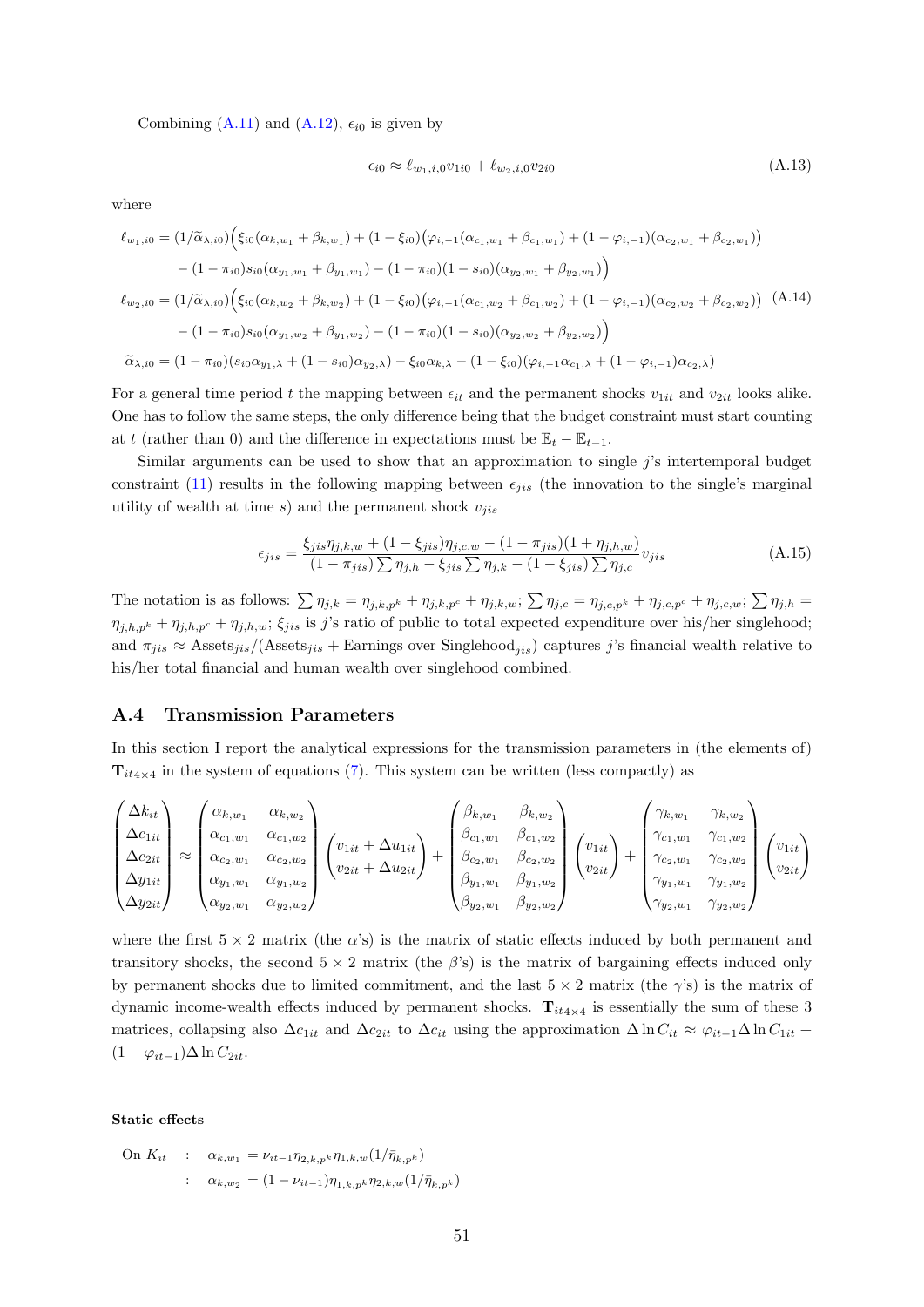| On $C_{1it}$ | : $\alpha_{c_1,w_1} = \eta_{1,c,w} - (1 - \nu_{it-1})\eta_{1,c,p^k}\eta_{1,k,w}(1/\bar{\eta}_{k,p^k})$     |
|--------------|------------------------------------------------------------------------------------------------------------|
|              | $\alpha_{c_1,w_2} = (1 - \nu_{it-1}) \eta_{1,c,p^k} \eta_{2,k,w} (1/\bar{\eta}_{k,p^k})$                   |
| On $C_{2it}$ | : $\alpha_{c_2,w_1} = \nu_{it-1} \eta_{2,c,pk} \eta_{1,k,w} (1/\bar{\eta}_{k,pk})$                         |
|              | $\alpha_{c_2,w_2} = \eta_{2,c,w} - \nu_{it-1} \eta_{2,c,pk} \eta_{2,k,w} (1/\bar{\eta}_{k,pk})$            |
| On $H_{1it}$ | : $\alpha_{y_1,w_1} = 1 + \eta_{1,h,w} - (1 - \nu_{it-1})\eta_{1,h,p^k}\eta_{1,k,w}(1/\bar{\eta}_{k,p^k})$ |
|              | $\alpha_{y_1,w_2} \!= (1 - \nu_{it-1}) \eta_{1,h,p^k} \eta_{2,k,w} (1/\bar{\eta}_{k,p^k})$                 |
| On $H_{2it}$ | : $\alpha_{y_2,w_1} = \nu_{it-1} \eta_{2,h,p^k} \eta_{1,k,w} (1/\bar{\eta}_{k,p^k})$                       |
|              | $\alpha_{y_2,w_2} = 1 + \eta_{2,h,w} - \nu_{it-1} \eta_{2,h,p} \eta_{2,k,w} (1/\bar{\eta}_{k,p^k})$        |

#### Bargaining effects

On 
$$
K_{it}
$$
:  $\beta_{k,w_{2}} = \eta_{\mu,w_{2}}\beta_{k}$   
\n $\beta_{k,w_{2}} = \eta_{\mu,w_{2}}\beta_{k}$   
\n $\beta_{k} = \tilde{\nu}_{it-1}\eta_{1,k,p^{k}}\eta_{2,k,p^{k}}(1/\bar{\eta}_{k,p^{k}})$   
\n $-\nu_{it-1}\eta_{2,k,p^{k}}(1/\bar{\eta}_{k,p^{k}})(\eta_{1,k,p^{c}} + \eta_{1,k,w}) + \tilde{\mu}_{it-1}(1 - \nu_{it-1})\eta_{1,k,p^{k}}(1/\bar{\eta}_{k,p^{k}})(\eta_{2,k,p^{c}} + \eta_{2,k,w})$   
\nOn  $C_{1it}$ :  $\beta_{c_{1},w_{2}} = \eta_{\mu,w_{2}}\beta_{c_{1}}$   
\n $\beta_{c_{1},w_{2}} = \eta_{\mu,w_{2}}\beta_{c_{1}}$   
\n $\beta_{c_{1}} = \tilde{\nu}_{it-1}\eta_{1,c,p^{k}}\eta_{2,k,p^{k}}(1/\bar{\eta}_{k,p^{k}}) - \eta_{1,c,p^{c}} - \eta_{1,c,w}$   
\n $+(1 - \nu_{it-1})\eta_{1,c,p^{k}}(1/\bar{\eta}_{k,p^{k}})(\eta_{1,k,p^{c}} + \tilde{\mu}_{it-1}\eta_{2,k,p^{c}} + \eta_{1,k,w} + \tilde{\mu}_{it-1}\eta_{2,k,w})$   
\nOn  $C_{2it}$ :  $\beta_{c_{2},w_{2}} = \eta_{\mu,w_{2}}\beta_{c_{2}}$   
\n $\beta_{c_{2},w_{2}} = \eta_{\mu,w_{2}}\beta_{c_{2}}$   
\n $\beta_{c_{2}} = \tilde{\nu}_{it-1}\eta_{2,c,p^{k}}\eta_{1,k,p^{k}}(1/\bar{\eta}_{k,p^{k}}) + \tilde{\mu}_{it-1}\eta_{2,c,p^{c}} + \tilde{\mu}_{it-1}\eta_{2,c,w}$   
\n $-\nu_{it-1}\eta_{2,c,p^{k}}(1/\bar{\eta}_{k,p^{k}})(\eta_{1,k,p^{c}} + \tilde{\mu}_{it-1}\eta_{2,k,p^{c}} + \eta_{1,k,w} + \tilde{\mu}_{it-1}\eta_{2,k,w})$   
\nOn  $H_{1it}$ :  $\beta_{y_{1},w_{2$ 

where  $\bar{\eta}_{k,p^k} \equiv \bar{\eta}_{k,p^k,it-1} = (1 - \nu_{it-1})\eta_{1,k,p^k} + \nu_{it-1}\eta_{2,k,p^k}$  is a weighted average of the partners' elasticities of the public good with respect to its price (subscripts  $i$  and  $t - 1$  implied but omitted for brevity). All transmission parameters  $\alpha$  and  $\beta$  are *i*- and *t*-specific through their dependence on  $\nu$ ,  $\tilde{\nu}$ ,  $\tilde{\mu}$ , and  $\bar{\eta}_{k,p^k}$ . I drop these subscripts to ease the notation.

#### Dynamic (wealth) effects

| On $K_{it}$  | $\langle 1 \rangle$       | $\gamma_{k,w_1} = \alpha_{k,\lambda} \ell_{w_1,it}$       |
|--------------|---------------------------|-----------------------------------------------------------|
|              |                           | $\gamma_{k,w_2} \ = \alpha_{k,\lambda} \ell_{w_2,it}$     |
| On $C_{1it}$ | $\mathbb{Z}^{\mathbb{Z}}$ | $\gamma_{c_1,w_1}=\alpha_{c_1,\lambda}\ell_{w_1,it}$      |
|              |                           | $\gamma_{c_1,w_2}=\alpha_{c_1,\lambda}\ell_{w_2,it}$      |
| On $C_{2it}$ | $\mathbb{Z}^{\mathbb{Z}}$ | $\gamma_{c_2,w_1}=\alpha_{c_2,\lambda}\ell_{w_1,it}$      |
|              |                           | $\gamma_{c_2,w_2}=\alpha_{c_2,\lambda}\ell_{w_2,it}$      |
| On $H_{1it}$ |                           | : $\gamma_{y_1,w_1} = \alpha_{y_1,\lambda} \ell_{w_1,it}$ |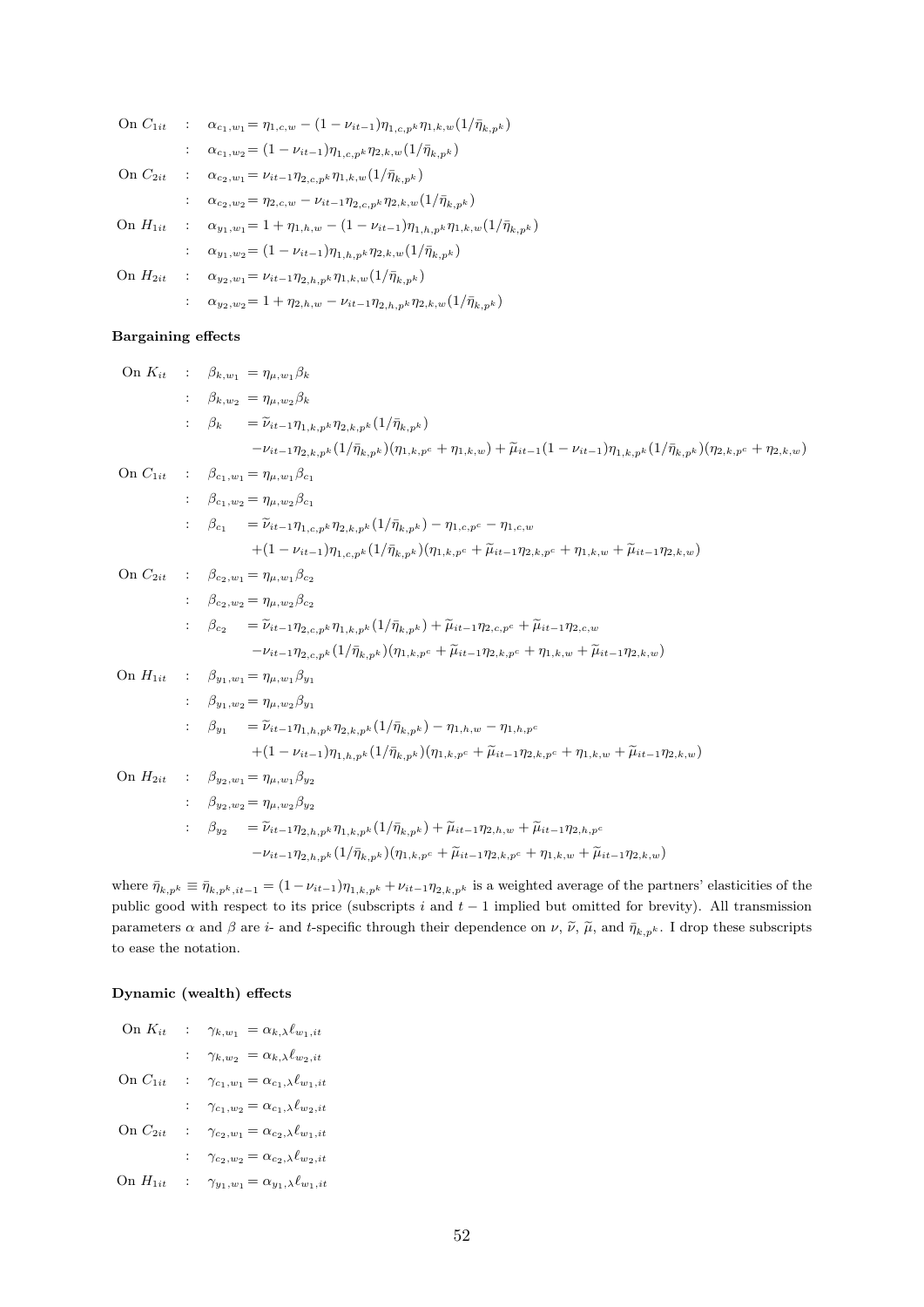:  $\gamma_{y_1,w_2} = \alpha_{y_1,\lambda} \ell_{w_2,it}$ On  $H_{1it}$  :  $\gamma_{y_2,w_1} = \alpha_{y_2,\lambda} \ell_{w_1,it}$ :  $\gamma_{y_2,w_2} = \alpha_{y_2,\lambda} \ell_{w_2,it}$ 

where

 $\alpha_{k,\lambda} = (1/\bar{\eta}_{k,p^k}) \left( \eta_{1,k,p^k} \eta_{2,k,p^k} + \nu_{it-1} \eta_{2,k,p^k} (\eta_{1,k,p^c} + \eta_{1,k,w}) + (1-\nu_{it-1}) \eta_{1,k,p^k} (\eta_{2,k,p^c} + \eta_{2,k,w}) \right)$  $\alpha_{c_1,\lambda} = \eta_{1,c,p^c} + \eta_{1,c,w} + (1/\bar{\eta}_{k,p^k}) \left( \eta_{1,c,p^k} \eta_{2,k,p^k} + (1 - \nu_{it-1}) \eta_{1,c,p^k} (-\eta_{1,k,p^c} + \eta_{2,k,p^c} - \eta_{1,k,w} + \eta_{2,k,w}) \right)$  $\alpha_{c_2,\lambda} = \eta_{2,c,p^c} + \eta_{2,c,w} + (1/\bar{\eta}_{k,p^k}) \left( \eta_{2,c,p^k} \eta_{1,k,p^k} - \nu_{it-1} \eta_{2,c,p^k} (-\eta_{1,k,p^c} + \eta_{2,k,p^c} - \eta_{1,k,w} + \eta_{2,k,w}) \right)$  $\alpha_{y_1,\lambda} = \eta_{1,h,w} + \eta_{1,h,p^c} + (1/\bar{\eta}_{k,p^k}) \left( \eta_{1,h,p^k} \eta_{2,k,p^k} + (1 - \nu_{it-1}) \eta_{1,h,p^k} (-\eta_{1,k,p^c} + \eta_{2,k,p^c} - \eta_{1,k,w} + \eta_{2,k,w}) \right)$  $\alpha_{y_2,\lambda} = \eta_{2,h,w} + \eta_{2,h,p^c} + (1/\bar{\eta}_{k,p^k}) \left( \eta_{2,h,p^k} \eta_{1,k,p^k} - \nu_{it-1} \eta_{2,h,p^k} (-\eta_{1,k,p^c} + \eta_{2,k,p^c} - \eta_{1,k,w} + \eta_{2,k,w}) \right).$ 

 $\ell_{w_1,it}$  and  $\ell_{w_2,it}$  are given by [\(A.14\)](#page-50-3). Like before, transmission parameters  $\gamma$  are i- and t- specific but I have removed these subscripts for notational ease.

#### A.5 Identification

#### <span id="page-52-0"></span>A.5.1 Identification With General Preferences And External Information

Suppose that  $\eta_{j,c,w}, \eta_{j,k,w}, \eta_{j,c,p^c} + \eta_{j,c,p^k}$ , and  $\eta_{j,k,p^c} + \eta_{j,k,p^k}$ ,  $j = \{1,2\}$ , are all available from when the partners are observed as singles (see section [3](#page-18-0) for detailed arguments). Identification proceeds sequentially and uses the transmission equations presented in appendix [A.4.](#page-50-0)

- 1. Given  $\eta_{ik,w}$ , earnings, and expenditure of single individual j, the symmetry of the matrix of substitution effects can identify  $\eta_{j,h,p^k}$  (j's labor supply response to the price of the public good):  $\eta_{j,h,p^k} = -\eta_{j,k,w} \frac{P^k K}{W_j H_j}$ . Similarly, and given  $\eta_{j,c,w}$ , j's labor supply response to the price of the private good is identified as  $\eta_{j,h,p^c} = -\eta_{j,c,w} \frac{P^c C_j}{W_c H}$  $W_jH_j$ .
- 2. Conditional on  $\eta_{j,k,w}$  and  $\eta_{j,h,p^k}$ ,  $\alpha_{y_1,w_2}$  and  $\alpha_{y_2,w_1}$  identify  $\nu_{it-1}$  (assumed cross-sectionally invariant) and  $\bar{\eta}_{k,p^k} \equiv \bar{\eta}_{k,p^k,i_{t-1}} = (1 - \nu_{it-1})\eta_{1,k,p^k} + \nu_{it-1}\eta_{2,k,p^k}$ . The latter is a weighted average of the partners' elasticities of the public good with respect to its price.
- 3. Given  $\eta_{j,k,w}, \eta_{j,h,p^k}, \nu_{it-1}$ , and  $\bar{\eta}_{k,p^k}$ , the transmission of transitory wage shocks to own earnings (given by  $\alpha_{y_1,w_1}$  and  $\alpha_{y_2,w_2}$ ) identifies the own-wage labor supply elasticities  $\eta_{j,h,w}$ .
- 4. Given  $\eta_{j,k,w}, \nu_{it-1}$ , and  $\bar{\eta}_{k,p^k}$ , the transmission of transitory shocks into public consumption  $\alpha_{k,w_1}$ and  $\alpha_{k,w_2}$  identifies the own-price public consumption elasticities  $\eta_{j,k,p^k}$
- 5. Conditional on  $\eta_{j,k,p^k}$ , the sum  $\eta_{j,k,p^c} + \eta_{j,k,p^k}$ , assumed known, trivially identifies the public consumption elasticities with respect to the price of the private good  $\eta_{i,k,p^c}$ . Given  $\eta_{i,k,p^c}$ , and public and private expenditure of single individual  $j$ , symmetry of the matrix of substitution effects implies  $\eta_{j,c,p^k} = \eta_{j,k,p^c} \frac{P^k K}{P^k C}$  $\frac{P_{\mu}^{K}K}{P_{\mu}C_{j}}$ . Conditional on  $\eta_{j,c,p^k}$ , the sum  $\eta_{j,c,p^c} + \eta_{j,c,p^k}$ , assumed known, identifies the own-price private consumption elasticities  $\eta_{j,c,p}$
- 6. The transmission of transitory wage shocks into total private consumption  $\bar{\alpha}_{c,w_j} \equiv \varphi_{it-1} \alpha_{c_1,w_j} +$  $(1 - \varphi_{it-1}) \alpha_{c_2,w_j}$  (over-) identifies the allocation of private consumption between partners.
- 7. Identification of the bargaining effects is more complicated. Consider for now the bargaining effects  $(\beta_{k,w_1},\beta_{c,w_1},\beta_{y_1,w_1},\beta_{y_2,w_1})'$  induced by the fist partner's permanent shock (identification of the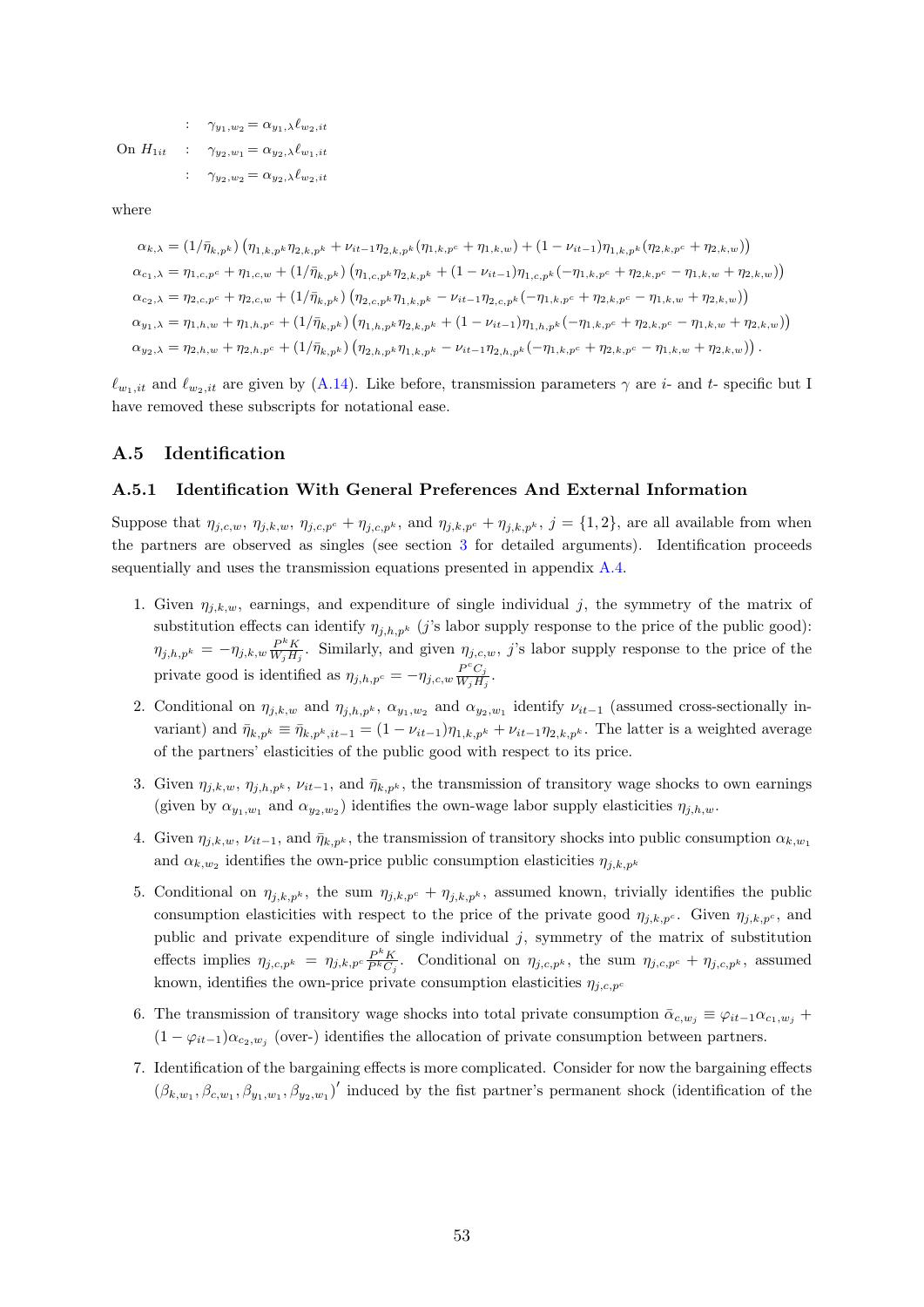bargaining effects due to second partner's permanent shock follows the same logic). I can write

$$
\begin{pmatrix}\n\beta_{k,w_1} + \gamma_{k,w_1} \\
\beta_{c,w_1} + \gamma_{c,w_1} \\
\beta_{y_1,w_1} + \gamma_{y_1,w_1} \\
\beta_{y_2,w_1} + \gamma_{y_2,w_1}\n\end{pmatrix} = \begin{pmatrix}\n\varpi_{k,w_1} \\
\varpi_{c,w_1} \\
\varpi_{y_1,w_1} \\
\varpi_{y_2,w_1}\n\end{pmatrix}
$$

where  $(\varpi_{k,w_1}, \varpi_{c,w_1}, \varpi_{y_1,w_1}, \varpi_{y_2,w_1})' \neq \mathbf{0}_{4\times 1}$  is the difference between the impacts of a permanent and a transitory shock on the outcome variables. The  $\gamma$ 's are all linear functions of  $\beta_{k,w_1}, \beta_{c,w_1}$ ,  $\beta_{y_1,w_1}$ , and  $\beta_{y_2,w_1}$  given that the  $\alpha$ 's (of which they are functions too) are already identified above. Manipulating this system appropriately, I can write

$$
\mathbf{M}_{it4\times 4}\left(\begin{array}{c}\beta_{k,w_1}\\ \beta_{c,w_1}\\ \beta_{y_1,w_1}\\ \beta_{y_2,w_1}\end{array}\right)=\mathbf{m}_{it4\times 1}.
$$

 $M_{it4\times4}$  is a data-dependent matrix which is unlikely to be singular.  $m_{it4\times1}$  is also unlikely to be the zero vector. There is a unique solution for  $(\beta_{k,w_1}, \beta_{c,w_1}, \beta_{y_1,w_1}, \beta_{y_2,w_1})'$  which is given by  $\mathbf{M}_{it4\times 4}^{-1}\mathbf{m}_{i,t4\times 1}$ . This completes the proof  $(\mathbf{M}_{it4\times 4}$  and  $\mathbf{m}_{it4\times 1}$  are available upon request).

The above is not the unique identification routine; other routines rely less on singles' expenditure information and may therefore be more desirable. All routines deliver the same identification output.

#### <span id="page-53-0"></span>A.5.2 Identification With Separable Preferences

When the public good is additively separable from private consumption and leisure, the transmission parameters of wage shocks into choice variables are given by simpler expressions (compared to those in appendix [A.4\)](#page-50-0). To obtain the simpler expressions one needs to plug  $\eta_{j,h,p^k} = \eta_{j,c,p^k} = \eta_{j,k,w} = \eta_{j,k,p^c} = 0$ ,  $j = \{1, 2\}$ , in the expressions of appendix [A.4.](#page-50-0) Identification proceeds sequentially.

- 1. The response of one's earnings to their transitory shock  $\alpha_{y_j, w_j}$  identifies the own-wage labor supply elasticities  $\eta_{j,h,w}$ .
- 2. The response of family private consumption to transitory shocks identifies  $\eta_{j,c,w}$  up to scale (j's private consumption elasticity with respect to wage), where the scale is j's share of private consumption. Specifically,  $\varphi_{it-1}\alpha_{c_1,w_1} + (1-\varphi_{it-1})\alpha_{c_2,w_1}$  identifies  $\varphi_{it-1}\eta_{1,c,w}$  and  $\varphi_{it-1}\alpha_{c_1,w_2} + (1-\varphi_{it-1})\alpha_{c_2,w_1}$  $\varphi_{it-1}$ ) $\alpha_{c_2,w_2}$  identifies  $(1 - \varphi_{it-1})\eta_{2,c,w}$ .
- 3. The wealth effects can now identify all remaining parameters. Absent of bargaining effects, the average wealth effects (8 in total) are identified by the difference between the impacts of a permanent and a transitory shock on the outcome variables.

The wealth effects vary cross-sectionally because of cross-sectional variability in  $\xi_{it}$ ,  $s_{it}$  and  $\pi_{it}$ . If there exists a group of couples with similar values for  $\xi_{it}$ ,  $s_{it}$  and  $\pi_{it}$  then these wealth effects are given by

<span id="page-53-1"></span>
$$
\gamma_{k,w_1} = \alpha_{k,\lambda} (1/\tilde{\alpha}_{\lambda}) ((1 - \xi)\varphi \alpha_{c_1,w_1} - (1 - \pi)s\alpha_{y_1,w_1})
$$
  
\n
$$
\gamma_{c,w_1} = (\varphi \alpha_{c_1,\lambda} + (1 - \varphi)\alpha_{c_2,\lambda}) (1/\tilde{\alpha}_{\lambda}) ((1 - \xi)\varphi \alpha_{c_1,w_1} - (1 - \pi)s\alpha_{y_1,w_1})
$$
  
\n
$$
\gamma_{y_1,w_1} = \alpha_{y_1,\lambda} (1/\tilde{\alpha}_{\lambda}) ((1 - \xi)\varphi \alpha_{c_1,w_1} - (1 - \pi)s\alpha_{y_1,w_1})
$$
  
\n
$$
\gamma_{y_2,w_1} = \alpha_{y_2,\lambda} (1/\tilde{\alpha}_{\lambda}) ((1 - \xi)\varphi \alpha_{c_1,w_1} - (1 - \pi)s\alpha_{y_1,w_1})
$$
\n(A.16)

(where subscripts  $i$  and  $t$  have been removed for simplicity of the notation). Similar expressions describe the wealth effects from the second earner's wage shock.